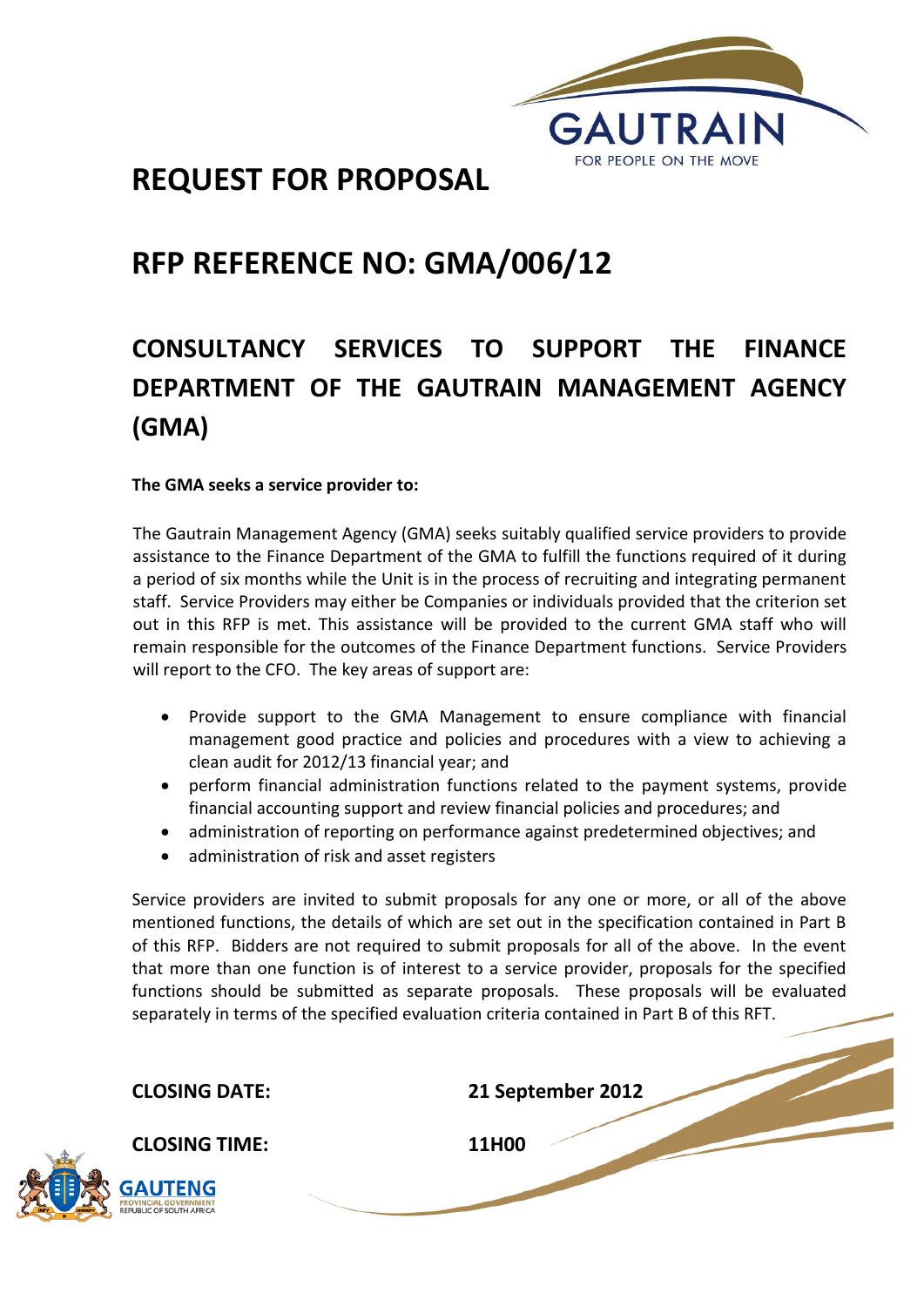## **CONTENTS**

#### **GAUTRAIN MANAGEMENT AGENCY – REQUEST FOR PROPOSAL**

|                                                    | Page |
|----------------------------------------------------|------|
|                                                    | 4    |
|                                                    | 4    |
|                                                    | 5    |
| RFP PART A                                         |      |
|                                                    | 6    |
|                                                    | 7    |
| <b>RFP Requirements and Process</b>                |      |
|                                                    | 8    |
|                                                    | 8    |
|                                                    | 8    |
|                                                    | 9    |
| Rules governing this RFP and the Tendering Process |      |
|                                                    | 10   |
| <b>REQUEST FOR PROPOSAL</b>                        |      |
|                                                    | 11   |
|                                                    | 11   |
|                                                    | 11   |
|                                                    | 12   |
|                                                    | 12   |
| Communication during the tender process            |      |
|                                                    | 12   |
|                                                    | 13   |
|                                                    | 13   |
|                                                    | 13   |
|                                                    | 14   |
|                                                    | 14   |
|                                                    | 15   |
| <b>Tender documents</b>                            |      |
|                                                    | 15   |
|                                                    | 16   |
|                                                    | 16   |
|                                                    | 16   |
|                                                    | 17   |
|                                                    | 17   |
|                                                    | 17   |
|                                                    | 18   |
|                                                    |      |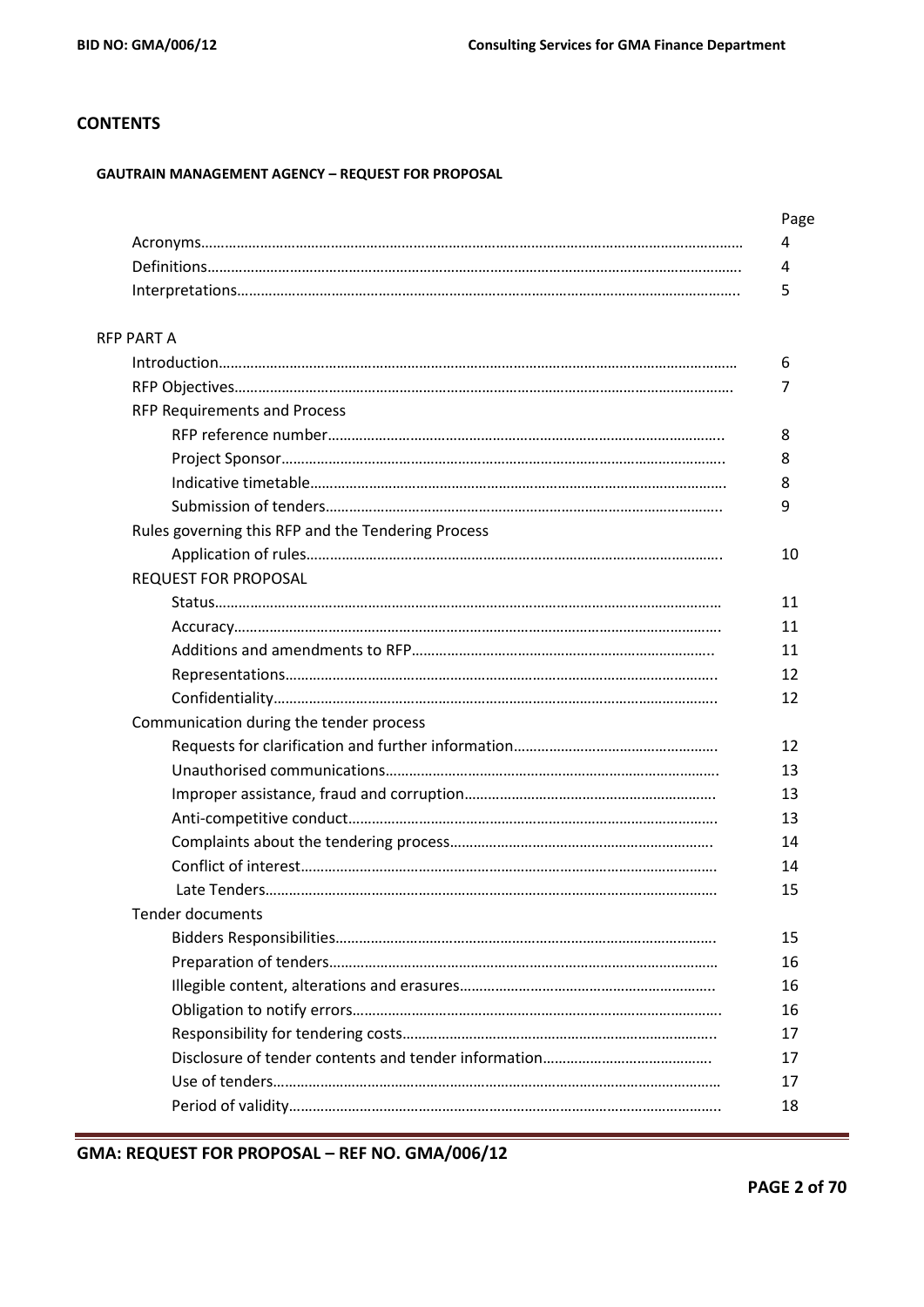|                              |                                                                     | 18 |
|------------------------------|---------------------------------------------------------------------|----|
| <b>Tender Response</b>       |                                                                     |    |
|                              |                                                                     | 18 |
|                              |                                                                     | 19 |
|                              |                                                                     | 19 |
|                              |                                                                     | 20 |
|                              | <b>Contract Disclosure Requirements</b>                             |    |
|                              |                                                                     | 20 |
|                              |                                                                     | 21 |
|                              |                                                                     | 21 |
| <b>Evaluation of tenders</b> |                                                                     |    |
|                              |                                                                     | 21 |
|                              |                                                                     | 22 |
|                              |                                                                     | 23 |
|                              |                                                                     | 24 |
|                              |                                                                     | 24 |
|                              |                                                                     | 25 |
| <b>Successful Tenders</b>    |                                                                     |    |
|                              |                                                                     | 25 |
|                              |                                                                     | 25 |
|                              |                                                                     | 25 |
|                              |                                                                     | 26 |
|                              |                                                                     | 26 |
|                              |                                                                     | 26 |
|                              |                                                                     | 27 |
|                              |                                                                     | 27 |
|                              |                                                                     |    |
|                              |                                                                     | 28 |
|                              |                                                                     | 36 |
| <b>ANNEXURE A</b>            | Tax Clearance Certificate Requirements/Financial Viability/Risk and | 41 |
|                              |                                                                     |    |
| ANNEXURE B                   |                                                                     | 43 |
| <b>ANNEXURE C</b>            |                                                                     | 45 |
| ANNEXURE D                   |                                                                     | 47 |
| ANNEXURE E                   |                                                                     | 52 |
| ANNEXURE F                   |                                                                     | 62 |
| ANNEXURE G                   |                                                                     | 64 |
| <b>ANNEXURE H</b>            |                                                                     | 67 |
| <b>CHECKLIST</b>             |                                                                     | 70 |
|                              |                                                                     |    |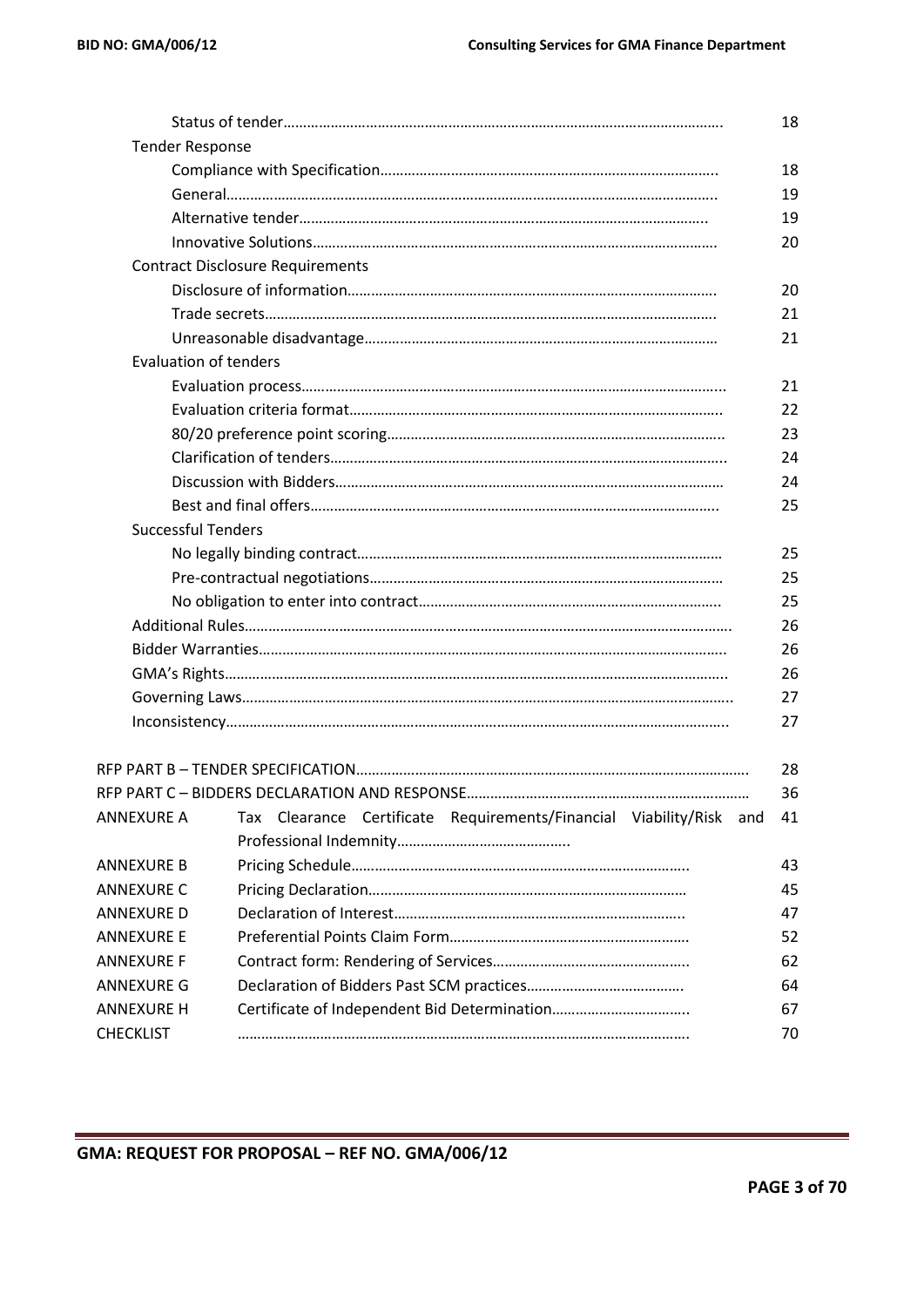## **LIST OF ACRONYMS**

| AG               | <b>Auditor General</b>                                       |
|------------------|--------------------------------------------------------------|
| <b>CPIX</b>      | <b>Consumer Price Index</b>                                  |
| CV               | Curriculum Vitae                                             |
| <b>GMA</b>       | <b>Gautrain Management Agency</b>                            |
| HDI              | Historical Disadvantaged Individual                          |
| <b>MEC</b>       | Member of the Executive Council                              |
| OCD <sub>2</sub> | <b>Operating Commencement Date 2</b>                         |
| P.a.             | Per annum                                                    |
| PFMA             | Public Finance Management Act                                |
| <b>PPPFA</b>     | Preferential Procurement Policy Framework Act                |
| <b>PSP</b>       | Professional Service Provider                                |
| <b>RFP</b>       | Request for Proposal                                         |
| <b>SARS</b>      | South African Revenue Service                                |
| <b>SBD</b>       | <b>Standardised Bidding Document</b>                         |
| <b>SCM</b>       | <b>Supply Chain Management</b>                               |
| <b>SMME</b>      | Small, Medium and Micro Enterprise                           |
| SP               | Service Provider                                             |
| TA               | <b>Technical Assistance</b>                                  |
| <b>TOR</b>       | Specification as provided in RFP Part B (terms of reference) |

## **DEFINITIONS**

In this Request for Proposal, unless a contrary intention is apparent:

**Business Day** means a day which is not a Saturday, Sunday or public holiday.

**Bid** means a written offer in a prescribed or stipulated form lodged by a Bidder in response to an invitation in this Request for Proposal, containing an offer to provide goods, works or services in accordance with the Specification as provided in RFP Part B.

**Closing Time** means the time, specified as such under the clause "Indicative Timetable" of this RFP Part A, by which Tenders must be received.

**Evaluation Criteria** means the criteria set out under the clause "Evaluation Criteria Format" of this RFP Part A.

**GMA** means the Gautrain Management Agency; a PFMA Schedule 3(C) listed Provincial Public Entity, established in terms of the GMA Act No. 5 of 2006.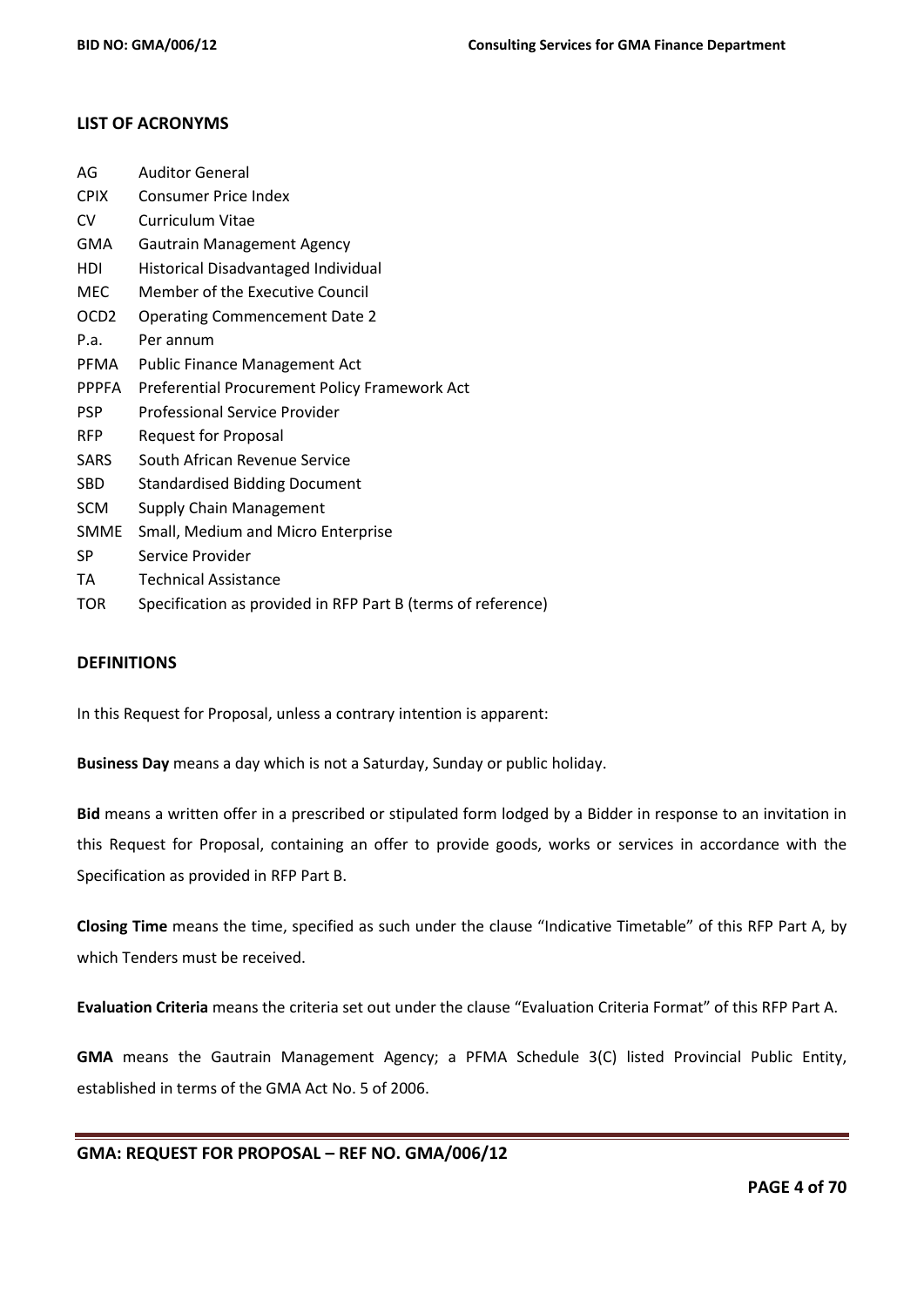**Intellectual Property Rights** includes copyright and neighbouring rights, and all proprietary rights in relation to inventions (including patents) registered and unregistered trademarks (including service marks), registered designs, confidential information (including trade secrets and know how) and circuit layouts, and all other proprietary rights resulting from intellectual activity in the industrial, scientific, literary or artistic fields.

**Member** means an employee of the GMA.

**Project Manager** means the person so designated under the clause "Project Manager" of this RFP Part A.

**Project Sponsor** means the person so designated under the clause "Project Sponsor" of this RFP Part A.

**Proposed Contract** means the agreement including any other terms and conditions contained in or referred to in this RFP that may be executed between the GMA and the successful Bidder.

**Request for Proposal** or **RFP** means this document (comprising each of the parts identified under RFP Part A, Part B and Part C) including all annexure and any other documents so designated by the GMA.

**Services** means the services required by the GMA, as specified in this RFP Part B.

**Specification** means any specification or description of the GMA's requirements contained in this RFP Part B.

**State** means the Republic of South Africa.

**Statement of Compliance** means the statement forming part of a Tender indicating the Bidders compliance with the Specification.

**Bidder** means a person or organisation that submits a Bid.

**Tendering Process** means the process commenced by the issuing of this Request for Proposal and concluding upon formal announcement by the GMA of the selection of a successful Bidder(s) or upon the earlier termination of the process.

**Website** means the website administered by GMA located at [www.gautrain.co.za/](http://www.gautrain.co.za/)gma

#### **INTERPRETATIONS**

In this RFP, unless expressly provided otherwise: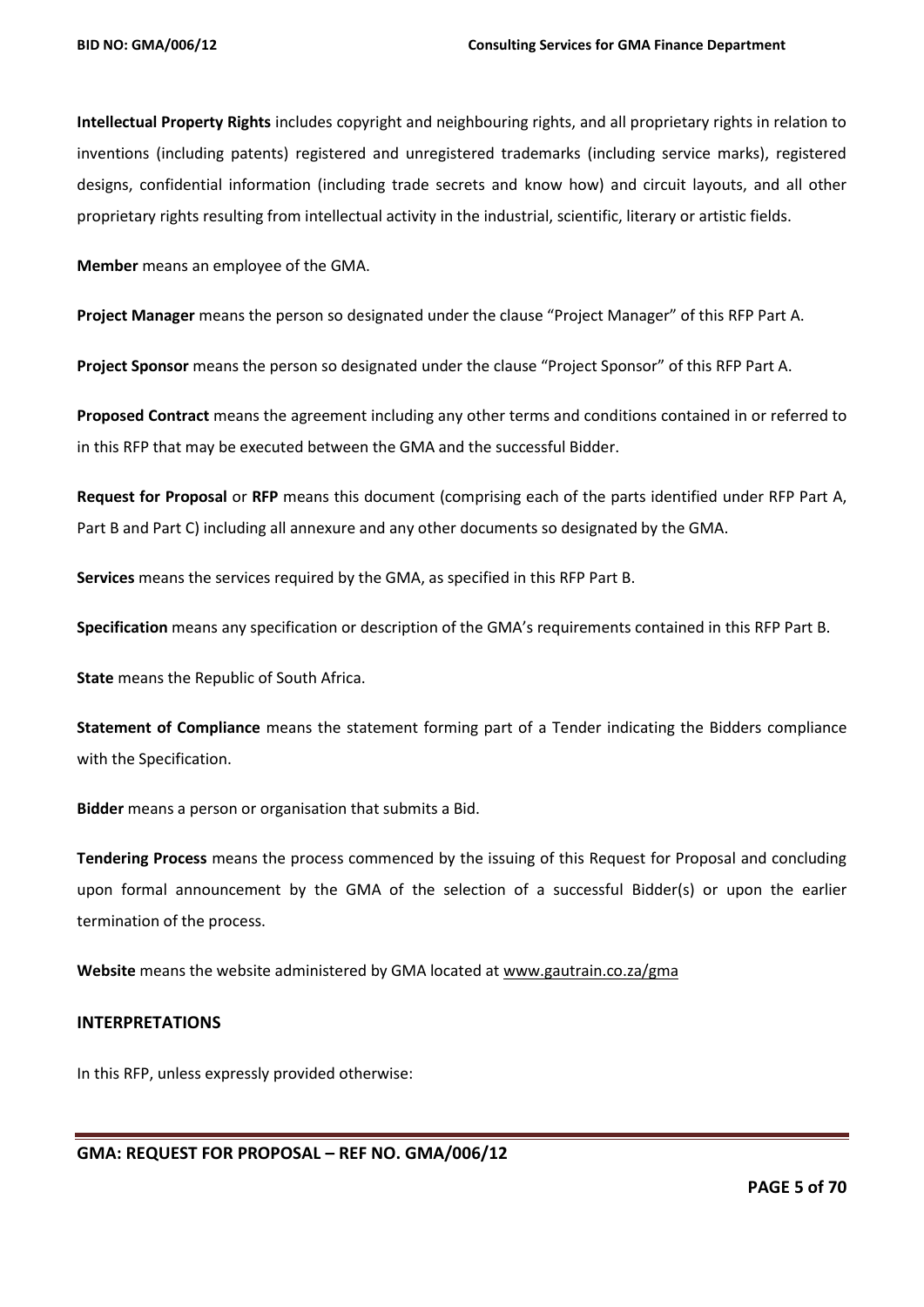A reference to:

- (a) "includes" or "including" means includes or including without limitation; and
- (b) "R" or "Rands" is a reference to the lawful currency of the Republic of South Africa.

# **RFP - PART A:**

## **INTRODUCTION**

- 1. The Gautrain Management Agency (GMA) is a PFMA Schedule 3(C) listed provincial public entity which has been established in terms of the GMA Act No. 5 of 2006. The GMA is substantially funded from the Provincial Revenue Fund in order to carry out the following strategic objectives:
	- To assist the Province of Gauteng in implementing the Gautrain Rapid Rail Link Project and achieving the project objectives;
	- to manage the project on behalf of the Gauteng Provincial Government;
	- to act on behalf of the Province of Gauteng in managing the relationship between the Province and the Concessionaire (Public Private Partnership) in terms of the Concession Agreement and ensuring that the interests of the Province are protected.

During the Development Period, the GMA's primary function was to assure the design, construction and development activities of the Concessionaire and to ensure the procurement of land for the rail reserve. During the Operating Period, the primary function of the GMA is to assure the activities of the Concessionaire, who is responsible for operating, earning revenue from and maintaining the fully developed Gautrain System in accordance with the Concession Agreement.

- 2. The GMA is inviting responses to this Request for Proposal (reference number GMA/006/12) in order to appoint a suitably qualified and experienced service provider to deliver services to the GMA as specified in this RFP PART B – Specification.
- 3. The term of the contract shall commence from the date to be agreed by GMA and the successful bidder and shall endure for a period of not more than 6 months, unless terminated by either party, and subject to the terms and conditions as agreed in the service level agreement.
- 4. The appointment of a successful service provider is subject to the conclusion of a service level agreement between the GMA and the service provider.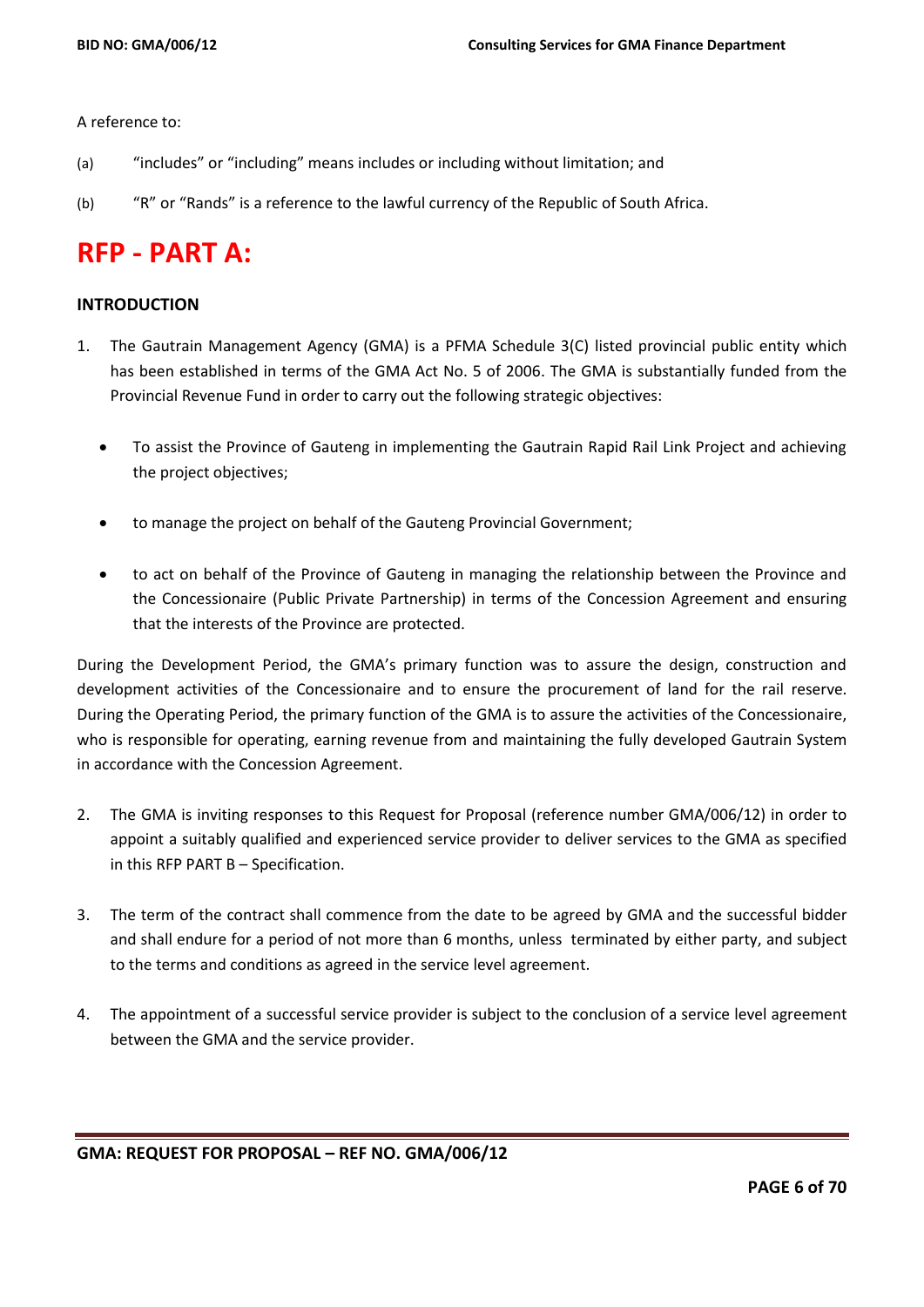## **RFP OBJECTIVES**

- 5. The GMA is seeking responses to this RFP for the successful service provider(s) or individuals to provide support to the Finance department of the GMA.
- 6. The Gautrain Management Agency (GMA) seeks suitably qualified service providers to provide assistance to the Finance Department of the GMA to fulfill the functions required of it during a period of six months while the Unit is in the process of recruiting and integrating permanent staff. Service Providers may either be Companies or individuals provided that the criterion set out in this RFP is met. This assistance will be provided to the current GMA staff who will remain responsible for the outcomes of the Finance Department functions. Service Providers will report to the CFO. The key areas of support are:
	- Provide support to the GMA Management to ensure compliance with financial management good practice and policies and procedures with a view to achieving a clean audit for 2012/13 financial year;
	- perform financial administration functions related to the payment systems, provide financial accounting support and review financial policies and procedures;
	- administration of reporting on performance against predetermined objectives; and
	- administration of risk and asset registers.

Service providers are invited to submit proposals for any one or more, or all of the above mentioned functions, the details of which are set out in the specification contained in Part B of this RFP. Bidders are not required to submit proposals for all of the above functions. In the event that more than one function is of interest to a service provider, proposals for the specified functions should be submitted as separate proposals. These proposals will be evaluated separately in terms of the specified evaluation criteria contained in Part B of this RFT.

- 7. The service provider/individual(s) will work under the direction of the CFO who remains accountable for the outcomes of the assignment.
- 8. In issuing this RFP, the GMA seeks to identify a service provider who is able to:
	- Provide the services required by the GMA in the manner set out in the Specification, including providing individuals who hold the minimum requirements or better in terms of qualifications, competencies, knowledge, skills and experience;
	- demonstrate a commitment and ability to working in collaboration with the GMA over the term of the Service Level Agreement;
	- continuously seek improvements in cost competitiveness, value, efficiency, productivity and service level quality in the provision of the services for the mutual benefit of the GMA and the Bidder.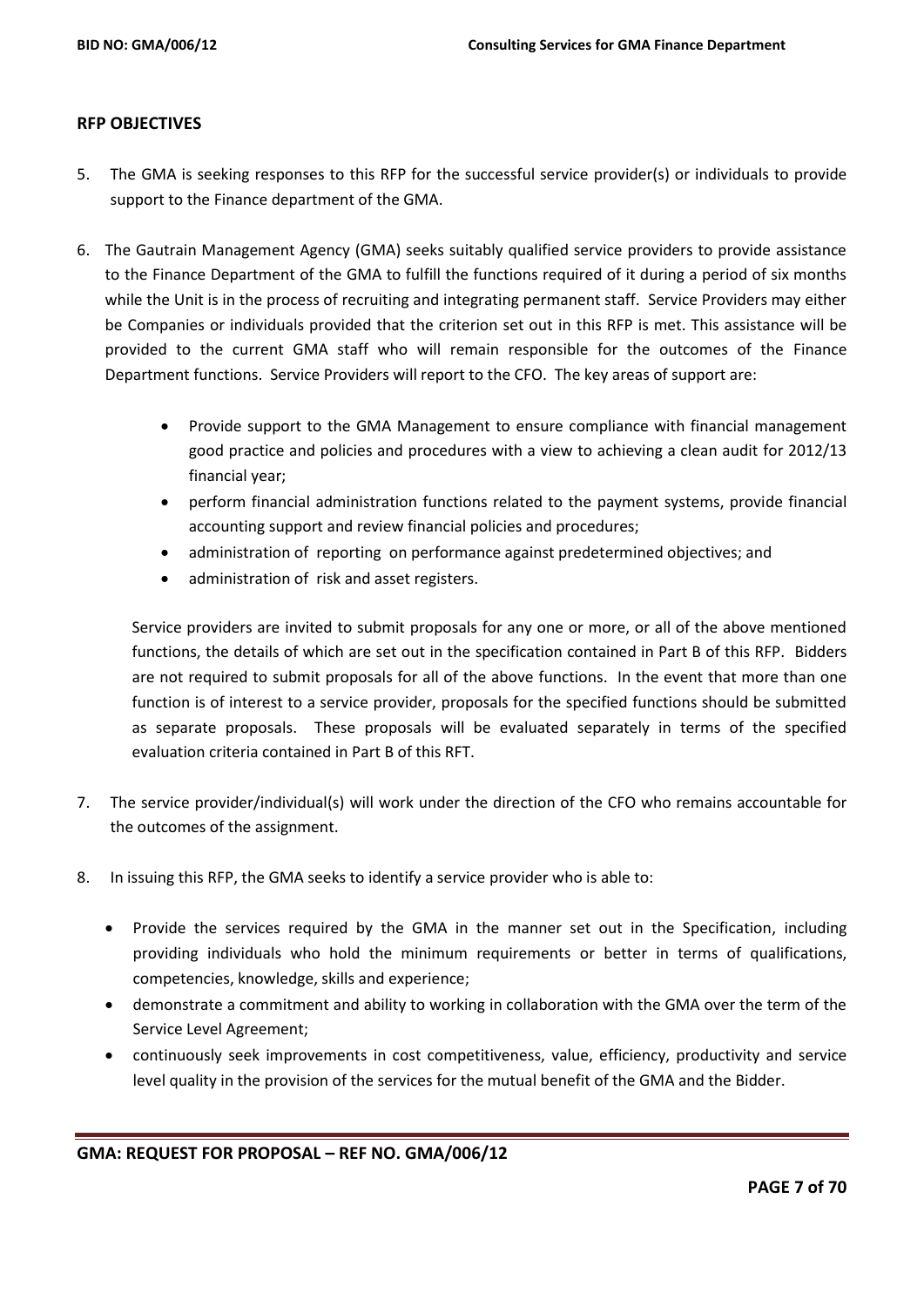# **RFP REFERENCE NUMBER**

## 9. **GMA/006/12**

## **PROJECT SPONSOR**

| Contact name | Mr. William Dachs                     |
|--------------|---------------------------------------|
| Designation  | <b>Acting Chief Financial Officer</b> |

## **PROJECT TIMETABLE**

| <b>ACTIVITY</b>                            | <b>DATE</b>                |  |  |
|--------------------------------------------|----------------------------|--|--|
| Advertisement of RFP                       | 7 September 2012           |  |  |
| Issue of RFP document                      | 07 September 2012          |  |  |
| Closing date for tender enquiries          | 14 September 2012          |  |  |
| <b>Closing Date and Time</b>               | 21 September 2012 at 11H00 |  |  |
| Intended completion of evaluation of       |                            |  |  |
| tenders                                    | 28 September 2012          |  |  |
| Intended formal notification of successful |                            |  |  |
| <b>Bidders</b>                             | 28 September 2012          |  |  |
| Signing of Service Level Agreements        | 02 October 2012            |  |  |
| Intended commencement date                 | 08 October 2012            |  |  |

*\*This timetable is provided as an indication of the timing of the tender process. It is indicative only and subject to change by the GMA. Bidders are to provide proposals that will allow achievement of the intended commencement date.*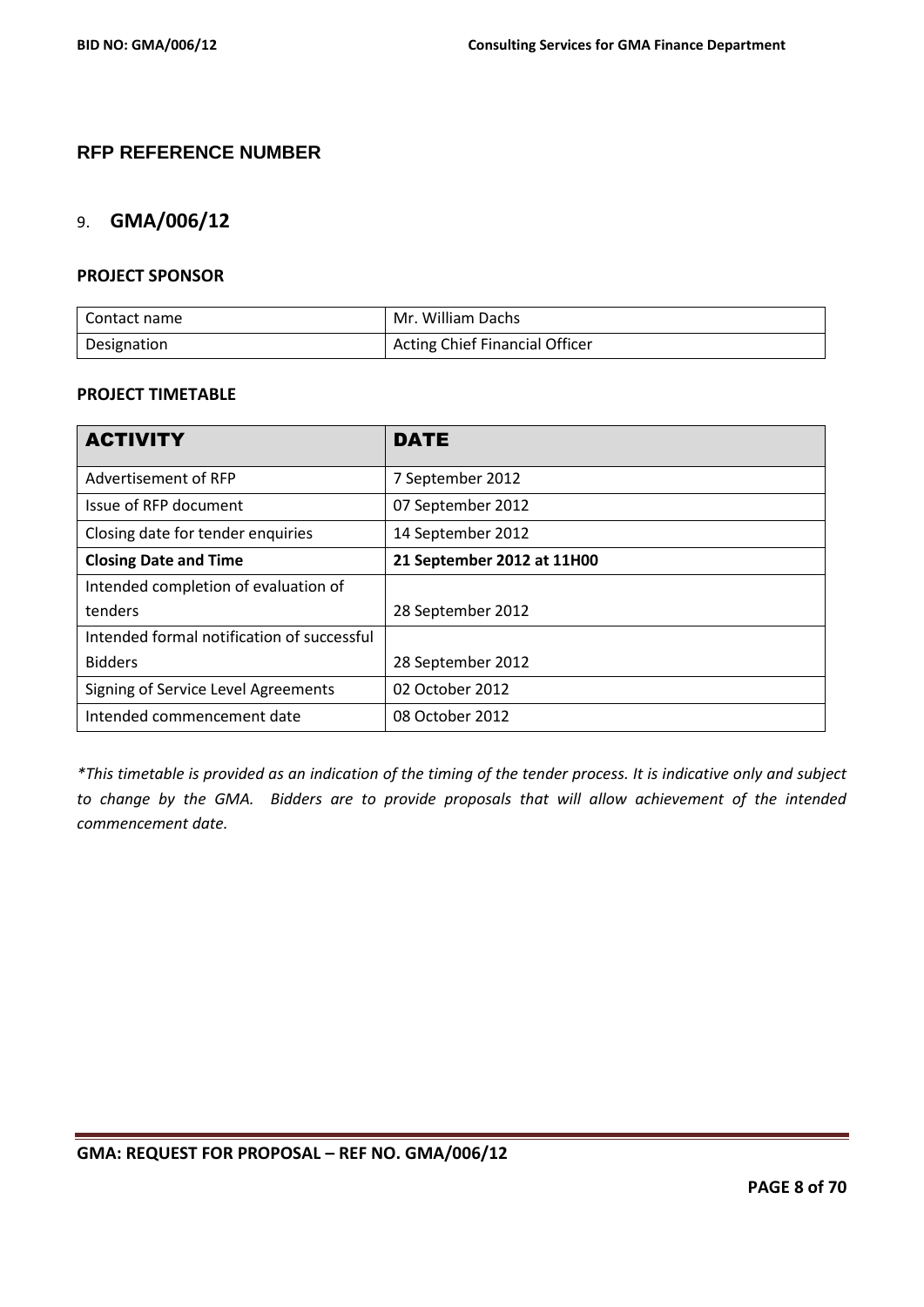## **SUBMISSION OF TENDERS**

#### **Hardcopy Submission**

| Physical Address of Tender Box      | 22 Milky Way Avenue, Linbro Business Park, Marlboro |  |  |
|-------------------------------------|-----------------------------------------------------|--|--|
| Hours of access to Tender Box       | 24 hour access                                      |  |  |
| Information to be marked on package | <b>Gautrain Management Agency</b>                   |  |  |
| containing Tender                   | <b>SCM Unit</b>                                     |  |  |
|                                     | RFP Ref. No. GMA 006/12                             |  |  |
|                                     | Name of Bidder                                      |  |  |

#### **Electronic Submission**

| E-mail Address      | tenders@gautrainpo.co.za                        |
|---------------------|-------------------------------------------------|
| Access restrictions | Mailbox will expire at 11H00, 21 September 2012 |

- 10. Bidders are to provide one (1) original and three (3) hard copies of the Bidders Response (Bid). If the bidders are submitting more than one (1) proposal with regard to the functions explained in the cover page and clause 6 of this RFT, then these should be submitted as separate submissions within the Bid and indicated on the cover page of the Bid. Each Bid shall be submitted with one (1) original and (3) hard copies as indicated above.
- 11. Bidders must include an electronic copy of the Bidders Response for each proposal in PDF or Microsoft Office 2007 format in the hardcopy submission. All responses must be submitted in a sealed envelope in accordance with the conditions of Tendering and on the official forms included in this document.
- 12. All responses must be provided within the specified boxes and word limits (separately for each proposal). All documents must be virus checked by the Bidder before lodgement. In this case of inconsistency between the electronic and hardcopy submissions, the hardcopy submission will prevail.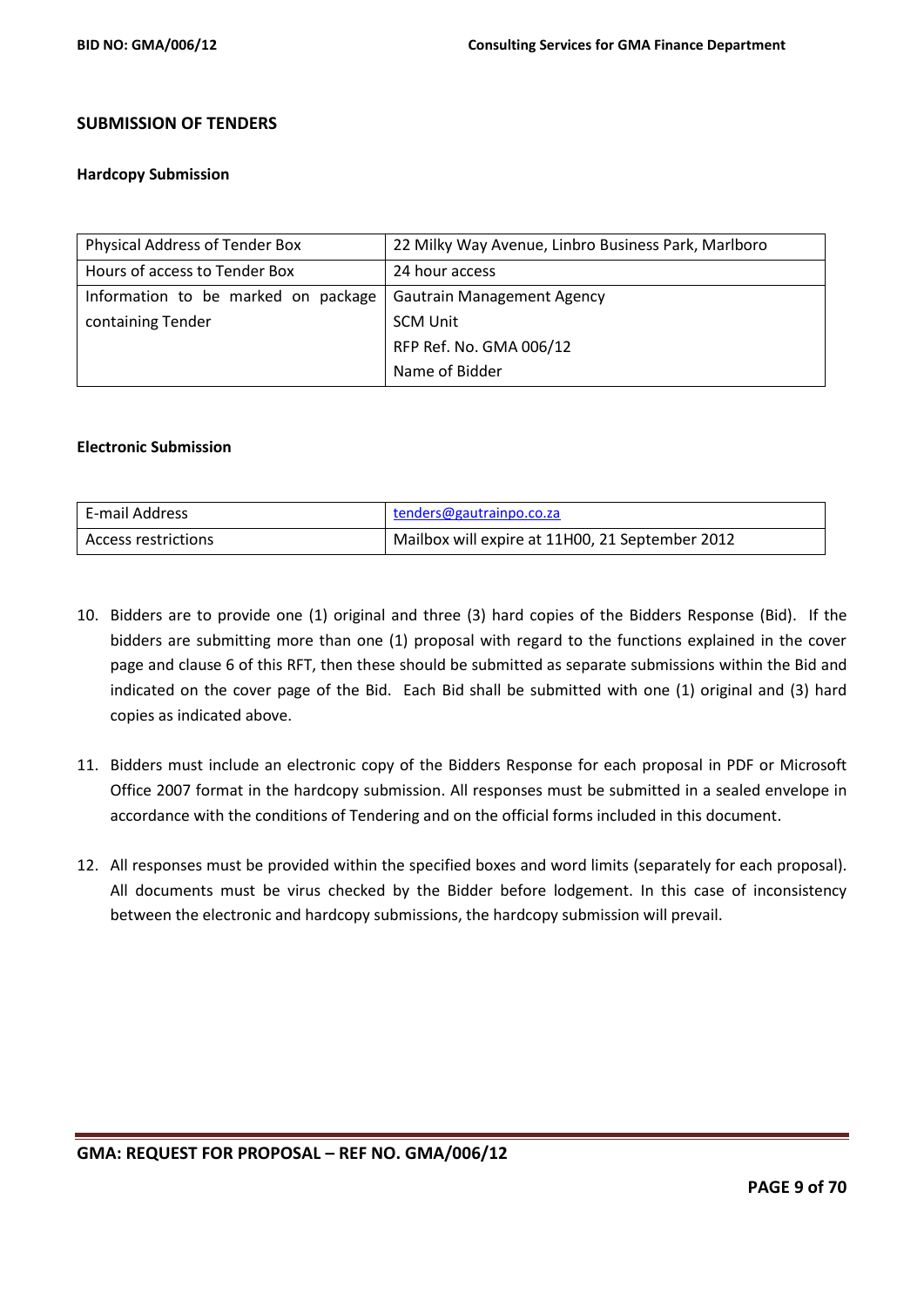## **RULES GOVERNING THIS RFP AND THE TENDERING PROCESS**

### **APPLICATION OF RULES**

- 13. Participation in the tender process is subject to compliance with the rules contained in this RFP Part A.
- 14. All persons (whether or not a Participant in this tender process) having obtained or received this RFP may only use it, and the information contained therein, in compliance with the rules contained in this RFP Part A.
- 15. All Bidders are deemed to accept the rules contained in this RFP Part A.
- 16. The rules contained in this RFP Part A apply to:
	- a. The RFP and any other information given, received or made available in connection with this RFP, and any revisions or annexure;
	- b. the Tendering Process; and
	- c. any communications (including any briefings, presentations, meetings and negotiations) relating to the RFP or the Tendering Process.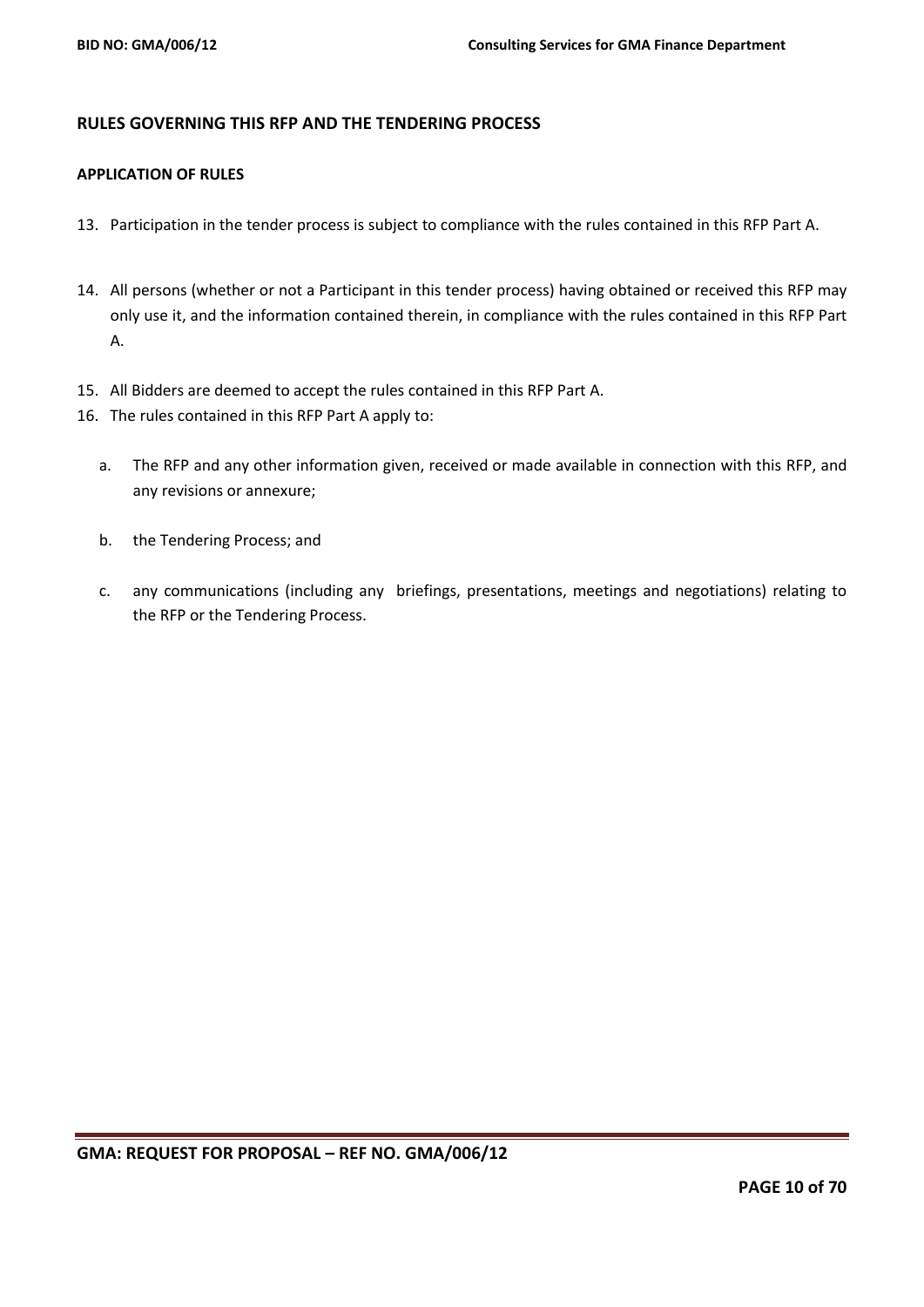#### **REQUEST FOR PROPOSAL**

#### **STATUS OF REQUEST FOR PROPOSAL**

- 17. This RFP is an invitation for person(s) to submit a proposal(s) for the provision of the services as set out in the Specification contained in this RFP Part B. Accordingly, this RFP must not be construed, interpreted, or relied upon, whether expressly or implied, as an offer capable of acceptance by any person(s), or as creating any form of contractual, promissory or other rights.
- 18. No binding contract or other understanding for the supply of the Services will exist between the GMA and any Bidder unless and until the Agency has executed a formal written contract with the successful Bidder.

#### **ACCURACY OF REQUEST FOR PROPOSAL**

- 19. Whilst all due care has been taken in connection with the preparation of this RFP, the GMA makes no representations or warranties that the content in this RFP or any information communicated to or provided to Bidders during the Tendering Process is, or will be, accurate, current or complete. The GMA, and its officers, employees and advisors will not be liable with respect to any information communicated which is not accurate, current or complete.
- 20. If a Bidder finds or reasonably believes it has found any discrepancy, ambiguity, error or inconsistency in this RFP or any other information provided by the GMA (other than minor clerical matters), the Bidder must promptly notify the Agency in writing of such discrepancy, ambiguity, error or inconsistency in order to afford the GMA an opportunity to consider what corrective action is necessary (if any).
- 21. Any actual discrepancy, ambiguity, error or inconsistency in this RFP or any other information provided by the GMA will, if possible, be corrected and provided to all Bidders without attribution to the Bidder who provided the written notice.

#### **ADDITIONS AND AMENDMENTS TO THE RFP**

- 22. The GMA reserves the right to change any information in, or to issue any addendum to this RFP before the Closing Time. The GMA and its officers, employees and advisors will not be liable in connection with either the exercise of, or failure to exercise this right.
- 23. If the GMA exercises its right to change information in terms of clause 22, it may seek amended Tenders from all Bidders.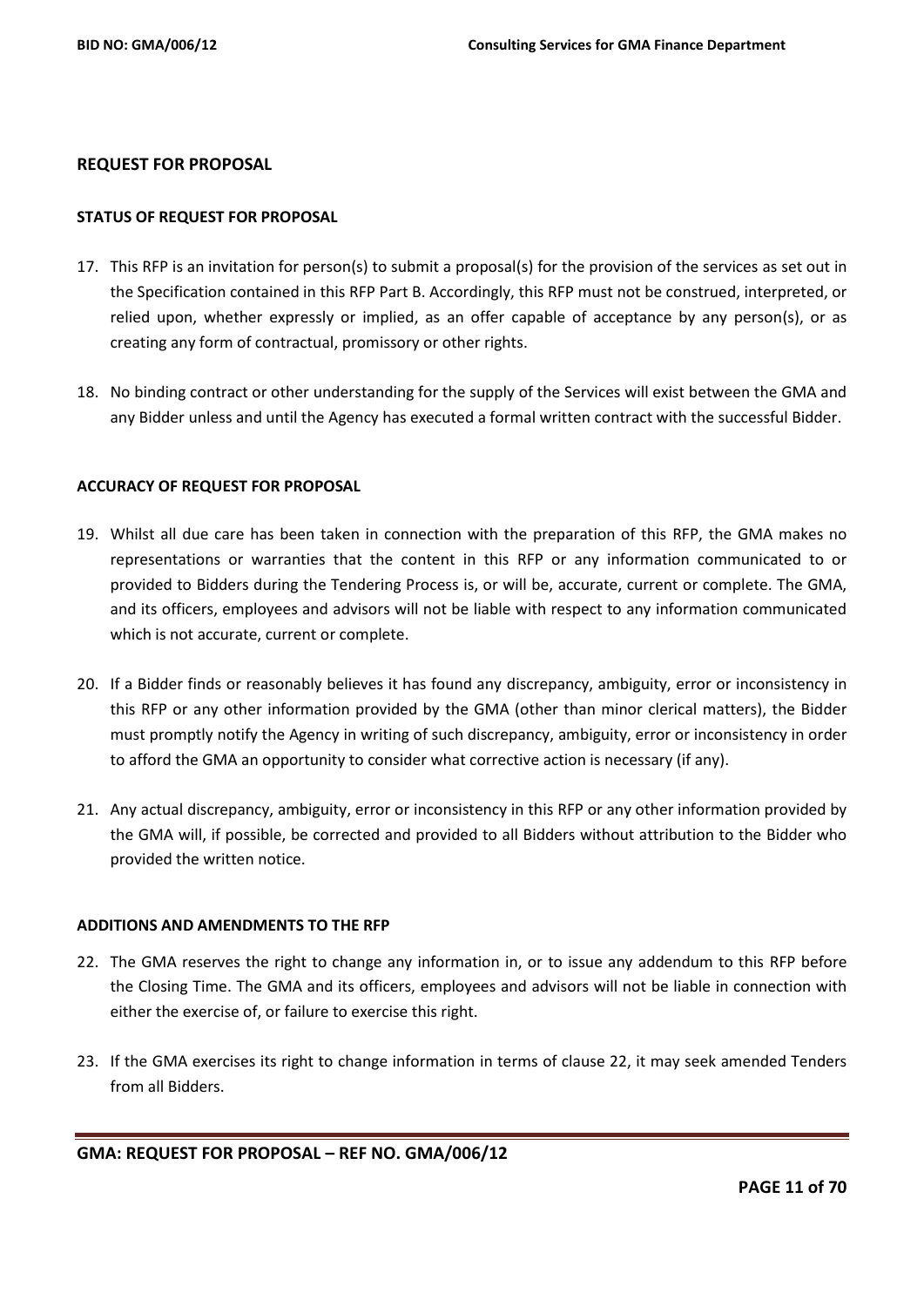#### **REPRESENTATIONS**

24. No representations made by or on behalf of the GMA in relation to this RFP will be binding on the GMA unless that representation is expressly incorporated into the contract ultimately entered into between the GMA and the successful Bidder.

#### **CONFIDENTIALITY**

25. All persons (including all Bidders) obtaining or receiving this RFP and any other information in connection with this RFP or the Tendering Process must keep the contents of the RFP and other such information confidential, and not disclose or use the information except as required for the purpose of developing a proposal in response to this RFP.

## **COMMUNICATIONS DURING THE TENDERING PROCESS**

#### **REQUESTS FOR CLARIFICATION OR FURTHER INFORMATION**

- 26. All communications relating to this RFP and the Tendering Process must be directed to the Project Manager.
- 27. All questions or requests for further information or clarification of this RFP or any other document issued in connection with the Tendering Process must be submitted to the Project Manager in writing, and most preferably by e-mail.
- 28. Any communication by a Bidder to the GMA will be effective upon receipt by the Project Manager (provided such communication is in the required format).
- 29. The GMA has restricted the period during which it will accept questions or requests for further information or clarification and reserves the right not to respond to any enquiry or request, irrespective of when such enquiry or request is received.
- 30. Except where the GMA is of the opinion that issues raised apply only to an individual Bidder, questions submitted and answers provided will be made available to all Bidders by e-mail, as well as on the GMA's website without identifying the person or organisation which submitted the question.
- 31. In all other instances, the GMA may directly provide any written notification or response to a Bidder by email to the address of the Bidder (as notified by the Bidder to the Project Manager).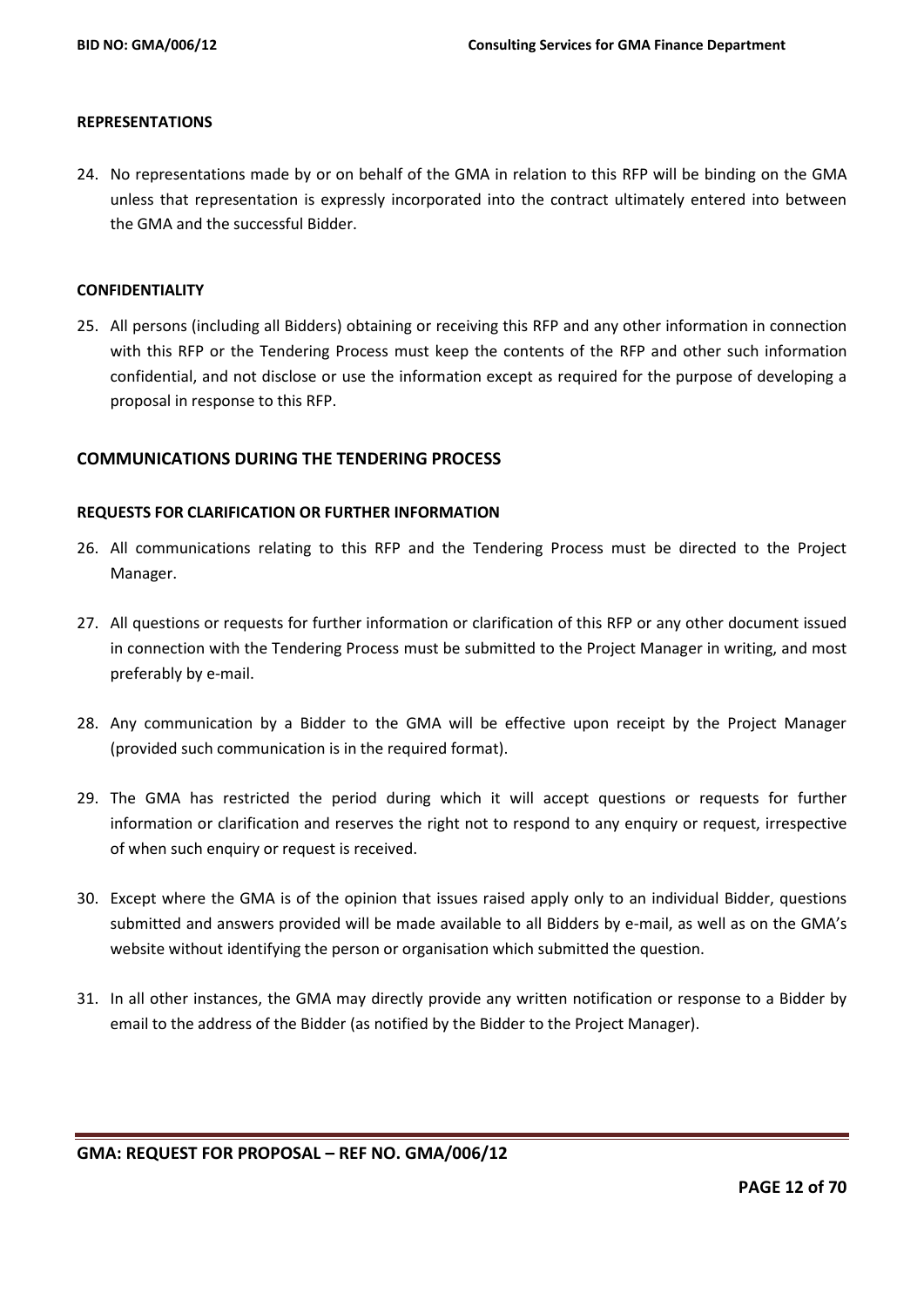32. A Bidder may, by notifying the Project Manager in writing, withdraw a question submitted in accordance with clause 30, in circumstances where the Bidder does not wish the GMA to publish its response to the question to all Bidders.

#### **UNAUTHORISED COMMUNICATIONS**

- 33. Communications (including promotional or advertising activities) with staff of the GMA or advisors assisting with the Tendering Process are not permitted during the Tendering Process except as provided in clause 26 above, or otherwise with the prior consent of the Project Manager. Nothing in this clause 33, is intended to prevent communications with staff of, or advisors of the GMA to the extent that such communications do not relate to this RFP or the Tendering Process.
- 34. Bidders must not otherwise engage in any activities that may be perceived as, or that may have the effect of, influencing the outcomes of the Tendering Process in any way.

#### **IMPROPER ASSISTANCE, FRAUD AND CORRUPTION**

- 35. Bidders may not seek or obtain the assistance of employees, contractors or advisor's of the GMA in the preparation of their tender responses.
- 36. The GMA may in its absolute discretion, immediately disqualify a Bidder that it believes has sought or obtained such improper assistance.
- 37. Bidders are to be familiar with the implications of contravening the Prevention and Combating of Corrupt Activities Act, No. 12 of 2004 and any other relevant legislation.

## **ANTI-COMPETITIVE CONDUCT**

- 38. Bidders and their respective officers, employees, agents and advisors must not engage in any collusion, anti-competitive conduct or any other similar conduct in respect of this Tendering Process with any other Bidder or any other person(s) in relation to:
	- a. The preparation or lodgement of their Tender
	- b. the evaluation and clarification of their Tender; and
	- c. the conduct of negotiations with the GMA.
- 39. For the purposes of clause 38, collusion, anti-competitive conduct or any other similar conduct may include disclosure, exchange and clarification of information whether or not such information is confidential to the GMA or any other Bidder or any other person or organisation.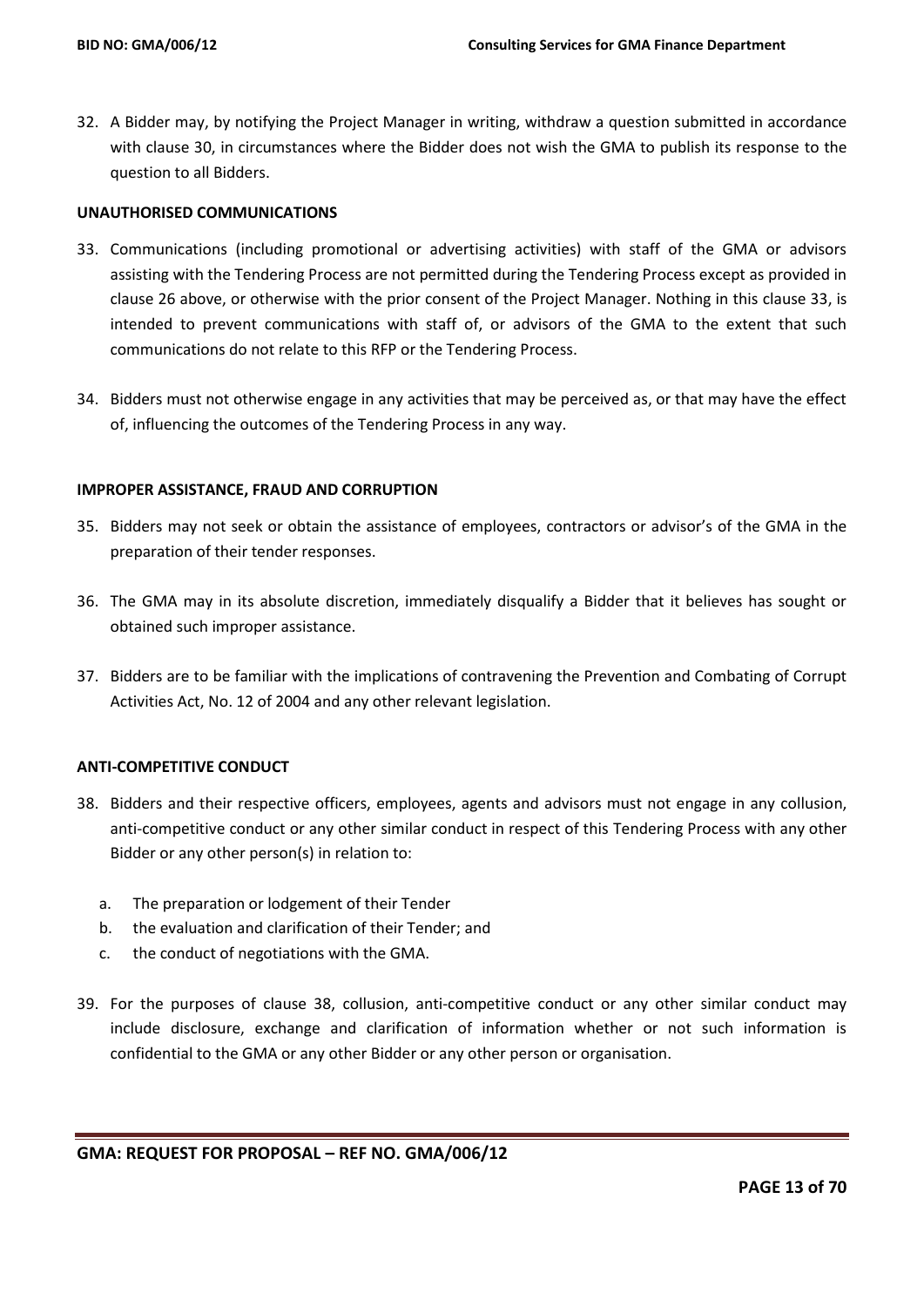40. In addition to any other remedies available to it under law or contract, the GMA may, in its absolute discretion, immediately disqualify a Bidder that it believes has engaged in any collusive, anti-competitive conduct or any other similar conduct during the entire Tendering Process.

## **COMPLAINTS ABOUT THE TENDERING PROCESS**

- 41. Any complaint about the RFP or the Tendering Process must be submitted to the Project Manager in writing, (preferably by email), immediately upon the cause of the complaint arising or becoming known to the Bidder.
- 42. The written complaint must set out:
	- a. The basis for the complaint, specifying the issues involved;
	- b. how the subject of the complaint affect the organisation or person making the complaint;
	- c. any relevant background information; and
	- d. the outcome desired by the person or organisation making the complaint.
- 43. If the matter relates to the conduct of an official, employee or advisor of the GMA, the complaint should be addressed in writing marked for the attention of the Chief Executive Officer of the GMA, and delivered to the physical address of the GMA, as notified.

#### **CONFLICT OF INTEREST**

- 44. A Bidder must not, and must ensure that its officers, employees, agents and advisors do not place themselves in a position that may give rise to actual, potential or perceived conflict of interest between the interests of the GMA and/or the Gauteng Provincial Government and the Bidders interests during the Tender Process.
- 45. The Bidders Response in this RFP Part C requires the Bidder to provide details of any interests, relationships or clients which may or do give rise to a conflict of interest in relation to the supply of the services under any contract that may result from this RFP.
- 46. If the Bidder submits its Tender and a subsequent conflict of interest arises, or is likely to arise, which was not disclosed in the Tender, the Bidder must notify the GMA immediately in writing of that conflict.
- 47. The GMA may immediately disqualify a Bidder from the Tendering Process if the Bidder fails to notify the GMA of the conflict as required.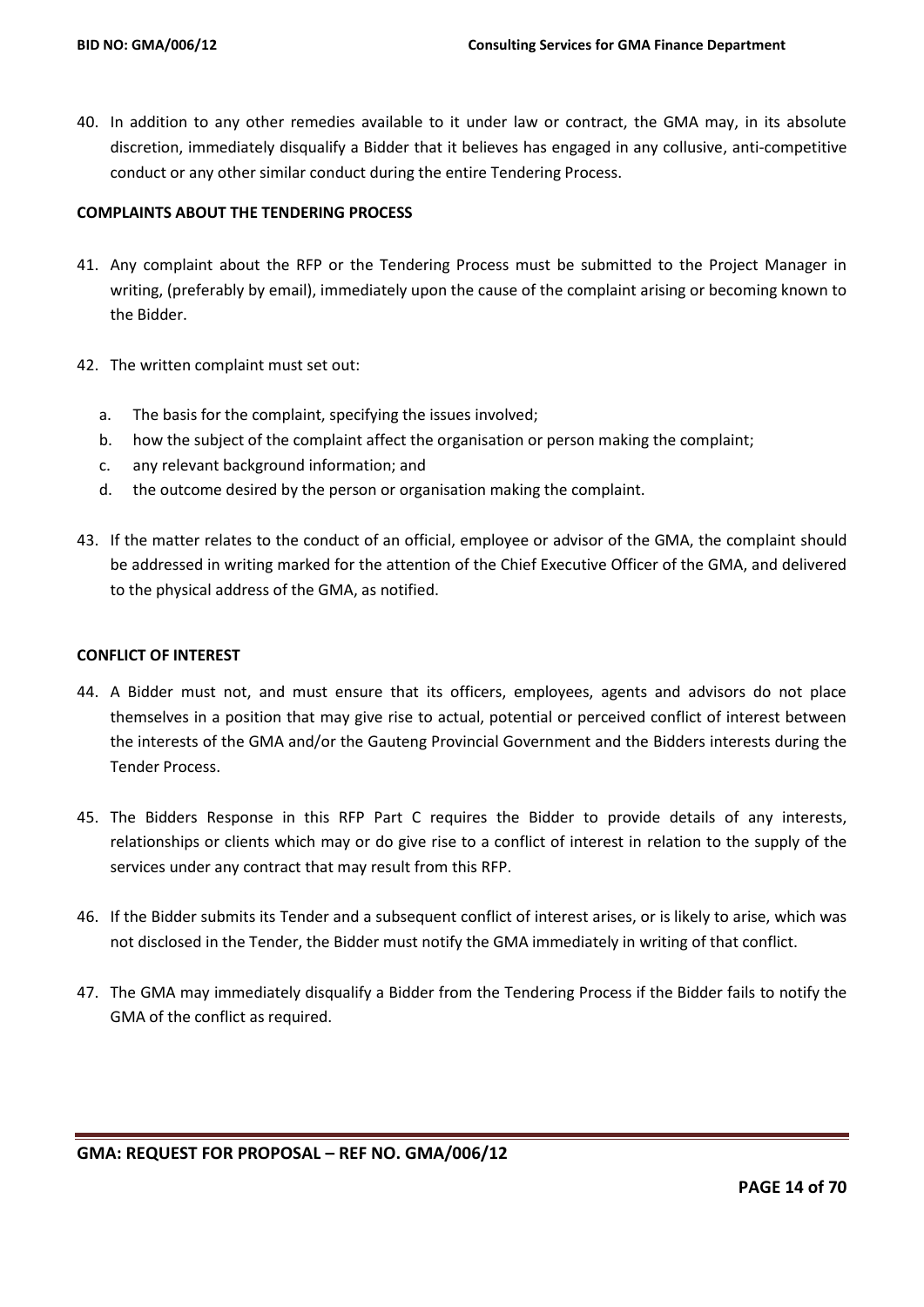#### **LATE TENDERS**

- 48. Tenders must be lodged by the Closing Time. The Closing Time may be extended by the GMA in its absolute discretion by providing written notice to Bidders.
- 49. Tenders lodged after the Closing Time or lodged at a location or in a manner that is contrary to that specified in this RFP will be disqualified from the Tendering Process and will be ineligible for consideration. However, a late Tender may be accepted where the Bidder can clearly demonstrate (to the satisfaction of the GMA) that late lodgement of the Tender was caused by a system interruption in case of the e-Tender system or that access was denied or hindered in relation to the physical tender box or that a major/critical incident hindered the delivery of their tender documents and, in either case, that the integrity of the Tendering Process will not be compromised by accepting a Tender after the Closing Time.
- 50. The determination of the GMA as to the actual time that a Tender is lodged is final. Subject to clause 49, all Tenders lodged after the Closing Time will be recorded by the GMA and will only be opened for the purposes of identifying a business name and address of the Bidder. The GMA will inform a Bidder whose Tender was lodged after the Closing Time of its ineligibility for consideration. The general operating practice is for the late tender to be returned within 5 (Five) working days of receipt or within 5 (Five) working days after determination not to accept a late tender.

## **TENDER DOCUMENTS**

#### **BIDDERS RESPONSIBILITIES**

- 51. Bidders are responsible for:
	- a. Examining this RFP and any documents referenced or attached to this RFP and any other information made or to be made available by the GMA to Bidders in connection with this RFP;
	- b. fully informing themselves in relation to all matters arising from this RFP, including all matters regarding the GMA's requirements for the provision of the Services;
	- c. ensuring that their Tenders are accurate and complete;
	- d. making their own enquiries and assessing all risks regarding this RFP, and fully considering and incorporating the impact of any known and unknown risks into their Tender;
	- e. ensuring that they comply with all applicable laws in regards to the Tendering Process particularly as specified by National Treasury Regulations, Guidelines, Instruction Notes and Practice Notes and other relevant legislation as published from time to time in the Government Gazette;
	- f. submitting an Original Valid Tax Clearance Certificate;
	- g. completing the section on "Financial Viablility" of the bidder; and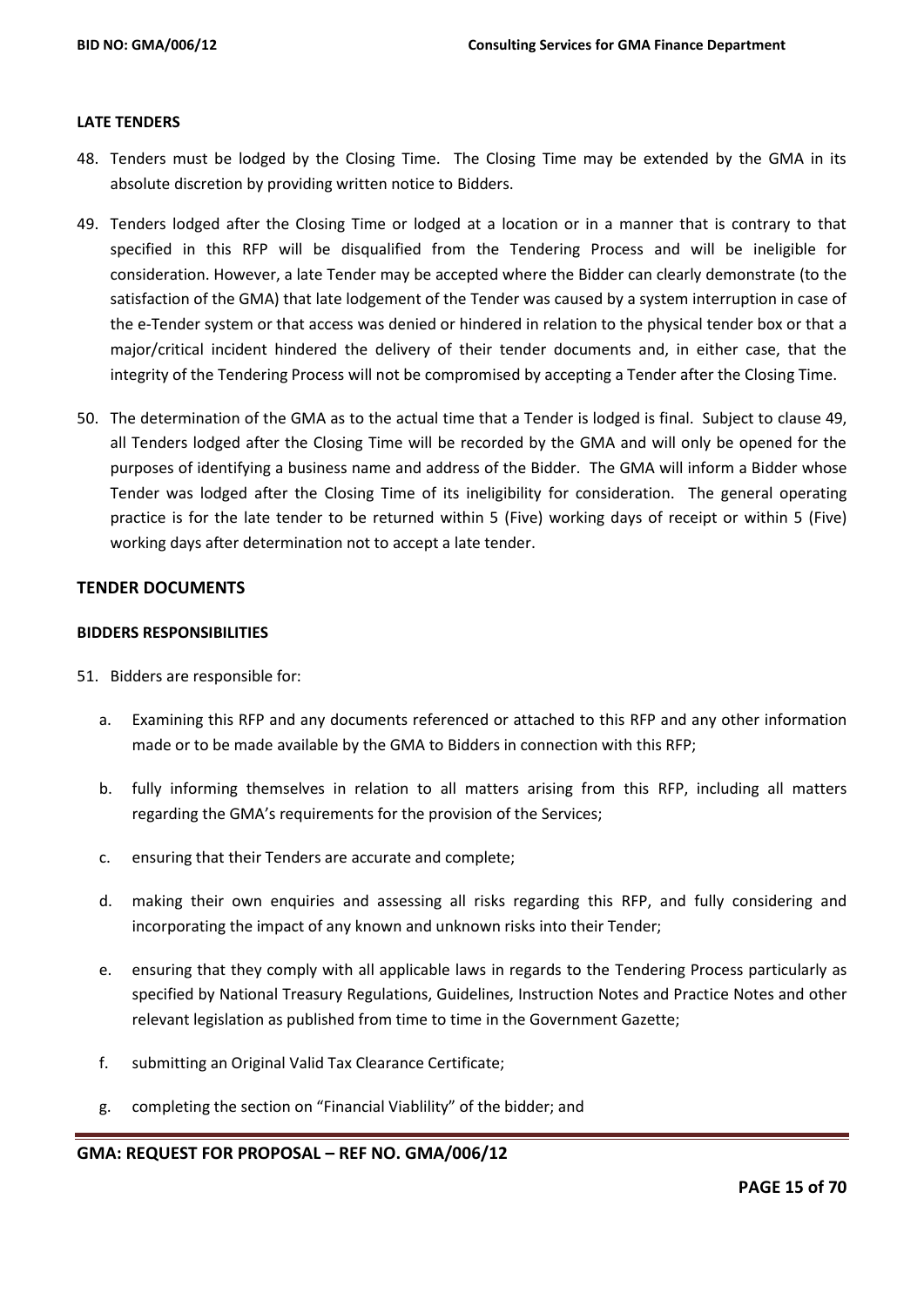h. submitting proof of Risk and Professional Indemnity insurance.

Failure to provide the required information could result in disqualification of the bidder.

### **PREPARATION OF TENDERS**

- 52. Bidders must ensure that:
	- a. Their Tender is submitted in the required format as stipulated in this RFP Part C; and
	- b. all the required information fields in RFP Part C are completed in full and contain the information requested by the GMA.

*Note to Bidders: The GMA may in its absolute discretion reject a Tender that does not include the information requested or is not in the format required.*

- 53. Unnecessarily elaborate responses or other presentations beyond that which is sufficient to present a complete and effective tender proposal are not desired or required. Elaborate and expensive visual and other presentation aids are not necessary.
- 54. Word limits and page limits where specified should be observed and documented by the bidder on the ''Compliance with Specification'' pages under Part C of this RFP. The GMA reserves its right to disregard any parts of the Tender that significantly exceed the specified word limitations.

## **ILLEGIBLE CONTENT, ALTERATION AND ERASURES**

- 55. Incomplete Tenders may be disqualified or evaluated solely on information contained in the Tender.
- 56. The GMA may disregard any content in a Tender that is illegible and will be under no obligation whatsoever to seek clarification from the Bidder.
- 57. The GMA may permit a Bidder to correct an unintentional error in their Tender where that error becomes known or apparent after the Closing Time, but in no event will any correction be permitted if the GMA reasonably considers that the correction would materially alter the substance of the Bidders Tender.

#### **OBLIGATION TO NOTIFY ERRORS**

58. If, after a Bidders Response has been submitted, the Bidder becomes aware of an error in the Bidders Response (including an error in pricing, but excluding clerical errors which would have no bearing on the evaluation of the Tender), the Bidder must promptly notify the GMA of such error.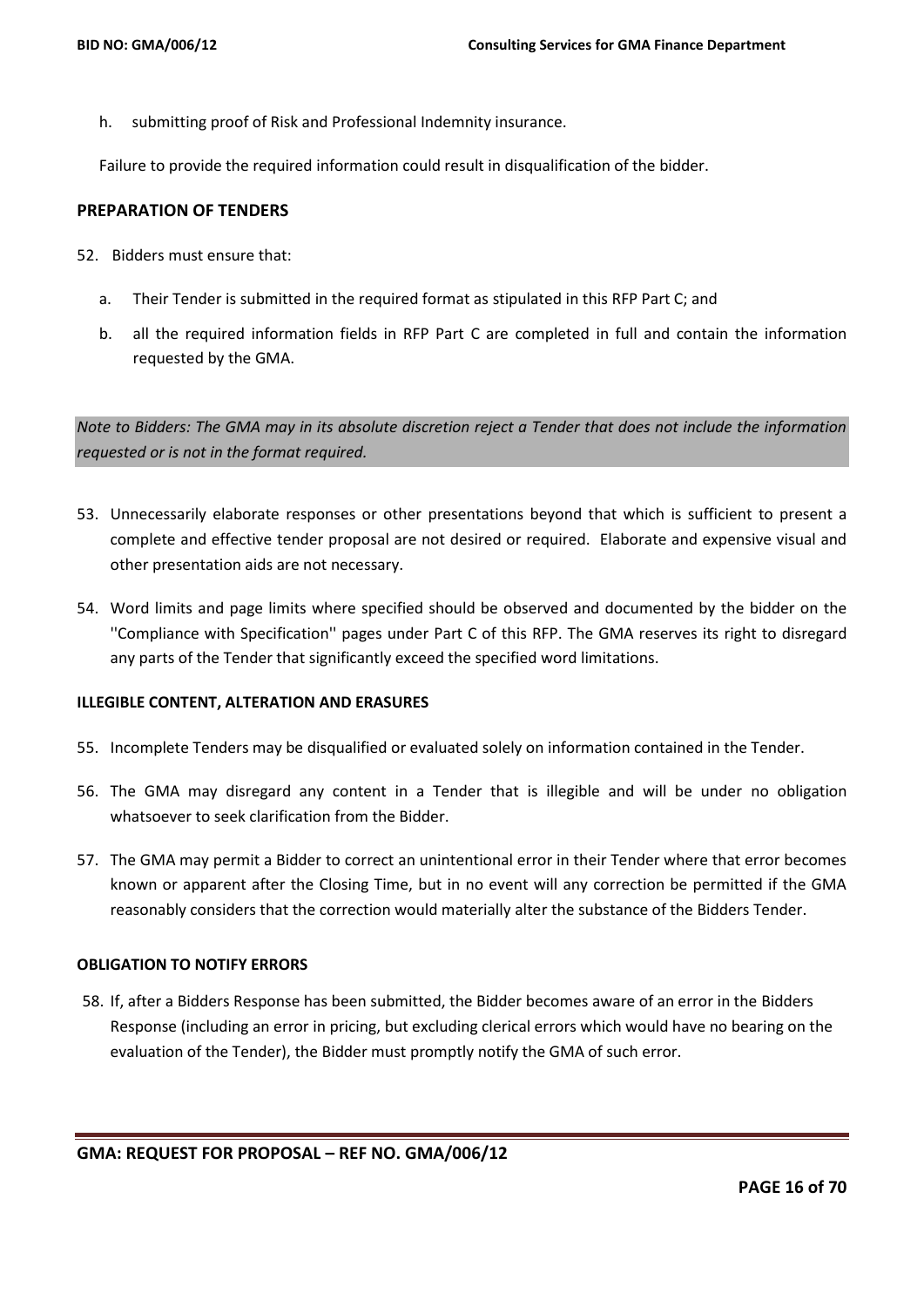#### **RESPONSIBILITY FOR TENDERING COSTS**

- 59. The Bidders participation or involvement in any stage of the Tendering Process is at the Bidders sole risk, cost and expense. The GMA will not be held responsible for, or pay for, any expense or loss that may be incurred by Bidders in relation to the preparation or lodgement of their Tender.
- 60. The GMA is not liable to the Bidder for any costs on the basis of any contractual, or promissory or restitutionary grounds whatsoever as a consequence of any matter relating to the Bidders participation in the Tendering Process, including without limitation, instances where:
	- a. The Bidder is not engaged to perform under any contract; or
	- b. the GMA exercises any right under this RFP or at law.

## **DISCLOSURE OF TENDER CONTENTS AND TENDER INFORMATION**

- 61. All Tenders received by the GMA will be treated as confidential. The GMA will not disclose any Tender contents and Tender information, except:
	- a. As required by law;
	- b. for the purpose of investigations by other government authorities having relevant jurisdiction;
	- c. to external consultants and advisors of the GMA engaged to assist with the Tendering Process; or
	- d. for the general information of Bidders required to be disclosed as per National Treasury Regulations, Guidelines, Instruction Notes or Practice Notes.

## **USE OF TENDERS**

- 62. Upon submission in accordance with the requirements of submission of Tenders, all Tenders submitted become the property of the GMA. Bidders will retain all ownership rights in any intellectual property contained in the Tender.
- 63. Each Bidder, by submission of their Tender, is deemed to have licensed the GMA to reproduce the whole, or any portion, of their Tender for the purposes of enabling the GMA to evaluate the Tender.
- 64. Further, in submitting a Tender, the Bidder accepts that the GMA shall, in accordance with the requirements of Treasury Regulation No. 16A.6.3(d) and the National Treasury Instruction Note on *Enhancing Compliance Monitoring and Improving Transparency and Accountability in Supply Chain Management,* publish (on the internet or otherwise):
	- a. The names of all Bidders that submitted bids in relation to this RFP within 10 (Ten) working days after the closing date of this RFP, if the bid is above the threshold value of R500 000; and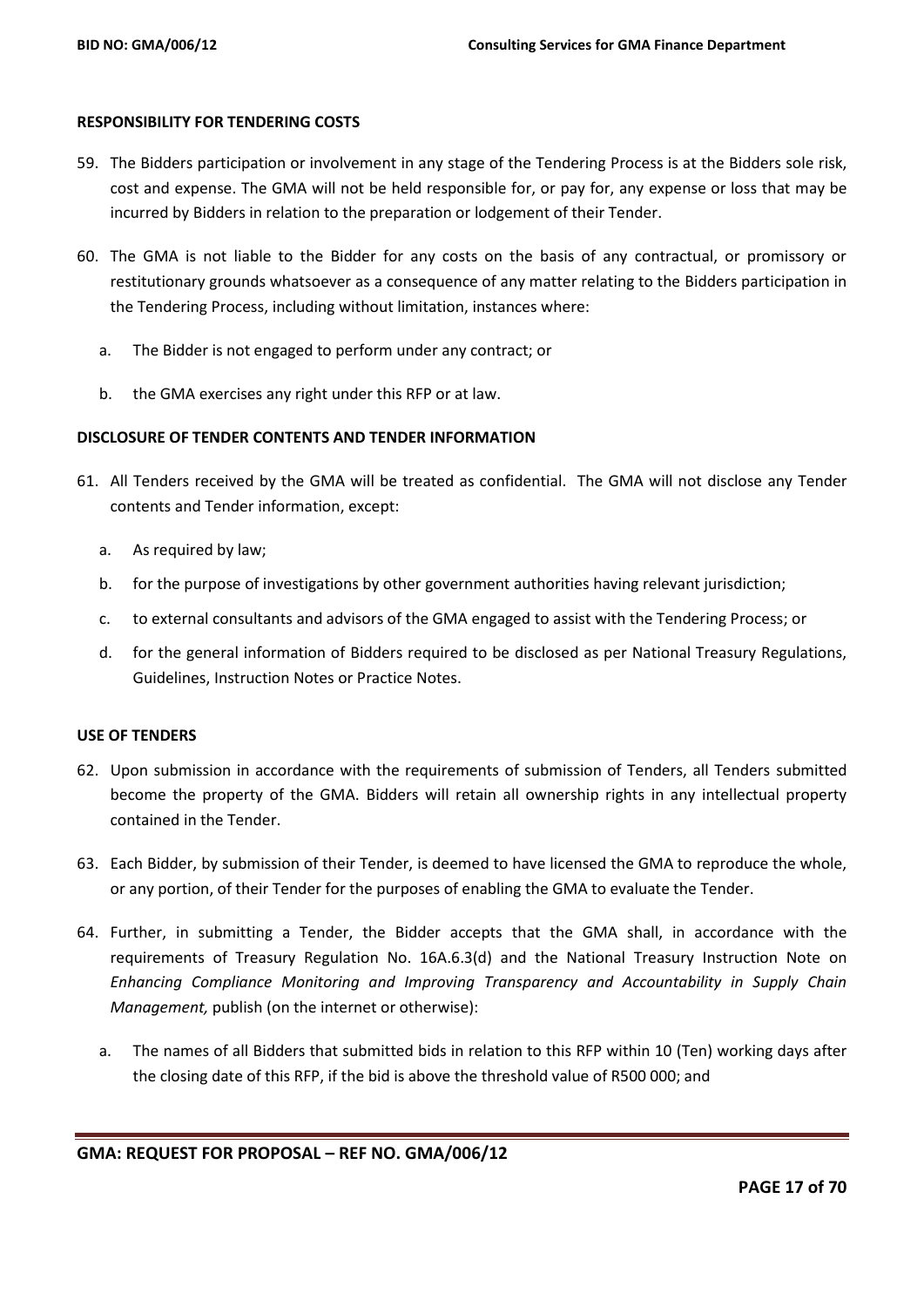b. on award of the bid, the name of the successful Bidder, the contract price, preference points claimed, the contract number and description of the contract awarded.

## **PERIOD OF VALIDITY**

65. All Tenders received must remain valid and open for acceptance for a minimum of 90 (Ninety) days from the Closing Time. This period may be extended by written mutual agreement between the GMA and the Bidder.

#### **STATUS OF TENDER**

- 66. Each Tender constitutes an irrevocable offer by the Bidder to the GMA to provide the Services required and otherwise to satisfy the requirements of the Specification as set out in this RFP Part B.
- 67. A Tender must not be conditional on:
	- a. The Board approval of the Bidder or any related governing body of the Bidder being obtained;
	- b. the Bidder conducting due diligence or any other form of enquiry or investigation;
	- c. the Bidder (or any other party) obtaining any regulatory approval or consent;
	- d. the Bidder obtaining the consent or approval of any third party; or
	- e. the Bidder stating that it wishes to discuss or negotiate any commercial terms of the contract.
- 68. The GMA may, in its absolute discretion, disregard any tender that is, or is stated to be, subject to any one or more of the conditions detailed above (or any other relevant conditions).
- 69. The GMA reserves the right to accept a Tender in part or in whole or to negotiate with a Bidder in accordance with the clause 88 (Unreasonable disadvantage) of this RFP Part A.

#### **TENDER RESPONSE**

#### **COMPLIANCE WITH SPECIFICATION**

- 70. Under Part C of this RFP, a Bidder must submit a tabulated statement showing its level of compliance to the Specification contained in this RFP Part B.
- 71. In particular, Bidders must state if they will not comply with the Specification, or will only comply with the Specification subject to conditions. Full details of the non-compliance (including the nature and extent of the non-compliance and any reasons for such non-compliance) must be stated in the space provided in the tabulated statement.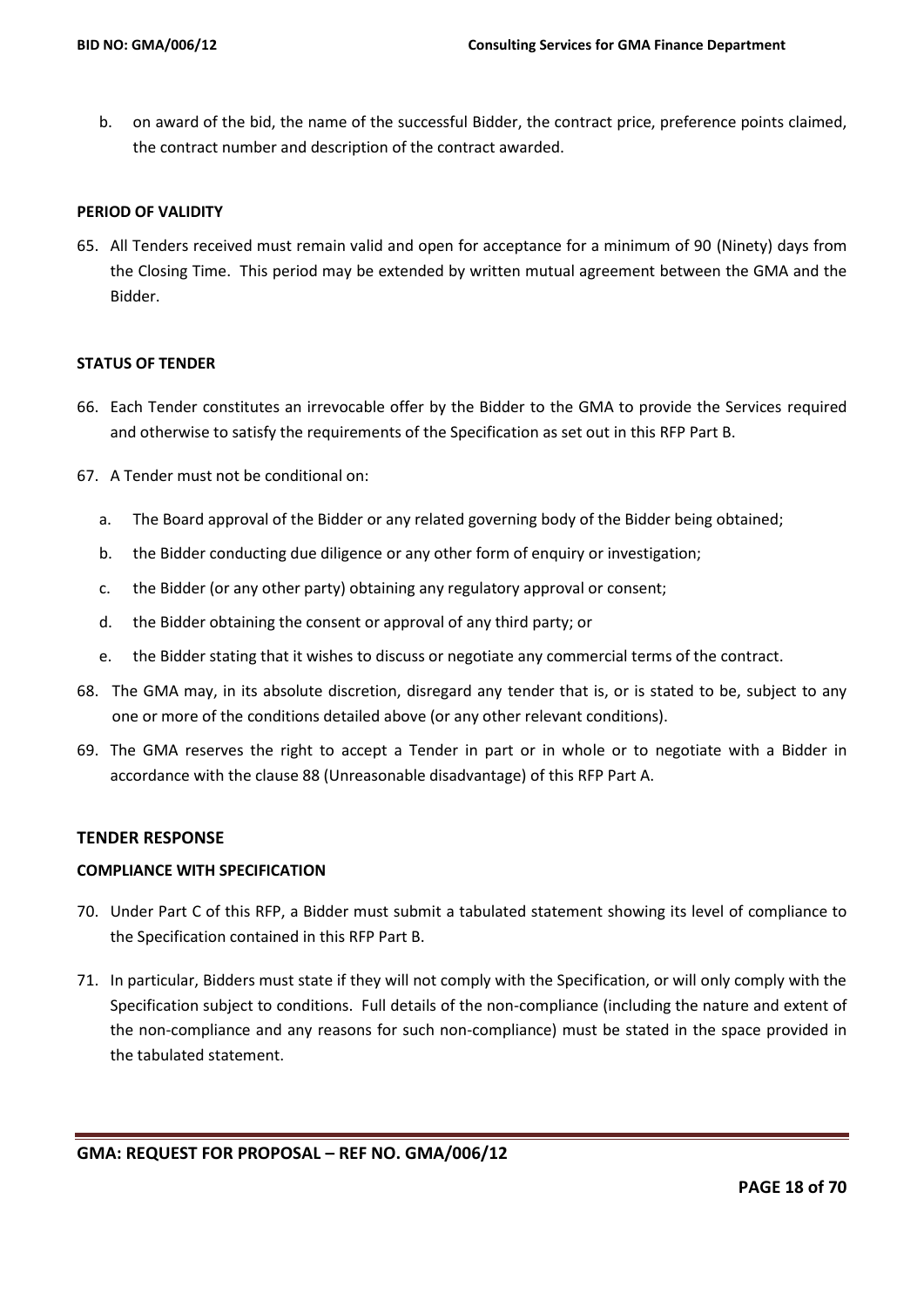- 72. No response is required in respect of a particular section of the Specification where Bidders will comply with the Specification. Only sections that Bidders have not complied with, or will only comply with subject to conditions, should be noted in the tabulated statement.
- 73. The GMA is prepared to contemplate minor variations or departures from the Specification proposed by Bidders.
- 74. However, Bidders should note that significant or substantive variations or departures from the Specifications will not be viewed favourably unless the Bidder is able to clearly demonstrate to the satisfaction of the GMA the necessity for such variations or departures.

*Note to Bidders: The GMA will assume that a Bidders Response complies in all relevant respects with the Specification unless the Bidder states otherwise. Failure to notify the GMA of any non-compliance may result in a Bidders Response being disregarded.*

75. For the purposes of clauses 70,71 and 72:

- **Yes/Complies** means that in all respects the Bidders Response meets or otherwise satisfies all specified outputs, characteristics or performance standards.
- **Will comply subject to conditions** means that the specified outputs, characteristics or performance standards can only be met by the Bidder subject to certain conditions.
- **No/Will not comply** means that the specified outputs, characteristics or performance standards is not met by the Bidders Response.

## **GENERAL**

- 76. Indefinite responses such as "noted", "to be discussed" or "to be negotiated" are not acceptable.
- 77. Where the Bidder is unwilling to accept a specified condition, the non-acceptance must be clearly and expressly stated. Prominence must be given to the statement detailing the non-acceptance. It is not sufficient that the statement appears only as part of an attachment to the Tender, or be included in a general statement of the Bidders usual operating conditions.
- 78. An incomplete Tender may be disqualified or assessed solely on the information completed or received with the Tender.

## **ALTERNATIVE TENDER**

- 79. A Bidder may submit an alternative proposal. An alternative proposal will only be accepted if:
	- a. The Bidder also provides a conforming Bidders Response; and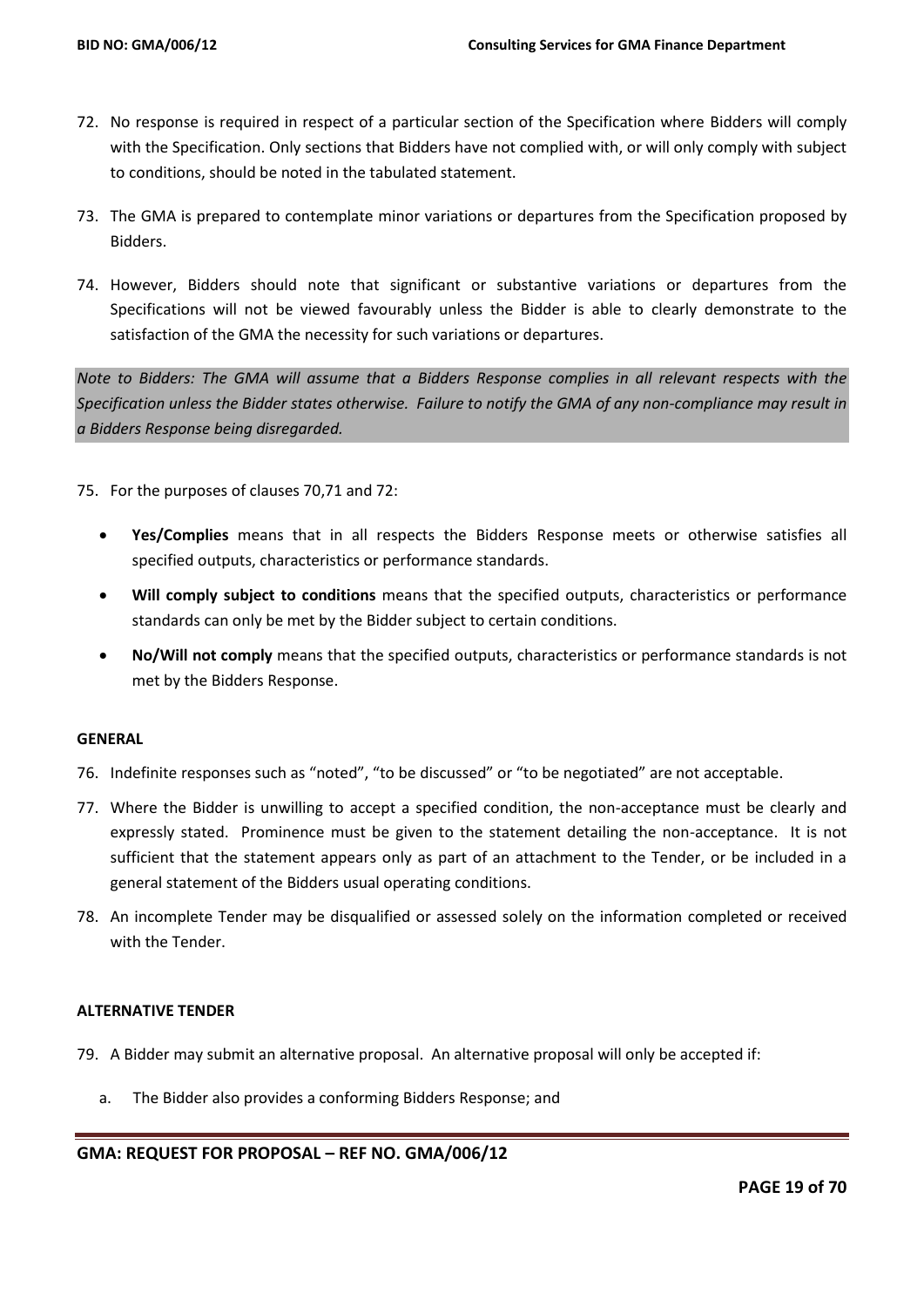- b. the alternative proposal is clearly identified as an "Alternative Tender".
- 80. An Alternative Tender may:
	- a. Not comply with the Specifications for the relevant Services due to inherent design or capability in the operation of the Services; or
	- b. provide the Services in a manner different to that specified in this RFP Part B.

## **INNOVATIVE SOLUTIONS**

- 81. Bidders are encouraged to offer options or solutions which may, in an innovative way, contribute to the GMA's ability to carry out its operations in a more cost-effective manner.
- 82. These options or solutions may be related to:
	- a. The outputs, functional, performance and technical aspects of the requirement; or
	- b. opportunities for more advantageous commercial arrangements.
- 83. Any such options or solutions will be considered by the GMA on a "commercial in confidence" basis if so requested by the Bidder.
- 84. Where a Bidder submits an offer which meets the requirements of this RFP in an alternative and practical manner, the Tender must also include any supplementary material (including such pricing and costing details as may be necessary to enable the GMA to fully assess the financial impact of the alternative proposal), which demonstrates in detail that such an alternative will fully achieve and/or exceed all the specified requirements, together with references as to why the additional features may be advantageous.
- 85. The GMA reserves the right to consider such offers on their merits or not to consider them at all.

## **CONTRACT DISCLOSURE REQUIREMENTS**

## **DISCLOSURE OF INFORMATION**

- 86. The Conditions of Tendering include a provision for the disclosure of contract information (refer to this RFP Part A dealing with "Use of Tenders").
- 87. If a Bidder wishes to withhold the disclosure of specific contract information, the Bidder must clearly outline how the release of this information will expose trade secrets, business strategy or unique methodologies that may expose the business unreasonably to disadvantage.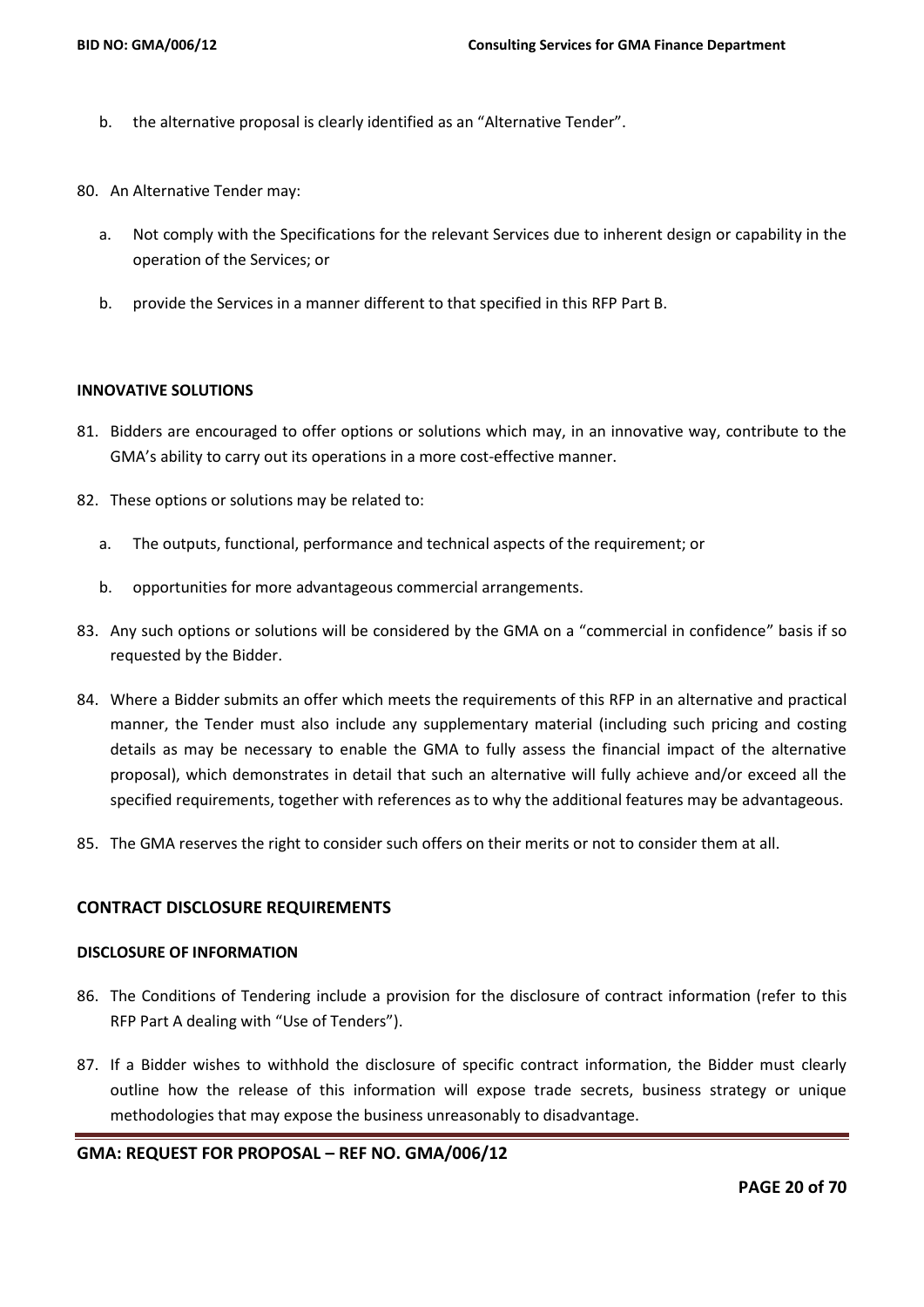#### **TRADE SECRETS**

- 88. In considering whether specific information should be categorised as a trade secret, Bidders' should assess:
	- a. The extent to which it is known outside of the Bidders business;
	- b. the extent to which it is known by the persons engaged in the Bidders business;
	- c. any measures taken to guard its secrecy;
	- d. its value to the Bidders business and to any competitors;
	- e. the amount of money and effort invested in developing the information; and
	- f. the ease or difficulty with which others may acquire or develop this information.

#### **UNREASONABLE DISADVANTAGE**

- 89. In determining whether disclosure of specific information will expose a Bidders business unreasonably to disadvantage, the following should be considered:
	- a. Whether the information is generally available to competitors; and
	- b. whether it could be disclosed without causing substantial harm to the competitive position of the business.

The GMA will consider these applications in the Tender evaluation and negotiations (if any) with Bidders.

#### **EVALUATION OF TENDERS**

## **EVALUATION PROCESS**

- 90. Following the Closing Time, the GMA intends to evaluate the Tenders received.
- 91. Tenders will be evaluated against the Evaluation Criteria specified under the section "Evaluation Criteria Format".
- 92. Without limiting the GMA's rights in the RFP, the GMA may at any time during the Tendering Process choose to:
	- a. Shortlist one or more Bidders;
	- b. commence or continue discussions with all or some Bidders without short listing any Bidders; or
	- c. accept one or more of the Tenders.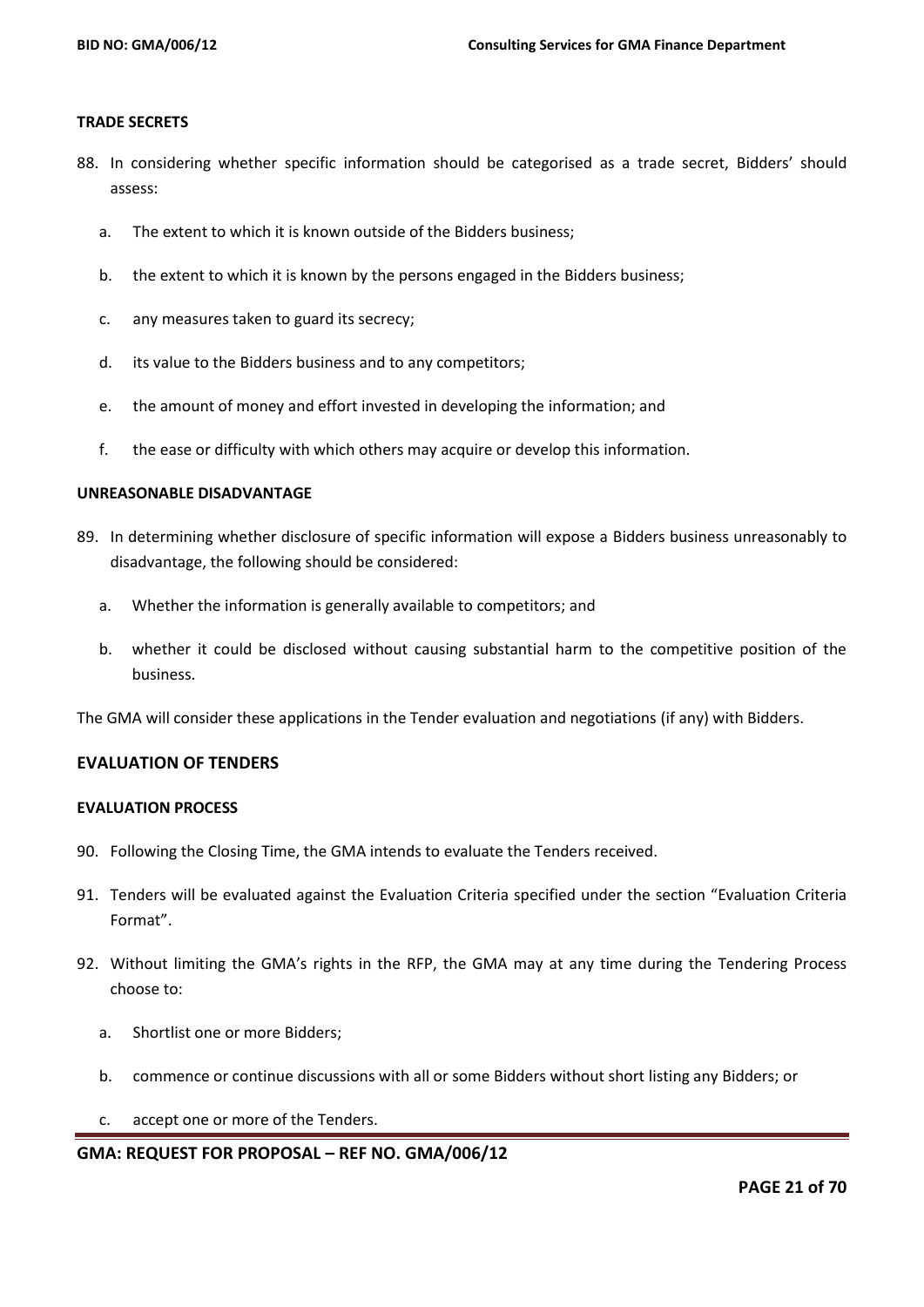- 93. Unless the Evaluation Criteria explicitly require, the GMA may, but is not in any way bound to, shortlist, to select as successful, or to accept the Tender offering the lowest price.
- 94. Should the GMA choose to include a short listing stage in its evaluation process, the GMA is not, at any time, required to notify Bidders or any other person or organisation interested in submitting a Tender.
- 95. A Bidders Response will not be deemed to be unsuccessful until such time as the Bidder is formally notified of that fact by the GMA. The commencement of negotiations by the GMA with one or more other Bidders is not to be taken as an indication that any particular Bidders Response has not been successful.

## **EVALUATION CRITERIA FORMAT**

- 96. The evaluation criteria is weighted to reflect the importance of project requirements noted in the Specifications:
- 97. In evaluating Bidders Responses, the GMA will have regard to:
	- a. Specific evaluation criteria identified in the list below;
	- b. the overall value for money proposition presented in the Bidders Response; and
	- c. particular weighting assigned to any or all of the evaluation criteria specified below.
- 98. For the purposes of this RFP clause 97, 'value for money' is a measurement of financial and non-financial factors, including:
	- a. Quality levels; and
	- b. performance standards.
- 99. Value for money will be assessed on a 'whole of life' basis (including the transitioning-in, the contract term and the transitioning-out phases of the relationship between the GMA and a Bidder), with a view to long-term sustainability of the value for money proposition and with a focus on ensuring that value for money outcomes are promoted and protected following the conclusion of any contract that may result from this RFP.
- 100. Administrative compliance will be determined in accordance with the conditions listed in this RFP.
- 101. The value of this bid is estimated to be below R 1,000,000 and therefore the 80/20 preference point system shall apply.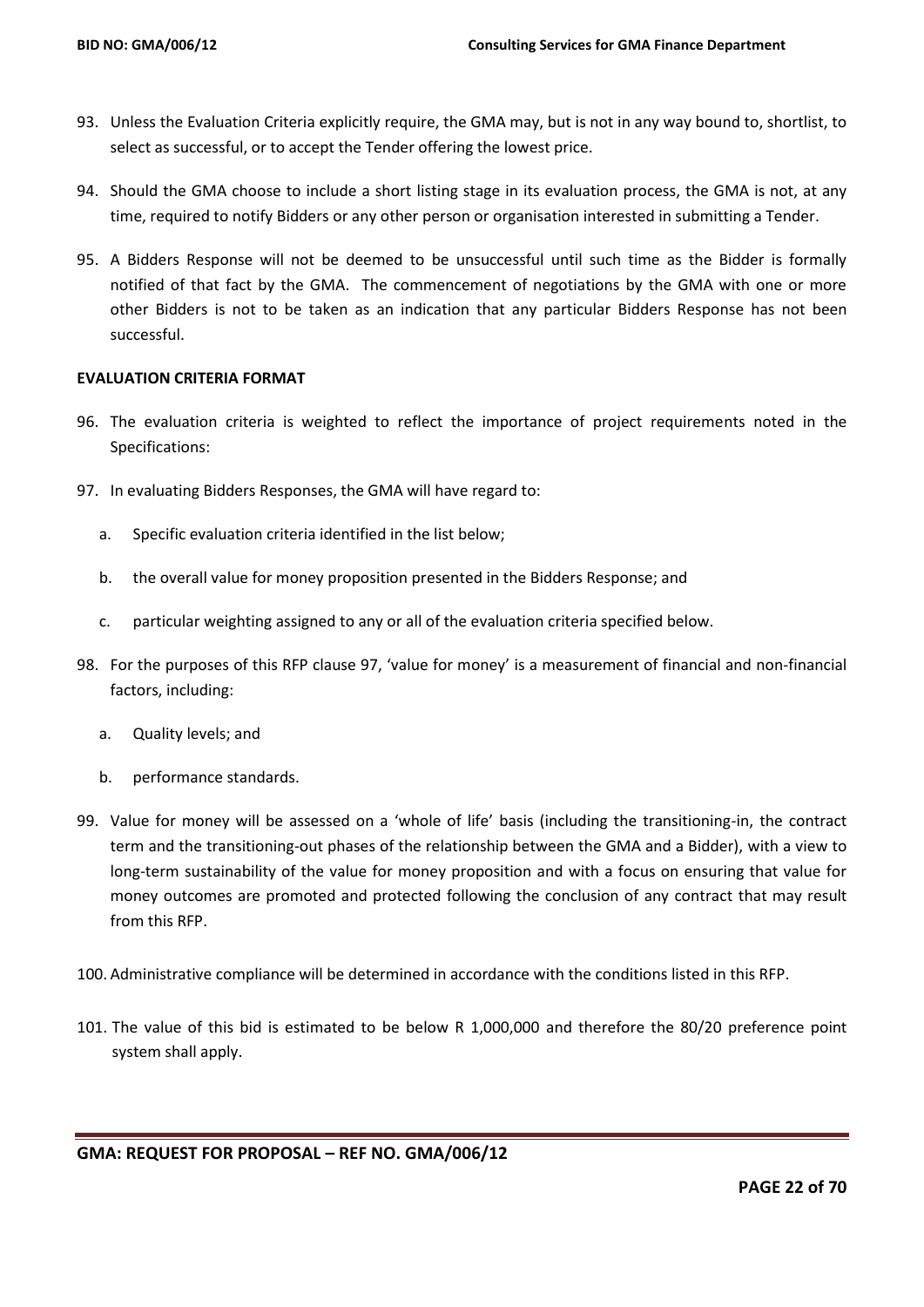102. Functionality is included as a criterion in the evaluation of this RFP. The evaluation criteria for measuring functionality, and the weighting attached to each criterion is listed in the table below.

| <b>FUNCTIONALITY EVALUATION CRITERIA</b>                               | <b>MAXIMUM POINTS</b> |  |
|------------------------------------------------------------------------|-----------------------|--|
| Compliance with specification (All Annexures and supporting            |                       |  |
| documents completed and submitted and RFP Part C completed             | 10                    |  |
| including word and page limits)                                        |                       |  |
| Knowledge and Professional Experience of the Service Provider          |                       |  |
| related to Public Sector financial management and administration       |                       |  |
| in the specific areas set out per function in this RFP (evidence of    | 30                    |  |
| practical work experience provided)                                    |                       |  |
| Knowledge and Professional Experience of the individuals related       |                       |  |
| to Public Sector financial management and administration in the        |                       |  |
| specific areas set out per function in this RFP (evidence of practical | 40                    |  |
| work experience provided)                                              |                       |  |
| Unconditional commitment of availability of assigned personnel to      | 20                    |  |
| commence work on 5 <sup>th</sup> October 2012.                         |                       |  |
| <b>TOTAL POINTS</b>                                                    | 100                   |  |

- 103. A minimum threshold for functionality of 80 (Eighty) points is required. Bids that do not meet this threshold will automatically be disqualified for further evaluation.
- 104. Thereafter, only the qualifying bids will be evaluated in terms of the 80/20 preference point system, where a maximum of 80 points are allocated for price and a maximum of 20 points are allocated in respect of the level of B-BBEE contribution of the bidder.

#### **THE 80/20 PREFERENCE POINTS SYSTEM**

| <b>EVALUATION CRITERIA</b>                        | <b>MAXIMUM POINTS</b> |  |  |
|---------------------------------------------------|-----------------------|--|--|
| Price                                             | 80                    |  |  |
| <b>B-BBEE Status Level of Contributor</b>         | 20                    |  |  |
| TOTAL POINTS FOR PRICE AND B-BBEE MUST NOT EXCEED | <b>100</b>            |  |  |

## **PRICE EVALUATION**

105. Price points will be allocated based on how benefits are charged and on the fee structures proposed.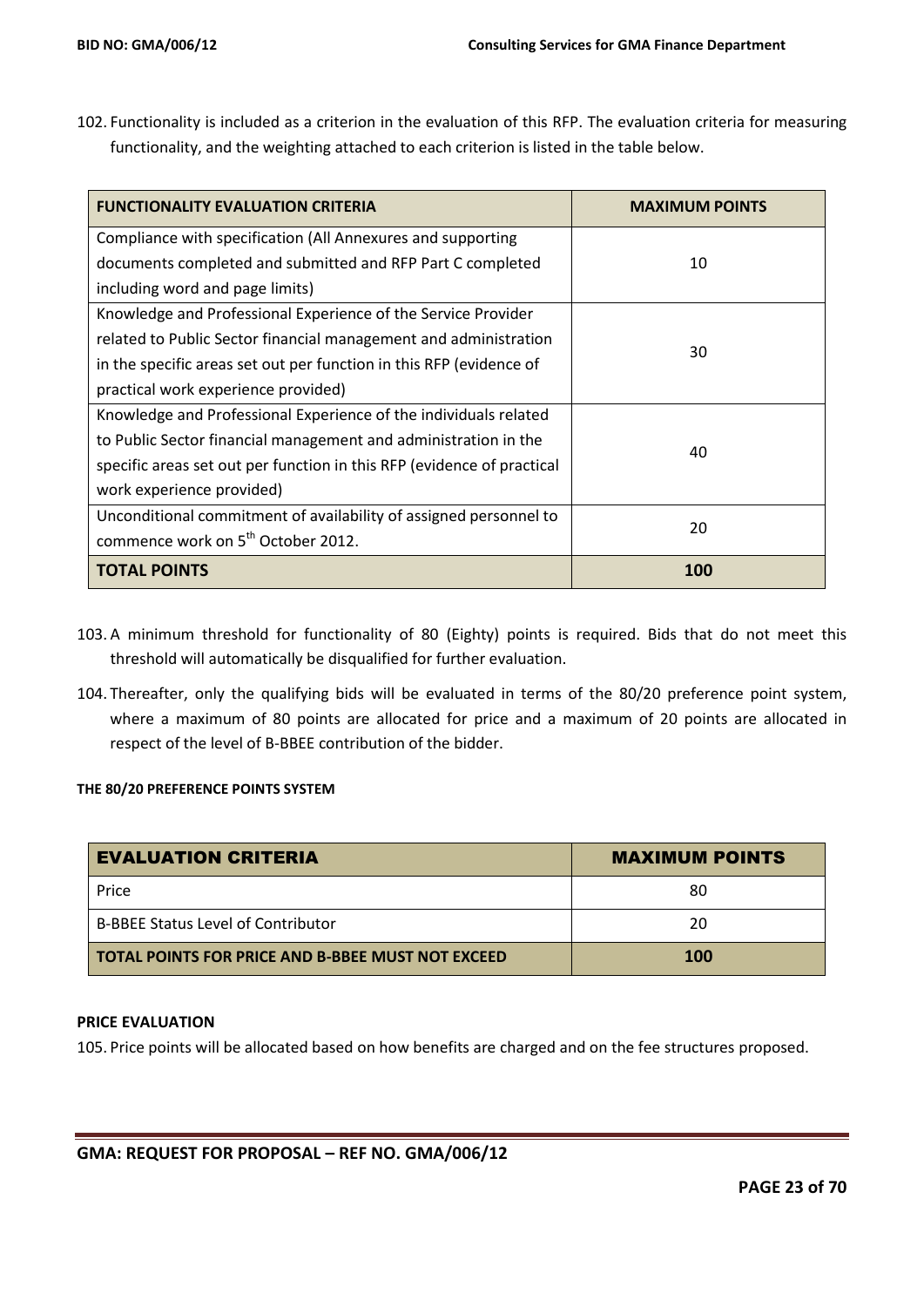#### **POINTS AWARDED FOR B-BBEE STATUS LEVEL OF CONTRIBUTION**

106. The preference points claimed by each bidder for attaining the B-BBEE Status Level of Contributor will be allocated to each qualifying bid when determining the total bid score under the preference points system. The points scored by a bidder in respect of the level of B-BBEE contribution contemplated in Annexure E, will be added to the points scored for price, calculated as described in Annexure E.

## **CLARIFICATION OF TENDERS**

- 107. The GMA may seek clarification from and enter into discussions with any or all of the Bidders in relation to their Tender. The GMA may use such information in interpreting the Tender and evaluating the cost and risk in accepting the Tender. Failure to supply clarification to the satisfaction of the GMA may render the Tender liable to disqualification.
- 108. The GMA is under no obligation to seek clarification of anything in a Tender and reserves the right to disregard any clarification that the GMA considers to be unsolicited or otherwise impermissible in accordance with the rules set out in this RFP.

#### **DISCUSSION WITH BIDDERS**

- 109. The GMA may elect to engage in detailed discussions with any one or more Bidders, with a view to maximising the benefits of this RFP as measured against the evaluation criteria and in fully understanding a Bidders offer.
- 110. As part of this process, the GMA may request such Bidders to improve one or more aspects of their Tender, including any technical, financial, corporate or legal components.
- 111. In its absolute discretion, the GMA may invite some or all Bidders to give a presentation to the GMA in relation to their submissions, that may include a demonstration of software, programs or unique methodologies proposed, if applicable.
- 112. The GMA is under no obligation to undertake discussions with, or to invite any presentations from Bidders.
- 113. In addition to presentations and discussions, the GMA may request some or all Bidders to:
	- a. Conduct a site visit, if applicable;
	- b. provide references or additional information; and/or
	- c. make themselves available for panel interviews.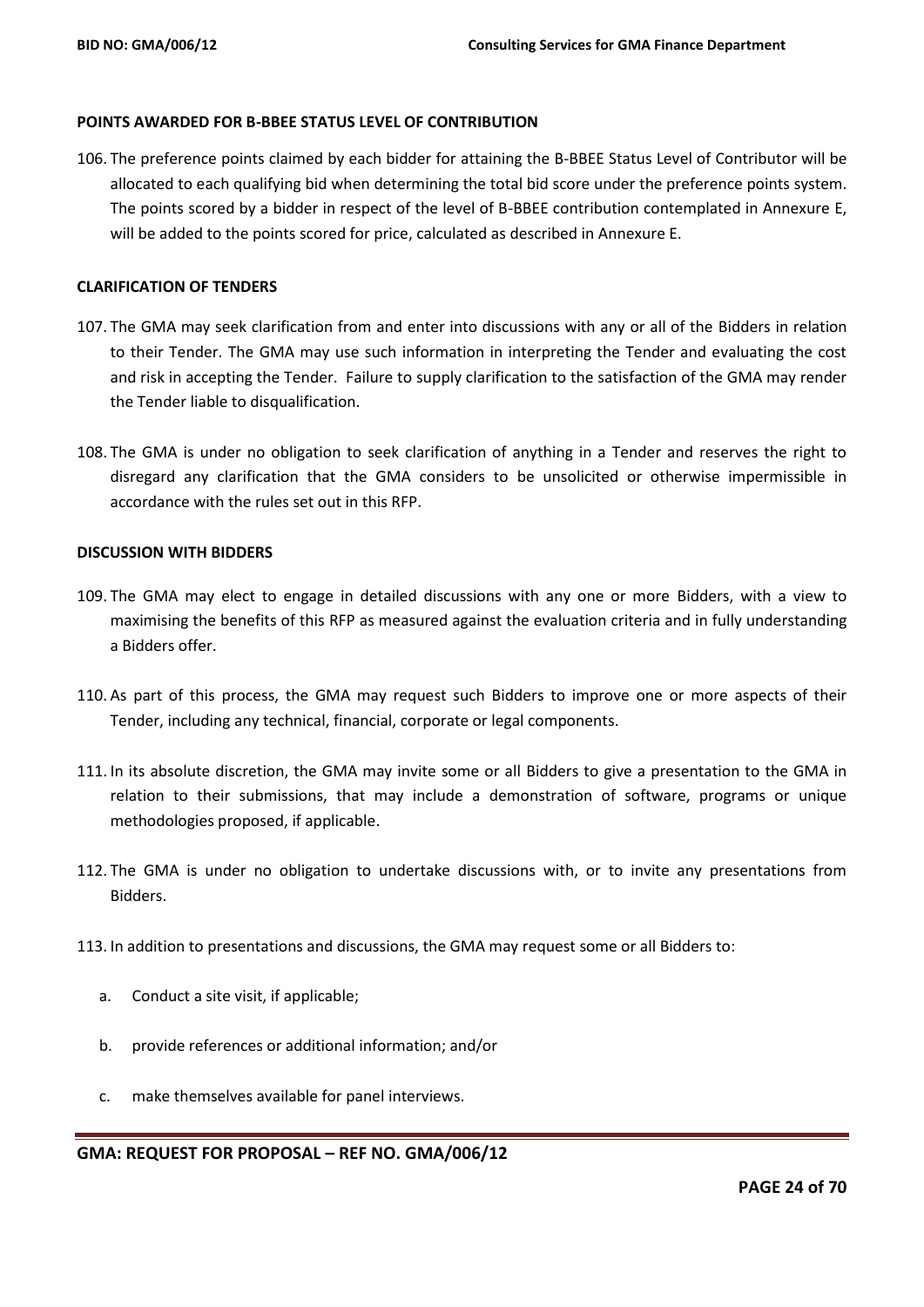#### **BEST AND FINAL OFFERS**

- 114. Bidders or where the Tendering Process involves a short listing process, shortlisted Bidders may be invited by the GMA to submit a best and final offer in relation to all or certain aspects of their respective Tenders.
- 115. The GMA is under no obligation to give Bidders the opportunity to submit a best and final offer. If the GMA chooses to give Bidders the opportunity to submit a best and final offer, it is under no obligation to give notification before the Closing Time that such opportunity will be given.
- 116. Notwithstanding the possibility that the GMA may give Bidders the opportunity to submit a best and final offer, Bidders should be aware that the GMA will, in conducting its evaluation of Tenders, rely on all information (including all representations) contained in such Tenders. Bidders are therefore encouraged to submit their best and final offers in the first instance.

#### **SUCCESSFUL TENDERS**

#### **NO LEGALLY BINDING CONTRACT**

117. Selection as a successful Bidder does not give rise to a contract (express or implied) between the successful Bidder and the GMA for the supply of the Services. No legal relationship will exist between the GMA and a successful Bidder for the supply of the Services until such time as a binding contract is executed by them.

#### **PRE-CONTRACTUAL NEGOTIATIONS**

- 118. The GMA may, in its absolute discretion, decide not to enter into pre-contractual negotiations with a successful Bidder.
- 119. A Bidder is bound by its Tender and all other documents forming part of the Bidders Response and, if selected as a successful Bidder, must enter into a contract on the basis of the Tender without negotiation.

## **NO OBLIGATION TO ENTER INTO CONTRACT**

120. The GMA is under no obligation to appoint a successful Bidder or Bidders (as the case may be), or to enter into a contract with a successful Bidder or any other person, if it is unable to identify a Tender that complies in all relevant respects with the requirements of the GMA, or if due to changed circumstances, there is no longer a need for the Services requested, or if funds are no longer available to cover the total envisaged expenditure. For the avoidance of any doubt, in these circumstances the GMA will be free to proceed via any alternative process.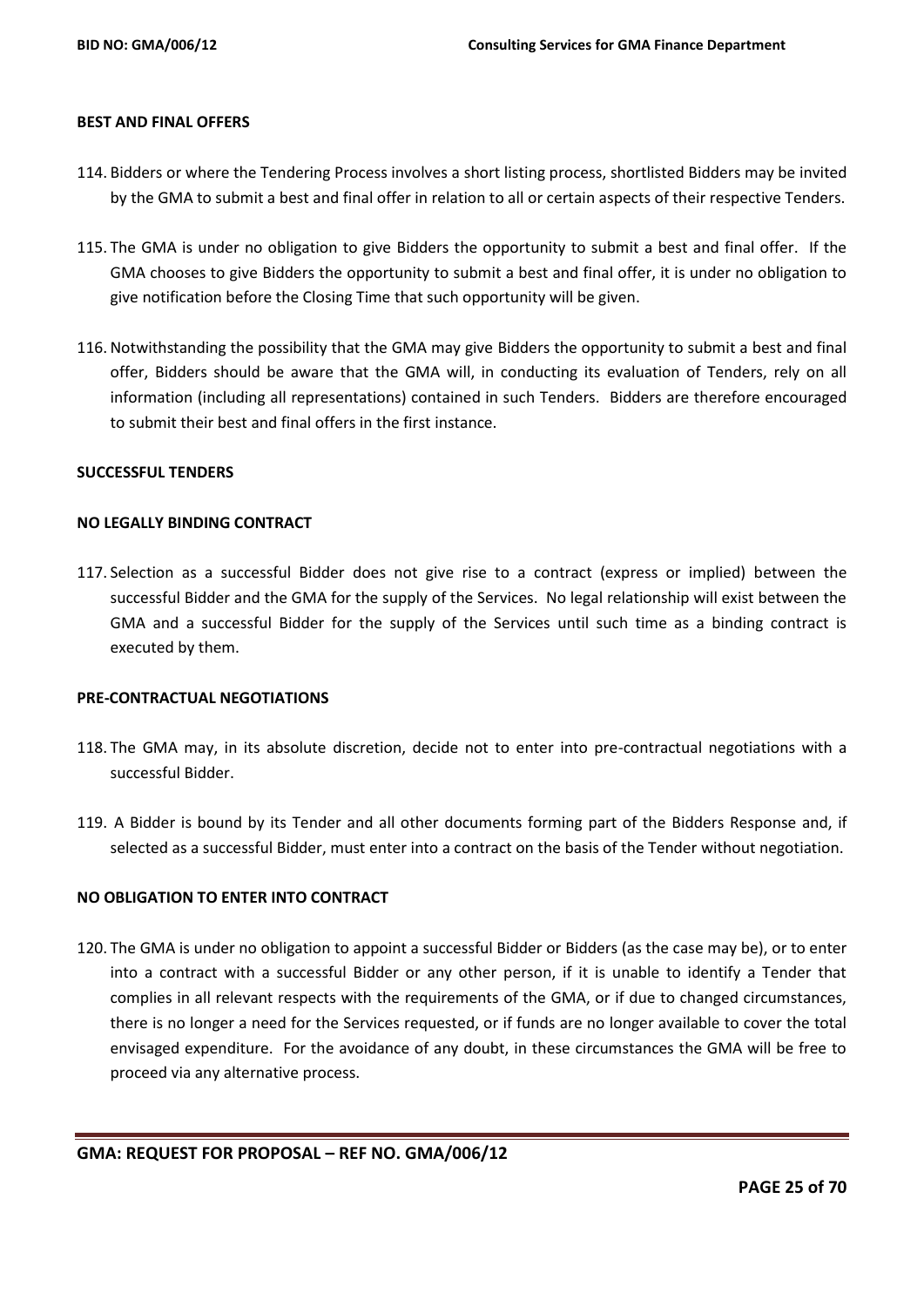121. The GMA may conduct a debriefing session for all Bidders (successful and unsuccessful). Attendance at such debriefing session is optional.

## **ADDITIONAL RULES**

- 122. It is a condition of the tendering process that Bidders will be required to complete all the forms annexed to this RFP Part C.
- 123. A Bidder who does not submit all the information as required by the GMA will be disqualified from the Tendering Process.

## **BIDDER WARRANTIES**

124. By submitting a Tender, a Bidder warrants that:

- a. In lodging its Tender it did not rely on any express or implied statement, warranty or representation, whether oral, written, or otherwise made by or on behalf of the GMA, its officers, employees, or advisers other than any statement, warranty or representation expressly contained in the RFP;
- b. it did not use the improper assistance of GMA employees or information unlawfully obtained from the GMA in compiling its Tender;
- c. it is responsible for all costs and expenses related to the preparation and lodgement of its Tender, any subsequent negotiation, and any future process connected with or relating to the Tendering Process;
- d. it otherwise accepts and will comply with the rules set out in this RFP; and
- e. it will provide additional information in a timely manner as requested by the GMA to clarify any matters contained in the Tender.

#### **GMA'S RIGHTS**

- 125. Notwithstanding anything else in this RFP, and without limiting its rights at law or otherwise, the GMA reserves the right, in its absolute discretion at any time, to:
	- a. Cease to proceed with, or suspend the Tendering Process prior to the execution of a formal written contract;
	- b. alter the structure and/or the timing of this RFP or the Tendering Process;
	- c. vary or extend any time or date specified in this RFP for all or any Bidder or other persons;
	- d. terminate the participation of any Bidder or any other person in the Tendering Process;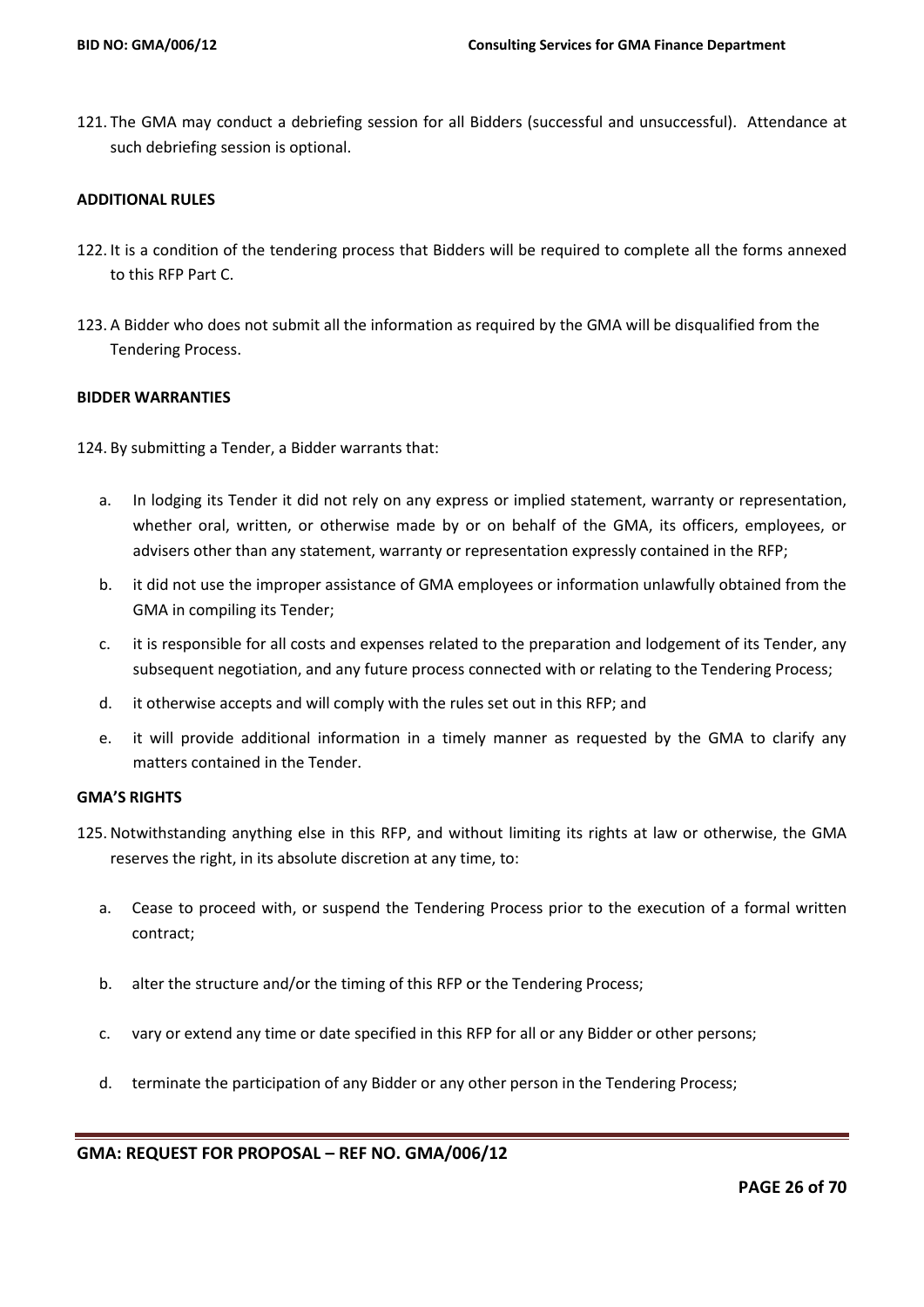- e. require additional information or clarification from any Bidder or any other person or provide additional information or clarification;
- f. negotiate with any one or more Bidder and allow any Bidder to alter its Tender;
- g. call for new Tenders;
- h. reject any Tender received after the Closing Time;
- i. reject any Tender that does not comply with the requirements of this RFP; or
- j. consider and accept or reject any alternative tender.

## **GOVERNING LAWS**

- 126. This RFP and the Tendering Process is governed by the laws applying in the Republic of South Africa.
- 127. Each Bidder must comply with all relevant laws in preparing and lodging its Tender and in taking part in the Tendering Process.
- 128. All tenders must be completed using the English language and all costing must be in South African Rands.

#### **INCONSISTENCY**

- 128 If there is any inconsistency between any parts of this RFP, a descending order of precedence must be accorded to:
	- (a) the conditions of tendering in Part A and Part B of this RFP, and any annexure or attachments;
	- (b) the Bidders response in Part C of this RFP;
	- (c) any other part of this RFP, so that the provision in the higher ranked document, to the extent of the inconsistency, prevails.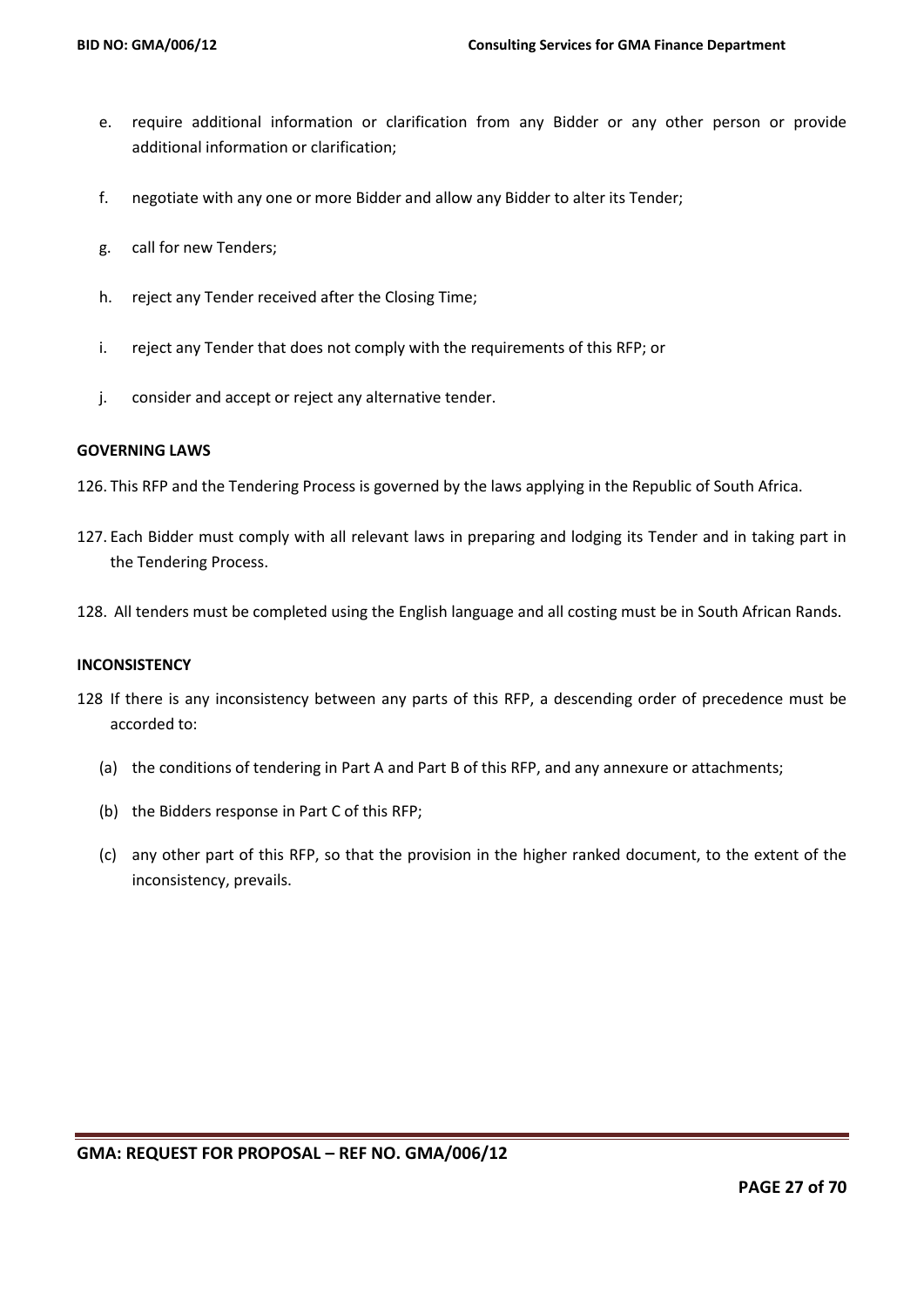# **RFP - PART B:**

## **TENDER SPECIFICATION**

## **1. SCOPE OF SERVICES**

#### **Background and Purpose**

The Finance Department is an integral part of the GMA and due to current resource constraints the Acting Chief Financial Officer (A-CFO) of the department is in the process of enhancing the capacity in the department.

The GMA wishes to appoint service providers to provide appropriately qualified individuals to assist the Finance Department of the GMA to fulfill the functions required of it during a period of six months while the Unit is in the process of recruiting and integrating permanent staff.

Four (4) separate individuals are required for the following functions. Proposals for any one, more than one, or all are invited from service providers:

# **1.1 Provide support to the GMA Management to ensure compliance with financial management good practice and policies and procedures with a view to achieving a clean audit for 2012/13 financial year**

## Qualification & Experience Requirements

- A qualified Chartered Accountant
- 3-5 years' experience in fulfilling finance functions in the Public Sector
- 1-2 years' experience at a senior managerial level
- Must provide evidence of practical work experience

#### Knowledge Requirements

- PFMA compliance requirements for Schedule 3 (c) Public Entities
- Preferential Procurement Policy Framework Act (PPPFA)
- Public Finance Management Act
- Treasury Regulations
- National and Provincial Treasury Practice Notes
- BBBEE
- Public Service Regulations
- Public Service Code of Conduct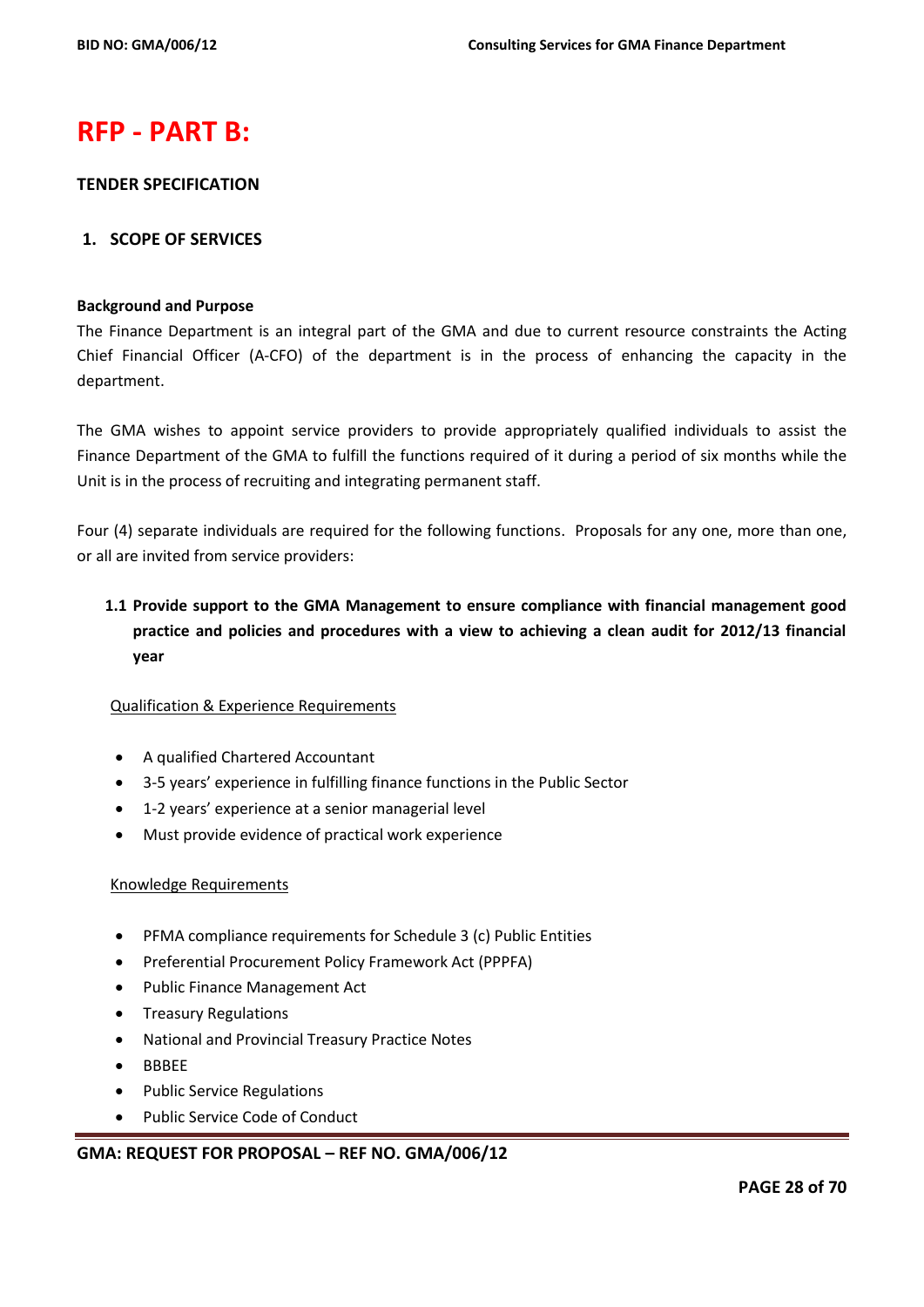## Competency Requirements

- Numerical and Mathematical Accuracy
- The ability to conduct financial analysis

## Skills Requirements

- Excellent communication skills (written and oral)
- Strong organisational, analytical and problem solving skills
- Strong interpersonal skills with the ability to work effectively across all levels internally and externally
- Computer literacy
- Good negotiation skills

## Scope of Work

- To provide assistance to the Acting CFO in the verification of payments related to the Concession Agreement and other transactions
- To develop policies and procedures as well as working processes in the Finance Department that ensure compliance with the PFMA and best practice
- To implement the Audit Action Plan known as "Operation Clean Audit" for the GMA for the 2012/13 financial year and to prepare monthly reports on the close out of audit findings and implementation of systems to avoid future adverse findings.
- To assist the Acting CFO and staff in the Finance Department in the preparation of the AFS in accordance with GRAP for the 2012/13 financial year.
- To provide information and to liaise with to the Internal Audit Unit on the audit of matters that involve the Finance Department.
- To prepare quarterly interim Financial Statements in accordance with GRAP.
- To review current internal controls implemented by the GMA in compliance with Section 51 of the PFMA and to implement remedial actions to ensure that the GMA establishes and maintains adequate internal controls.
- To review the Finance Policies and Procedures and to revise these to ensure compliance with the PFMA
- Develop appropriate delegations from the Accounting Authority to appropriate levels in accordance with the PFMA, Treasury regulations and good practice
- Carry out other duties as reasonably required by the Acting Chief Financial Officer.
- **1.2 Perform financial administration functions related to the payment systems, provide financial accounting support and review financial policies and procedures**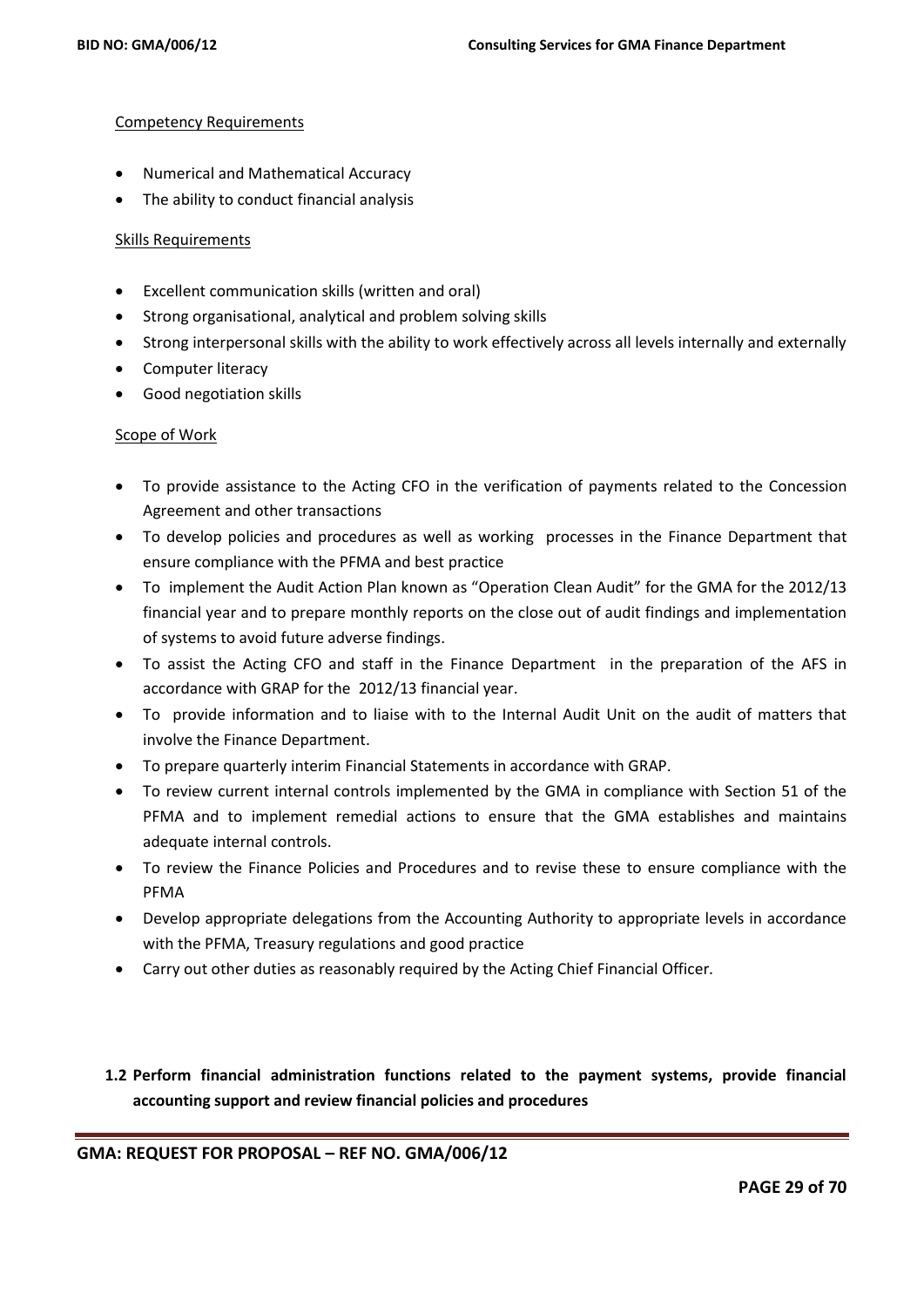### Qualification & Experience Requirements

- Chartered Accountant (SA)
- 1-2 years' financial accounting experience in the Public Sector
- Public Sector Supply Chain Management advantageous
- Must provide evidence of practical work experience

### Knowledge Requirements

- GRAP
- PFMA compliance requirements for Schedule 3 (c) Public Entities
- Preferential Procurement Policy Framework Act (PPPFA)
- Public Finance Management Act
- **•** Treasury Regulations
- National and Provincial Treasury Practice Notes
- BBBEE
- Public Service Regulations
- Public Service Code of Conduct
- Pastel accounting software

### Skills Requirements

- Excellent communication skills (written and oral)
- Strong organisational, analytical and problem solving skills
- Strong interpersonal skills with the ability to work effectively across all levels internally and externally
- Computer literacy
- Good negotiation skills

## Specific Competency Requirements in Relation to Scope of work

- Numerical and Mathematical Accuracy
- The ability to conduct financial analysis
- Knowledge of GRAP and experience in preparing Quarterly and Annual financial statements
- Experience in preparing Cash Flow Projections
- Knowledge of financial and legal processes
- Knowledge of MS Office programmes
- Relevant working experience on Pastel and VIP
- Experience in the review of financial policies and procedures to ensure that they are compliant with the above mentioned legislation.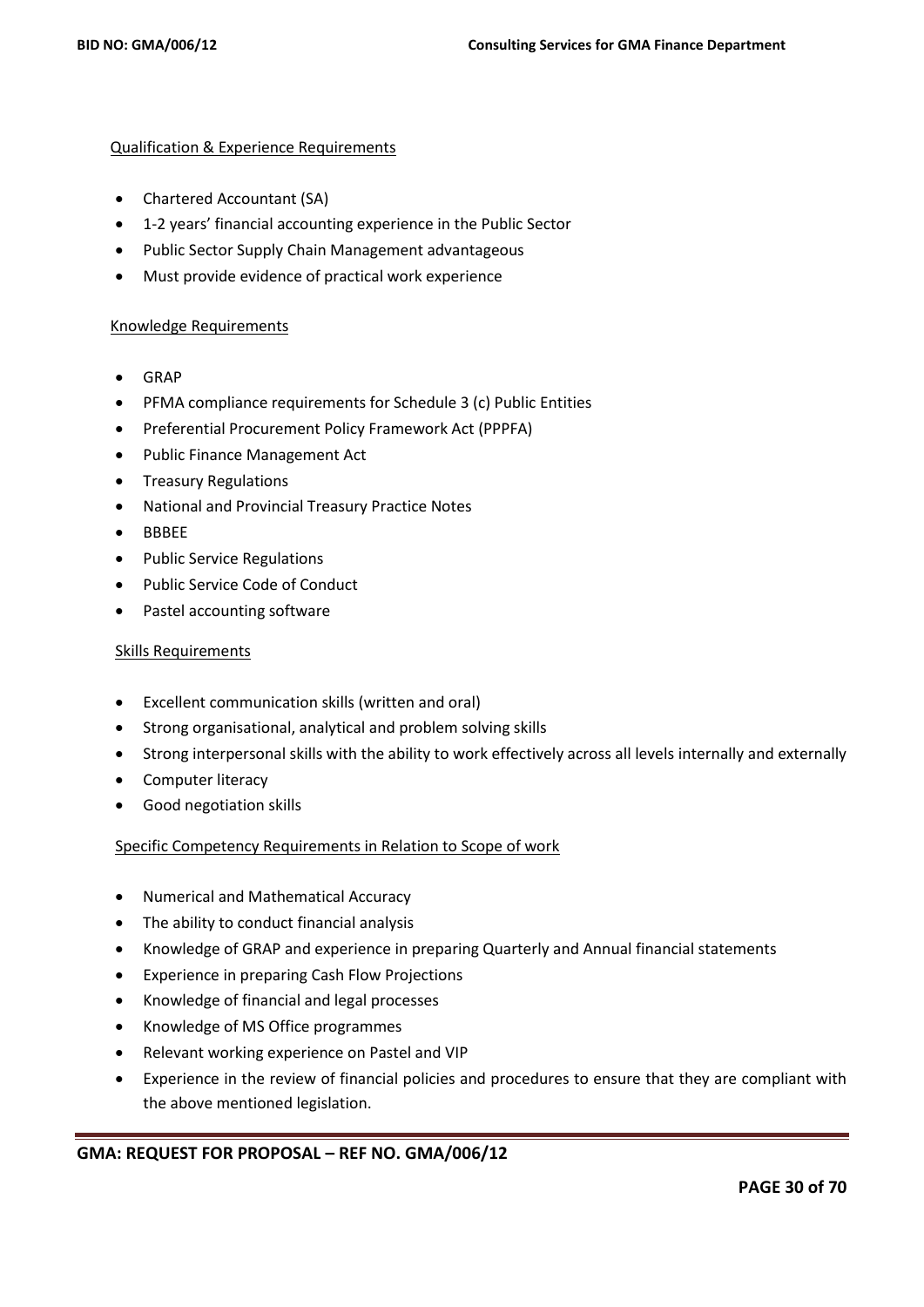- Experience in the review and maintenance of supplier databases including the interrogation thereof
- Experience in the preparation of quarterly financial reports
- Experience in all aspects of the Tender Process for Public Entities
- Experience in procedures relating to public sector Delegations of Authorities.

## Scope of Work

- Perform weekly and monthly reconciliations between bank balances and transactions including payroll
- Perform cash book entries to recording daily transactions
- Preparation of Quarterly and Annual financial statements in accordance with GRAP
- Recording actual expenses against budget every month and record variances
- Preparing monthly Cash Flow Projections and cash flow reports
- Perform monthly payroll functions on VIP
- Perform an independent check on all invoices and payment packs for accuracy and validity
- Load transactions for authorisation
- Record all transactions on Pastel and VIP

## **1.3 Administration of reporting on performance against pre-determined objectives**

## Qualification & Experience Requirements

- Qualified Chartered Accountant (SA)
- 3-5 years' experience in performance management in the Public Sector
- 1-2 years' in and advisory role
- Must provide evidence of practical work experience

## Knowledge Requirements

- PFMA compliance requirements for Schedule 3 (c) Public Entities
- Preferential Procurement Policy Framework Act (PPPFA)
- Public Finance Management Act
- **•** Treasury Regulations
- National and Provincial Treasury Practice Notes
- BBBEE
- Public Service Regulations
- Public Service Code of Conduct

## Skills Requirements

- Excellent communication skills (written and oral)
- Strong organisational, analytical and problem solving skills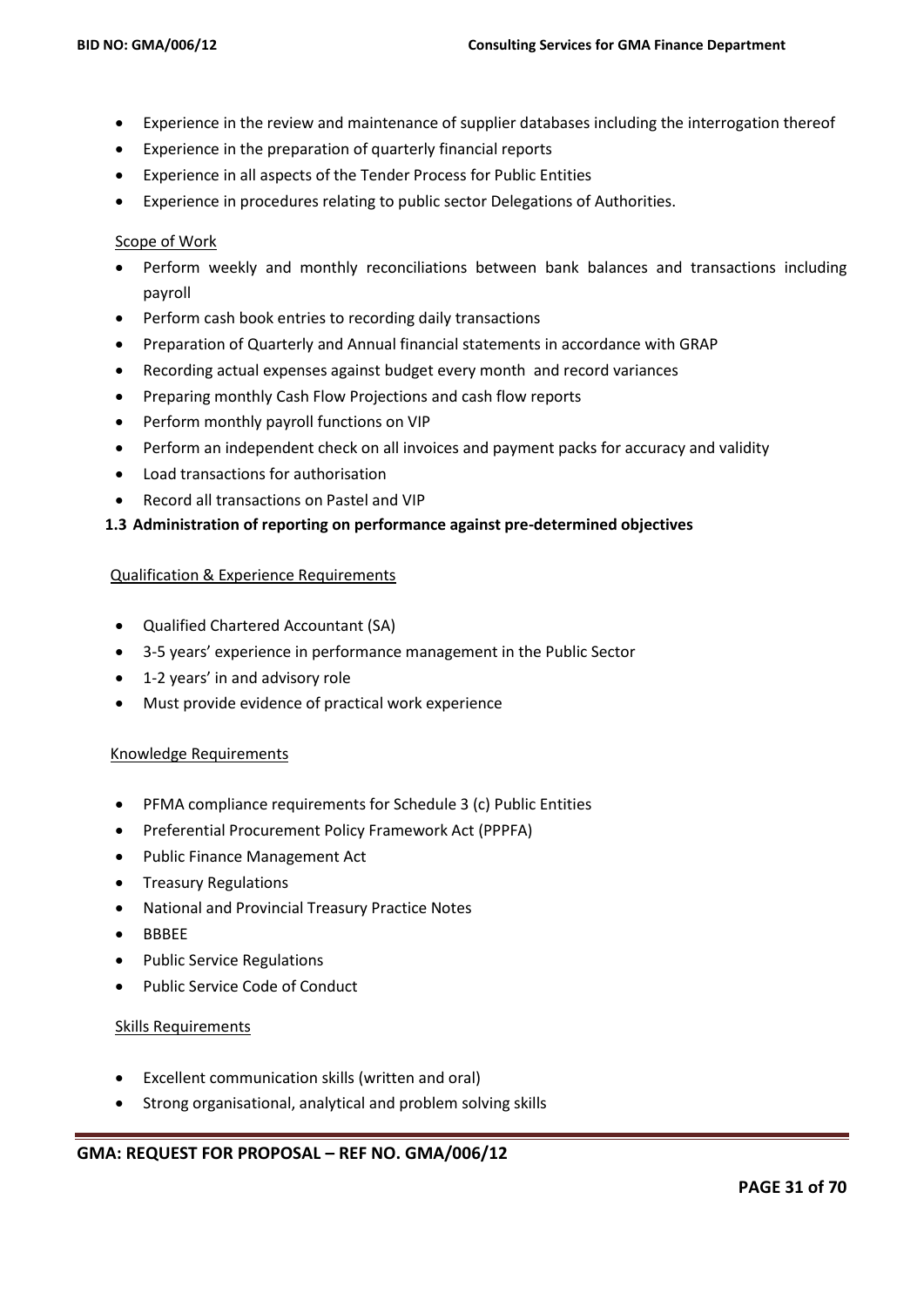- Strong interpersonal skills with the ability to work effectively across all levels internally and externally
- Computer literacy
- Good negotiation skills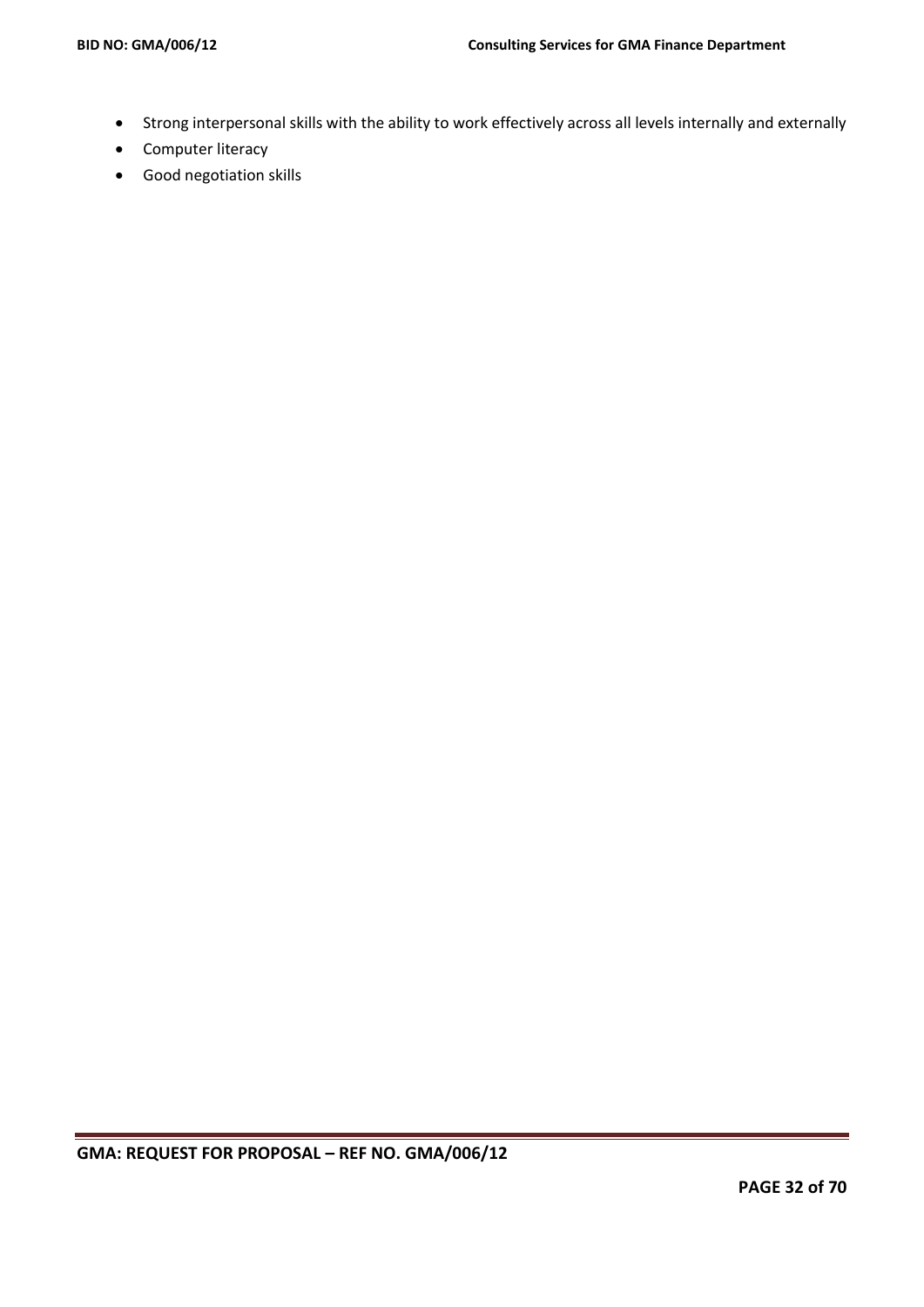## Specific Competency Requirements in Relation to Scope of work

- Knowledge and practical experience of working with the National Treasury Practice Notes on "Framework for Strategic Plans and Annual Performance Plans"
- Experience in the preparation of Annual Performance Policies and Plans of Public Entities and aligning them with the Strategic Objectives of the entity
- Experience in the review, update and implementation of the Policy for managing annual performance information
- Experience in the monitoring of the performance of Public Entities against their Annual Performance Plans, including managing the recording of information so as to ensure that there are no inconsistencies between the Annual Performance Plan and the Annual Performance Report Experience in collating adequate an appropriate evidence that will meet the audit criteria
- Experience in completing and submitting the Quarterly and Annual Performance Reports of Public Entities to the relevant stakeholders, within the prescribed timelines.

## Scope of work

- Review the Annual Performance Plan for 12/13 of the GMA and prepare quarterly and annual report formats complaint with the National Treasury Guidance
- Prepare the financial and reporting against pre-determined objectives components of the Quarterly Performance Reports for the GMA
- Review, update and implementation of the GMA Policy for managing annual performance information to ensure PFMA compliance
- Record the performance of the GMA against the Annual Performance Plans every Quarter in the timelines set for submission including managing the recording of information so as to ensure that there are no inconsistencies between the Annual Performance Plan and the Annual Performance Report and that all information is available for the 2012/13 Audit by collating adequate an appropriate evidence that will meet the audit criteria
- Complete and submit the Quarterly and Annual Performance Reports of Public Entities to the relevant stakeholders, within the prescribed timelines.

## **1.4 Administration of risk and asset registers**

## Qualification & Experience Requirements

- Qualified Chartered Accountant (SA)
- 1-2 years' experience in an advisory role
- Experiencing in fulfilling finance and risk functions in the Public Sector
- Must provide evidence of practical work experience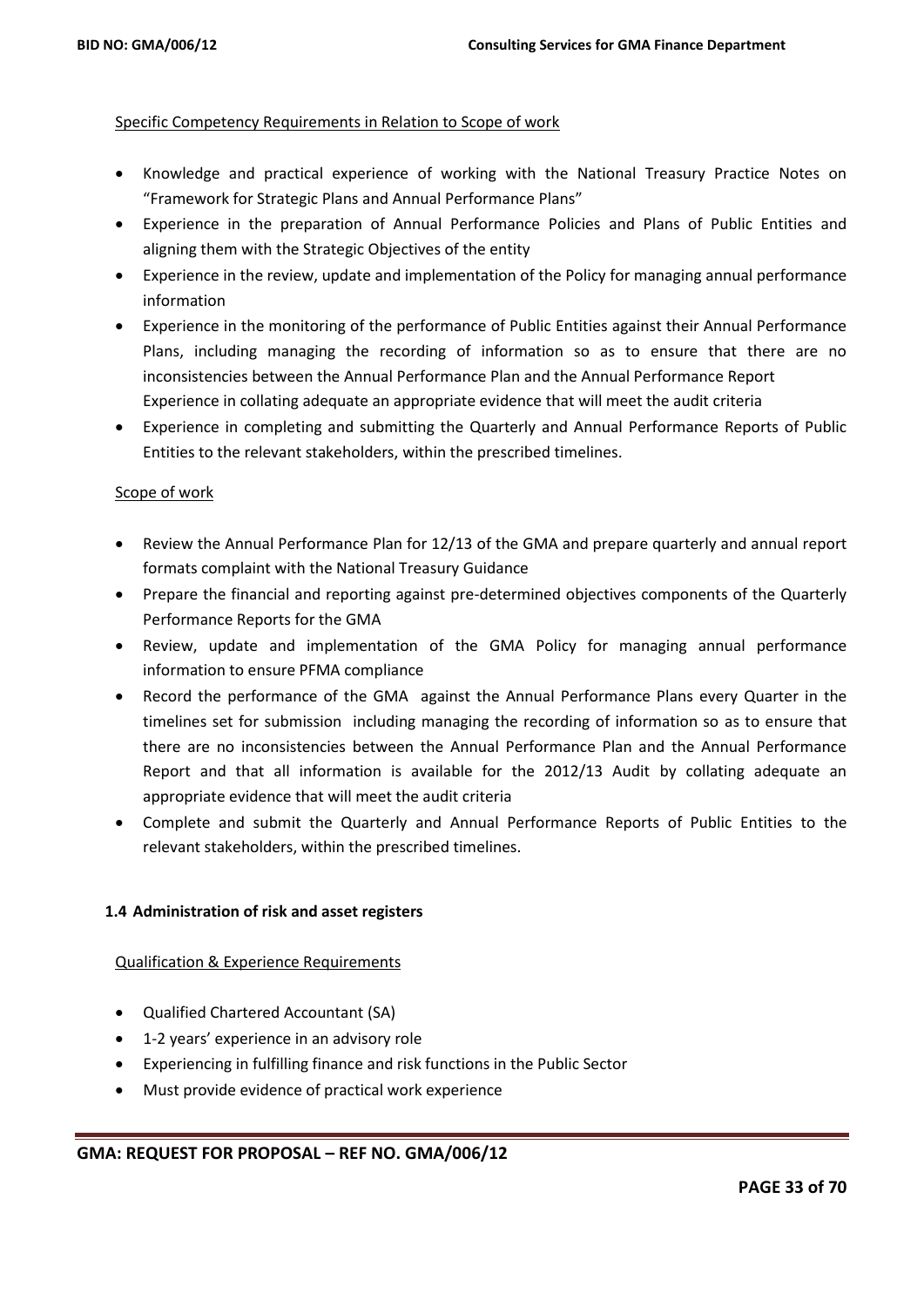## Knowledge Requirements

- Schedule 3 (c) Public Entities
- Preferential Procurement Policy Framework Act (PPPFA)
- Public Finance Management Act
- **•** Treasury Regulations
- National and Provincial Treasury Practice Notes
- BBBEE
- Public Service Regulations
- Public Service Code of Conduct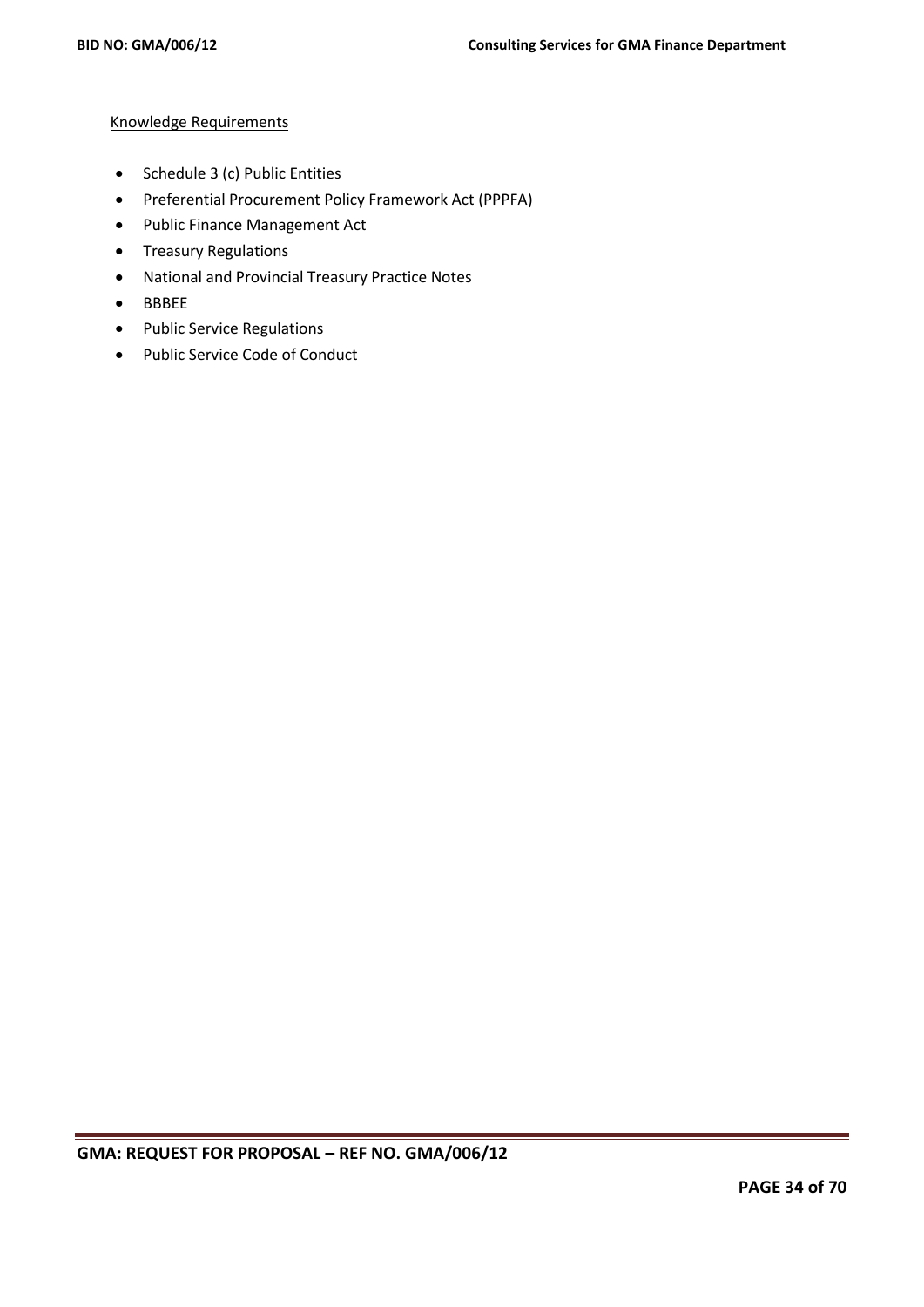## Skills Requirements

- Excellent communication skills (written and oral)
- Strong organisational, analytical and problem solving skills
- Strong interpersonal skills with the ability to work effectively across all levels internally and externally
- Computer literacy
- Good negotiation skills

## Specific Competency Requirements in Relation to Scope of work

- Experience in the Enterprise Wide Risk Management (EWRM)of Public Entities including the review, update and maintenance of Risk Registers
- Experience in the maintenance of asset registers, reconciliations, depreciation calculations, a review of the asset policy and asset counts.

#### Scope of work

- Review, update and maintenance of the GMA Risk Register on a monthly basis
- Review, update the GMA Risk Policy to reflect good practice in EWRM
- Review, update the GMA Asset Management Policy to reflect good practice and achieve PFMA compliance
- Preparation of monthly risk reports and Quarterly Risk Reports to the GMA Board
- Review, update and maintain the GMA asset registers, carry out reconciliations depreciation calculations and review of the asset policy and asset counts. Maintain all records for audit purposes

## **2. PROPOSED TIMELINE FOR THE PROJECT:**

## **Please note that items in red are deliverables applicable to the successful service provider(s)**

| <b>ACTIVITY</b>                              | <b>DATE</b>                |
|----------------------------------------------|----------------------------|
| Advertisement of RFP                         | 07 September 2012          |
| Issue of RFP document                        | 07 September 2012          |
| Closing date for tender enquiries            | 14 September 2012          |
| <b>Closing Date and Time</b>                 | 21 September 2012 at 11H00 |
| Intended completion of evaluation of tenders | 28 September 2012          |
| Intended formal notification of successful   |                            |
| <b>Bidders</b>                               | 28 September 2012          |
| <b>Signing of Service Level Agreements</b>   | 02 October 2012            |
| Intended commencement date                   | 08 October 2012            |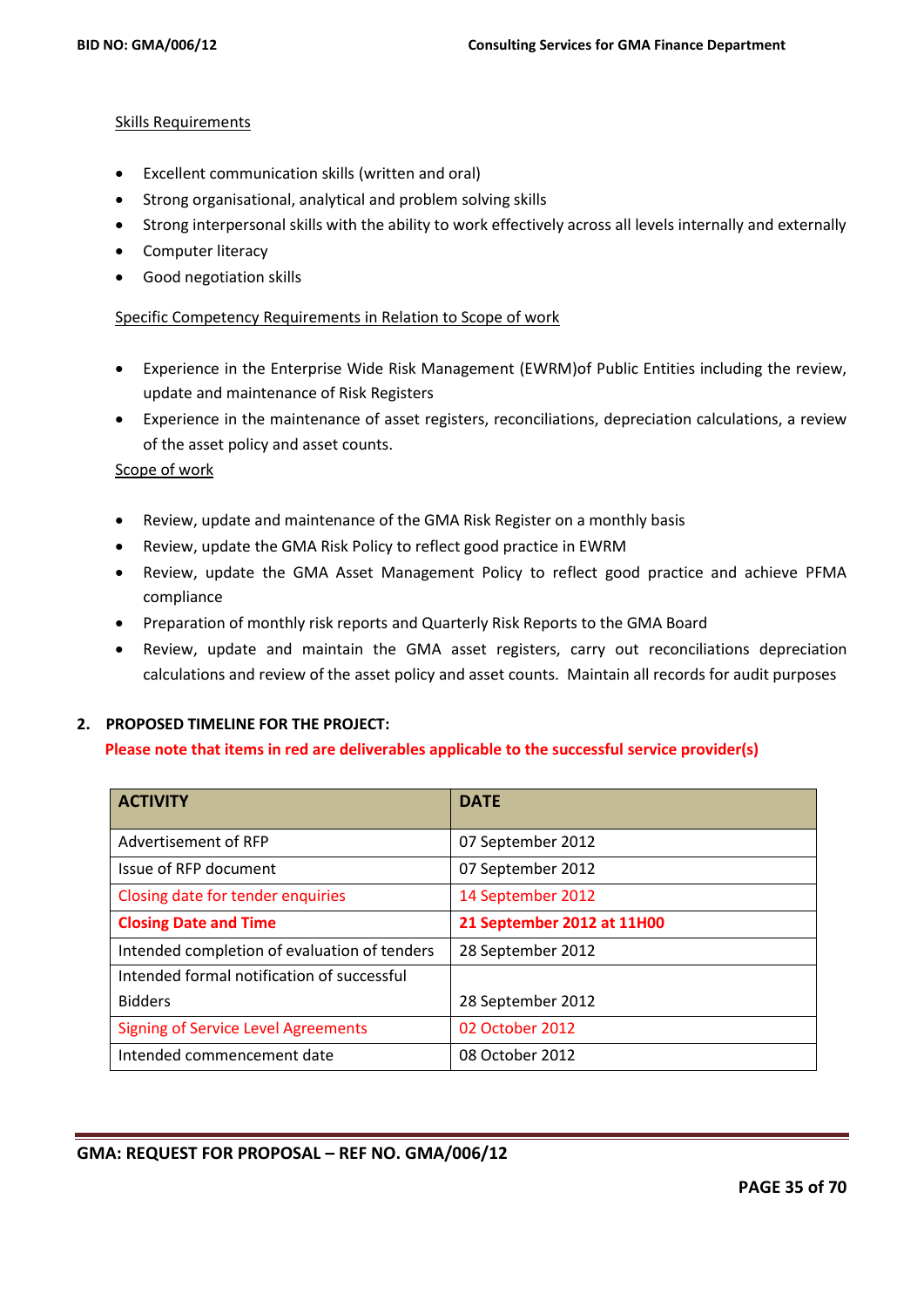# **RFP - PART C:**

## **BIDDERS DECARATION**

All responses must be provided within the specified boxes, must comply with the word and page limits imposed and must respond to this RFP Part B in accordance with the Conditions of Tendering in this RFP Part A. All Annexures form part of the Bidders Response and must be completed in full and signed.

| <b>BIDDERS DECLARATION</b>                                                                                                           |  |  |  |  |
|--------------------------------------------------------------------------------------------------------------------------------------|--|--|--|--|
| that:                                                                                                                                |  |  |  |  |
| I have read, understood and accept the conditions contained in this RFP.<br>$\Box$                                                   |  |  |  |  |
| I have supplied all the required information, and all the information submitted as part of the RFP is<br>$\Box$<br>true and correct. |  |  |  |  |
| <b>NAME OF THE BIDDER</b>                                                                                                            |  |  |  |  |
| <b>IDENTITY NUMBER</b>                                                                                                               |  |  |  |  |
| <b>POSITION</b>                                                                                                                      |  |  |  |  |
| <b>AUTHORISED SIGNATORY</b>                                                                                                          |  |  |  |  |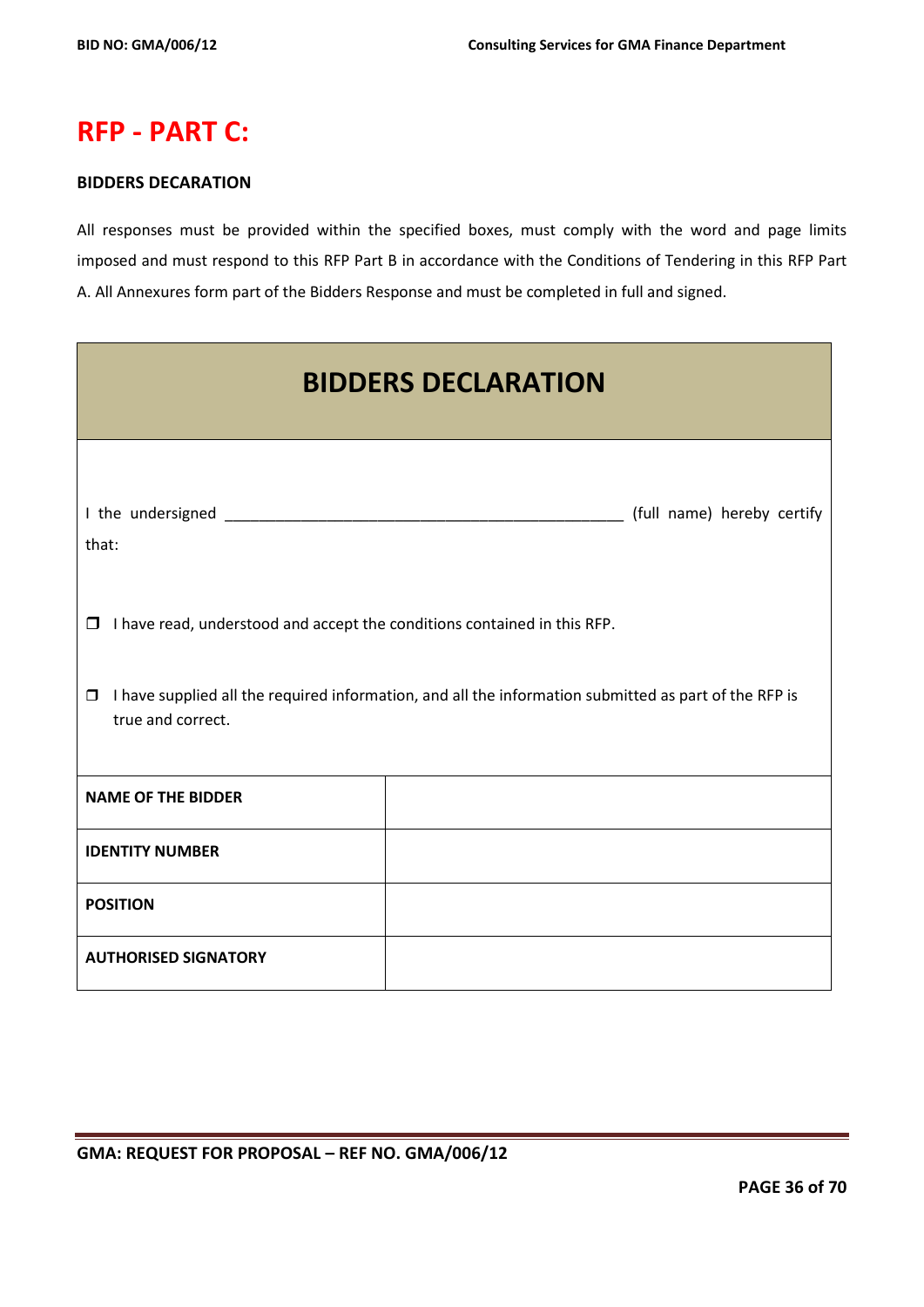| <b>BIDDERS RESPONSE</b>           |             |  |               |  |
|-----------------------------------|-------------|--|---------------|--|
| <b>FULL NAME</b>                  |             |  |               |  |
| <b>POSTAL ADDRESS</b>             |             |  |               |  |
| <b>PHYSICAL ADDRESS</b>           |             |  |               |  |
| <b>ENTITY REGISTRATION NUMBER</b> |             |  |               |  |
| <b>VAT REGISTRATION NUMBER</b>    |             |  |               |  |
| <b>CONTACT PERSON'S FULL NAME</b> |             |  |               |  |
| <b>TELEPHONE NUMBER 1</b>         | <b>CODE</b> |  | <b>NUMBER</b> |  |
| <b>TELEPHONE NUMBER 2</b>         | <b>CODE</b> |  | <b>NUMBER</b> |  |
| <b>FACSIMILE NUMBER</b>           | <b>CODE</b> |  | <b>NUMBER</b> |  |
| <b>CELLULAR PHONE NUMBER</b>      |             |  |               |  |
| <b>E-MAIL ADDRESS</b>             |             |  |               |  |
| <b>TAX CLEARANCE CERTIFICATE</b>  | <b>YES</b>  |  | <b>NO</b>     |  |
| FULL NAME OF AUTHORISED AGENT     |             |  |               |  |
| TITLE OF AUTHORISED AGENT         |             |  |               |  |
| SIGNATURE OF AUTHORISED AGENT     |             |  |               |  |
| <b>DATE OF SIGNATURE</b>          |             |  |               |  |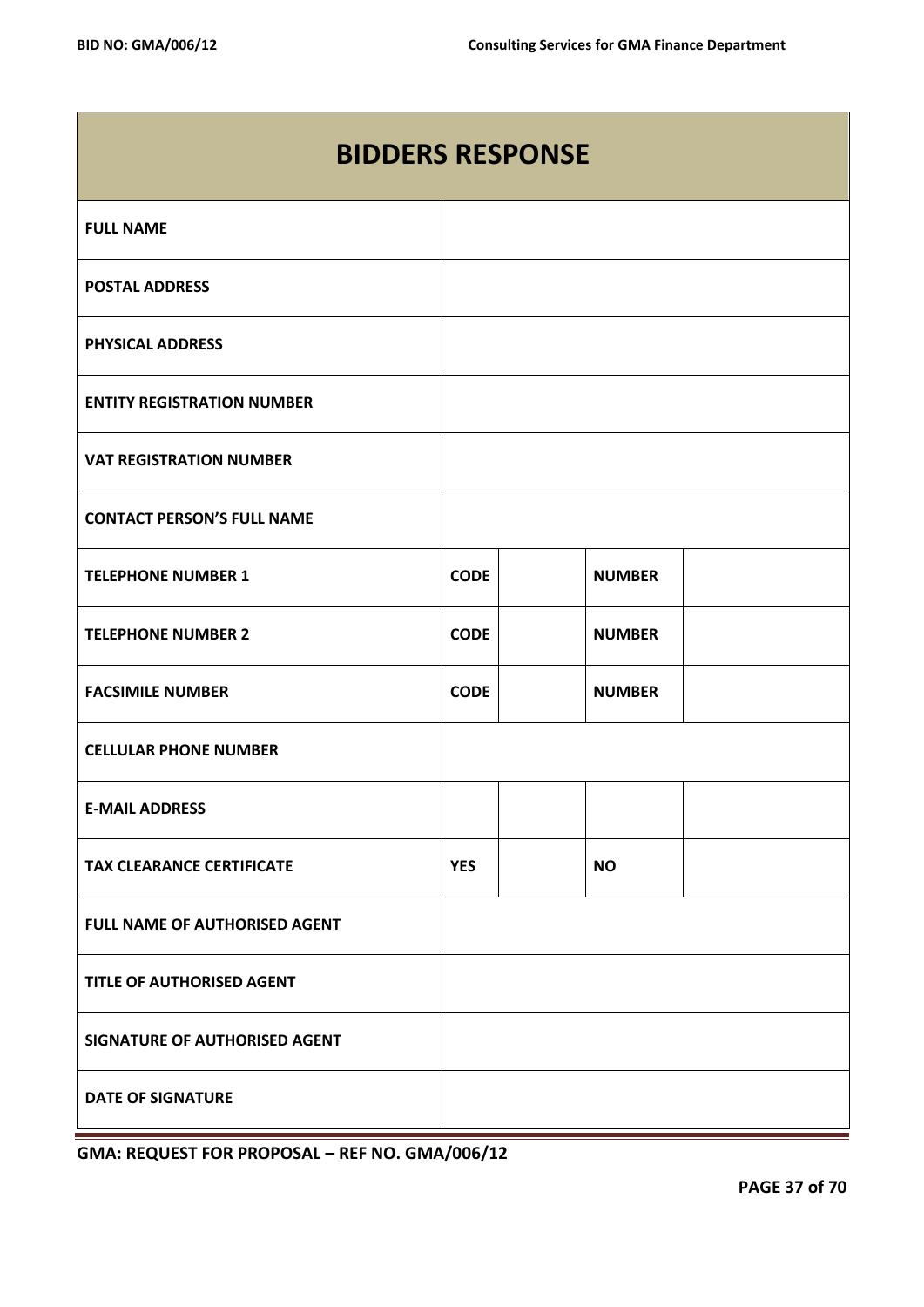| <b>TOTAL BID PRICE</b>                                                           |                          |
|----------------------------------------------------------------------------------|--------------------------|
| <b>ALTERNATIVE TENDER</b>                                                        | Word limit - [500] words |
| Where a Bidder also submits an Alternative                                       |                          |
| Tender, it must include any supplementary                                        |                          |
| material, together with associated prices, which                                 |                          |
| demonstrates in detail that such an alternative                                  |                          |
| will fully achieve and/ or exceed all the                                        |                          |
| specifications or requirements together with                                     |                          |
| references as to why the alternative proposal/s                                  |                          |
| may be advantageous. This should be cross-                                       |                          |
| referenced to the Specification.                                                 |                          |
| <b>COMPLIANCE WITH SPECIFICATION (10pts)</b>                                     |                          |
| Please indicate whether you have complied with                                   | Page limit - [1] page    |
| the specification and the provision of information                               |                          |
| as required in this RFP (including all documents                                 |                          |
| required and completed Annexures)                                                |                          |
| Please insert the number of words/pages used                                     |                          |
| per line item in this table                                                      |                          |
| CAPABILITY: KNOWLEDGE & PROFESSIONAL EXPERIENCE OF THE SERVICE PROVIDER (30 pts) |                          |
| Provide details of your organisation's knowledge                                 |                          |
| and professional experience in the industry as it                                |                          |
| applies to the required Services.                                                | Page limit $-$ [1] page  |
| Detail previous work related to the requirements                                 |                          |
| detailed in the Specification                                                    | Page limit $-$ [2] pages |
| Briefly detail previous public sector experience in                              |                          |
| the past 1-5 years and reference the ways in                                     |                          |
| which this relates to the requirements detailed in                               |                          |
| the Specification                                                                | Page limit - 2] pages    |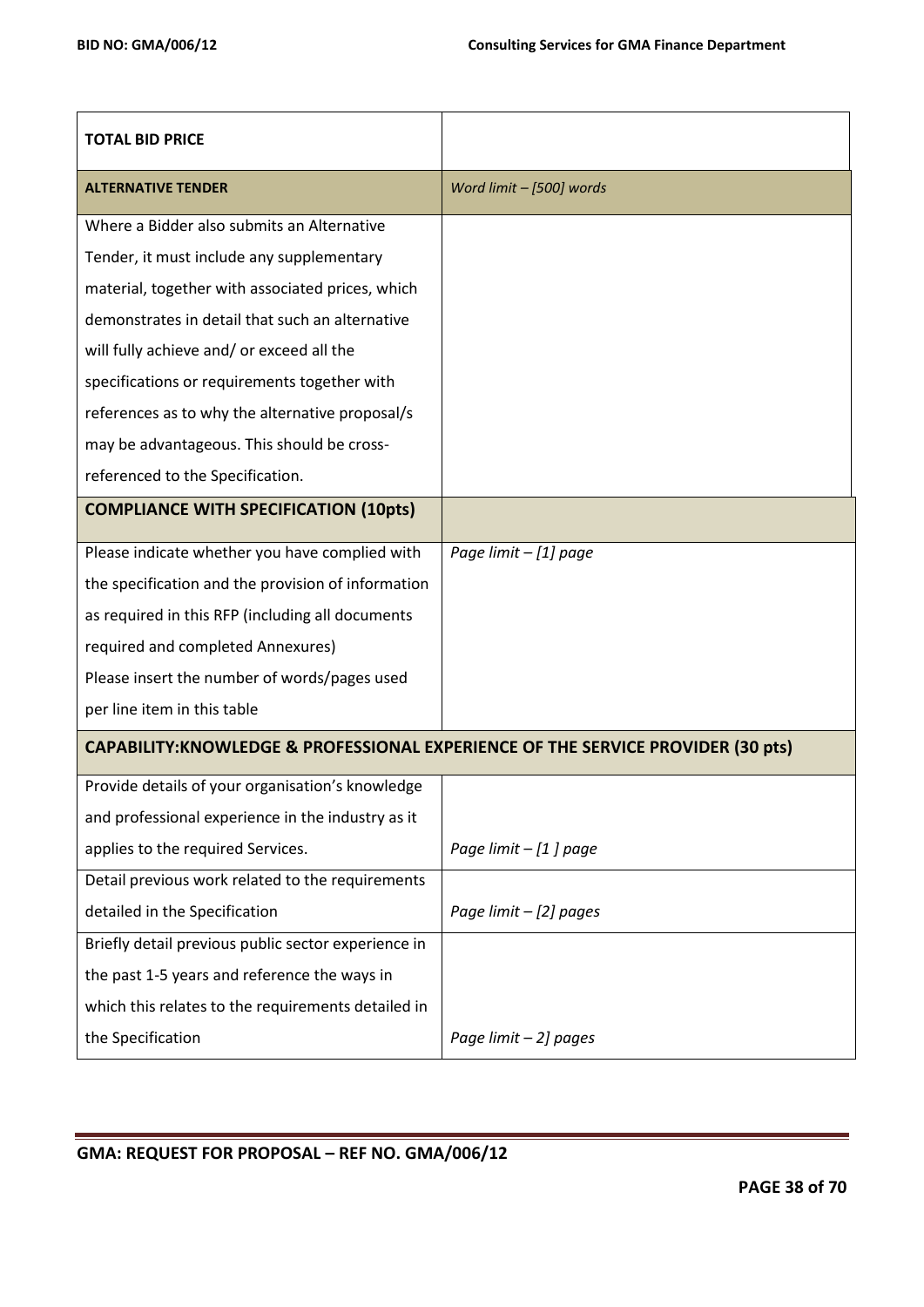| SPECIFIC: KNOWLWDGE AND EXPERIENCE OF THE INDIVIDUALS (40 pts) |                                                                               |  |  |
|----------------------------------------------------------------|-------------------------------------------------------------------------------|--|--|
| Provide detailed curriculum vitae for each                     |                                                                               |  |  |
| member of staff you are proposing for the work                 |                                                                               |  |  |
| to deliver the Services including details of                   |                                                                               |  |  |
| qualifications, experience and skills. Each member             |                                                                               |  |  |
| listed here must also be listed in the Annexure B -            |                                                                               |  |  |
| <b>Pricing Schedule</b>                                        | Page limit - [10] pages                                                       |  |  |
| Detail previous experience related to the                      |                                                                               |  |  |
| requirements detailed in the Specification                     | Page limit - [2] pages                                                        |  |  |
| Detail current work related to the requirements                |                                                                               |  |  |
| detailed in the Specification                                  | Page limit - [1] page                                                         |  |  |
| Briefly detail previous public sector experience in            |                                                                               |  |  |
| the past 1-5 years and reference the ways in                   |                                                                               |  |  |
| which this relates to the requirements detailed in             |                                                                               |  |  |
| the Specification                                              | Page limit - 2] pages                                                         |  |  |
|                                                                |                                                                               |  |  |
|                                                                | <b>UNCONDITIONAL COMMITMENT OF AVAILABLITY OF ASSIGNED PERSONNEL (20 pts)</b> |  |  |
| Please provide assurance from both the company                 |                                                                               |  |  |
| and the individual of full availability for a period           |                                                                               |  |  |
| of 6 months from the commencement of this                      |                                                                               |  |  |
| project.                                                       | Page limit - [1] page                                                         |  |  |
| Please provide evidence of past commitments of                 |                                                                               |  |  |
| the person you are proposing for the work.                     | Page limit - [1] page                                                         |  |  |
| <b>CONFLICT OF INTEREST</b>                                    |                                                                               |  |  |
| Provide details of any interests, relationships or             |                                                                               |  |  |
| clients which may give rise to a conflict of interest          |                                                                               |  |  |
| and the area of expertise in which that conflict of            |                                                                               |  |  |
| interest may arise.                                            | Complete as attached in Annexure D                                            |  |  |
| Outline the strategy and process for preventing                |                                                                               |  |  |
| conflicts of interest and to handle any future                 |                                                                               |  |  |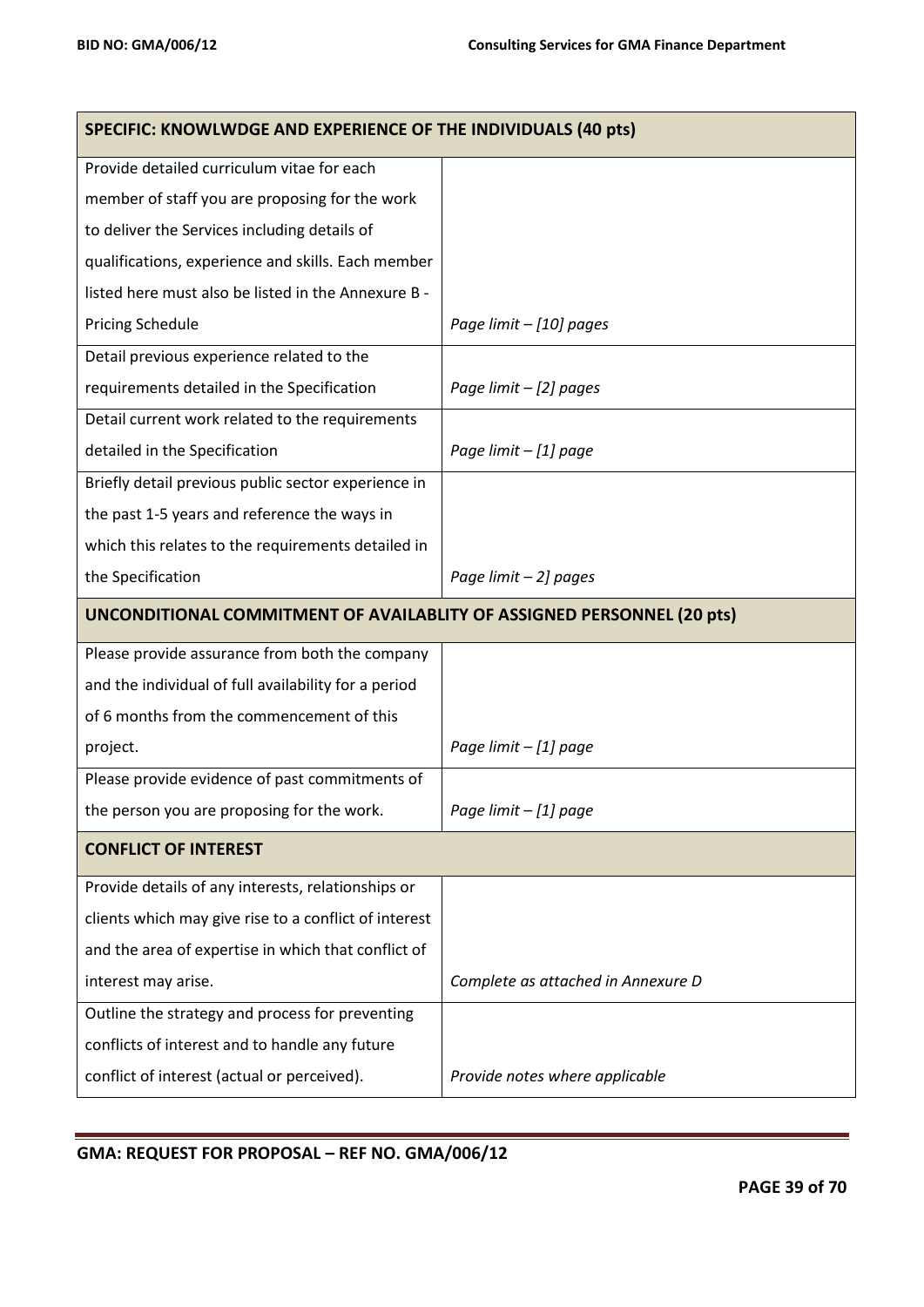| <b>ANY OTHER MATTER</b>                          |  |
|--------------------------------------------------|--|
| Detail any other matter which has not been       |  |
| covered in the previous sections, and which you  |  |
| believe needs to be considered in the evaluation |  |
| of your Tender.                                  |  |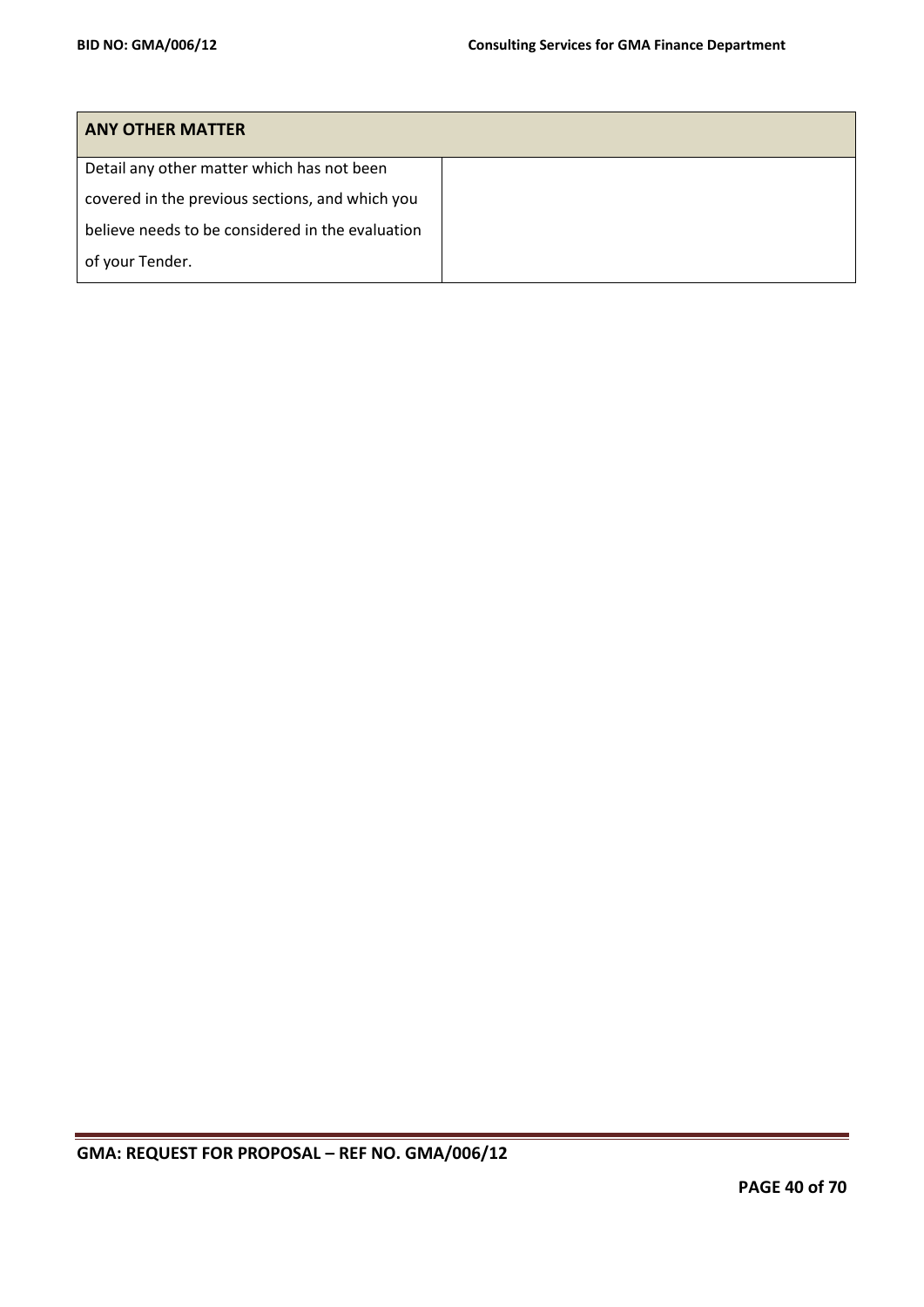#### **ANNEXURE A**

## **A1. TAX CLEARANCE CERTIFICATE REQUIREMENTS**

**It is a condition of bid that the taxes of the successful bidder must be in order, or that satisfactory arrangements have been made with South African Revenue Service (SARS) to meet the Bidders tax obligations.**

- 1 In order to meet this requirement bidders are required to complete in full the form TCC 001 "Application for a Tax Clearance Certificate" and submit it to any SARS branch office nationally. The Tax Clearance Certificate Requirements are also applicable to foreign bidders / individuals who wish to submit bids.
- 2 SARS will then furnish the bidder with a Tax Clearance Certificate that will be valid for a period of 1 (one) year from the date of approval.
- 3 The original Tax Clearance Certificate must be submitted together with the bid. Failure to submit the original and valid Tax Clearance Certificate will result in the invalidation of the bid. Certified copies of the Tax Clearance Certificate will not be acceptable.
- 4 In bids where Consortia / Joint Ventures / Sub-contractors are involved, each party must submit a separate Tax Clearance Certificate.
- 5 Copies of the TCC 001 "Application for a Tax Clearance Certificate" form are available from any SARS branch office nationally or on the website [www.sars.gov.za.](http://www.sars.gov.za/)
- 6 Applications for the Tax Clearance Certificates may also be made via eFiling. In order to use this provision, taxpayers will need to register with SARS as eFilers through the website [www.sars.gov.za](http://www.sars.gov.za/)

## **A2. FINANCIAL VIABILITY REQUIREMENTS**

1. Are there any significant events, matters, occurrences or circumstances which have arisen since the end of your last financial year which may significantly affect operations and your ability to operate as a going concern.

\_\_\_\_\_\_\_\_\_\_\_\_\_\_\_\_\_\_\_\_\_\_\_\_\_\_\_\_\_\_\_\_\_\_\_\_\_\_\_\_\_\_\_\_\_\_\_\_\_\_\_\_\_\_\_\_\_\_\_\_\_\_\_ \_\_\_\_\_\_\_\_\_\_\_\_\_\_\_\_\_\_\_\_\_\_\_\_\_\_\_\_\_\_\_\_\_\_\_\_\_\_\_\_\_\_\_\_\_\_\_\_\_\_\_\_\_\_\_\_\_\_\_\_\_\_\_ \_\_\_\_\_\_\_\_\_\_\_\_\_\_\_\_\_\_\_\_\_\_\_\_\_\_\_\_\_\_\_\_\_\_\_\_\_\_\_\_\_\_\_\_\_\_\_\_\_\_\_\_\_\_\_\_\_\_\_\_\_\_\_ \_\_\_\_\_\_\_\_\_\_\_\_\_\_\_\_\_\_\_\_\_\_\_\_\_\_\_\_\_\_\_\_\_\_\_\_\_\_\_\_\_\_\_\_\_\_\_\_\_\_\_\_\_\_\_\_\_\_\_\_\_\_\_ \_\_\_\_\_\_\_\_\_\_\_\_\_\_\_\_\_\_\_\_\_\_\_\_\_\_\_\_\_\_\_\_\_\_\_\_\_\_\_\_\_\_\_\_\_\_\_\_\_\_\_\_\_\_\_\_\_\_\_\_\_\_\_ \_\_\_\_\_\_\_\_\_\_\_\_\_\_\_\_\_\_\_\_\_\_\_\_\_\_\_\_\_\_\_\_\_\_\_\_\_\_\_\_\_\_\_\_\_\_\_\_\_\_\_\_\_\_\_\_\_\_\_\_\_\_\_ \_\_\_\_\_\_\_\_\_\_\_\_\_\_\_\_\_\_\_\_\_\_\_\_\_\_\_\_\_\_\_\_\_\_\_\_\_\_\_\_\_\_\_\_\_\_\_\_\_\_\_\_\_\_\_\_\_\_\_\_\_\_\_ \_\_\_\_\_\_\_\_\_\_\_\_\_\_\_\_\_\_\_\_\_\_\_\_\_\_\_\_\_\_\_\_\_\_\_\_\_\_\_\_\_\_\_\_\_\_\_\_\_\_\_\_\_\_\_\_\_\_\_\_\_\_\_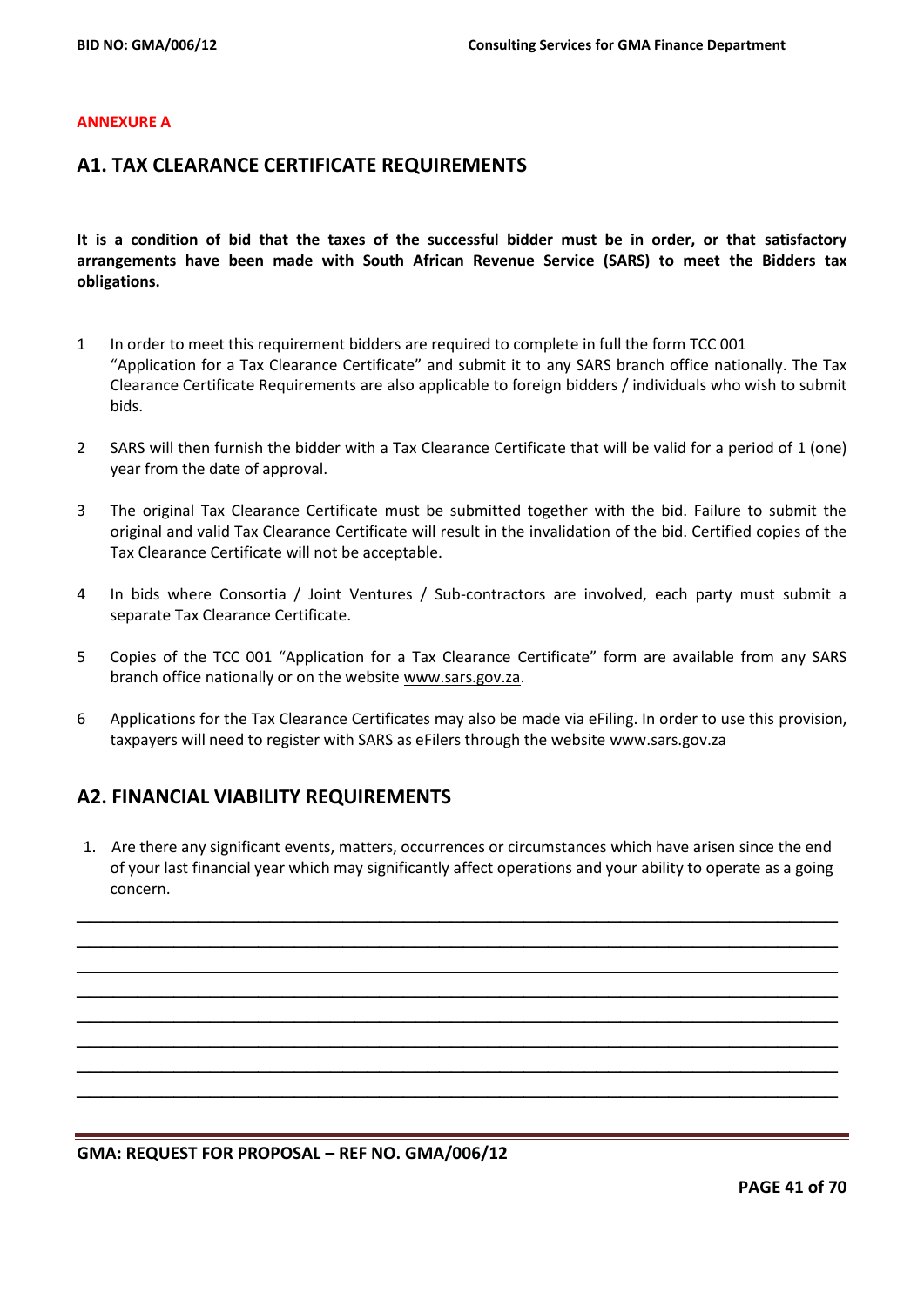# **A3. RISK AND PROFESSIONAL INDEMNITY**

- 1. Provide details of all relevant insurances maintained by the Bidder, including risk management strategies applicable in the context of the supply of the Services - attach copy of the policy document detailing the following :
	- Name of Insurer
	- Policy Type (public liability, professional indemnity)
	- Policy number(s)
	- Expiry dates
	- Limit of Liability
	- Relevant exclusions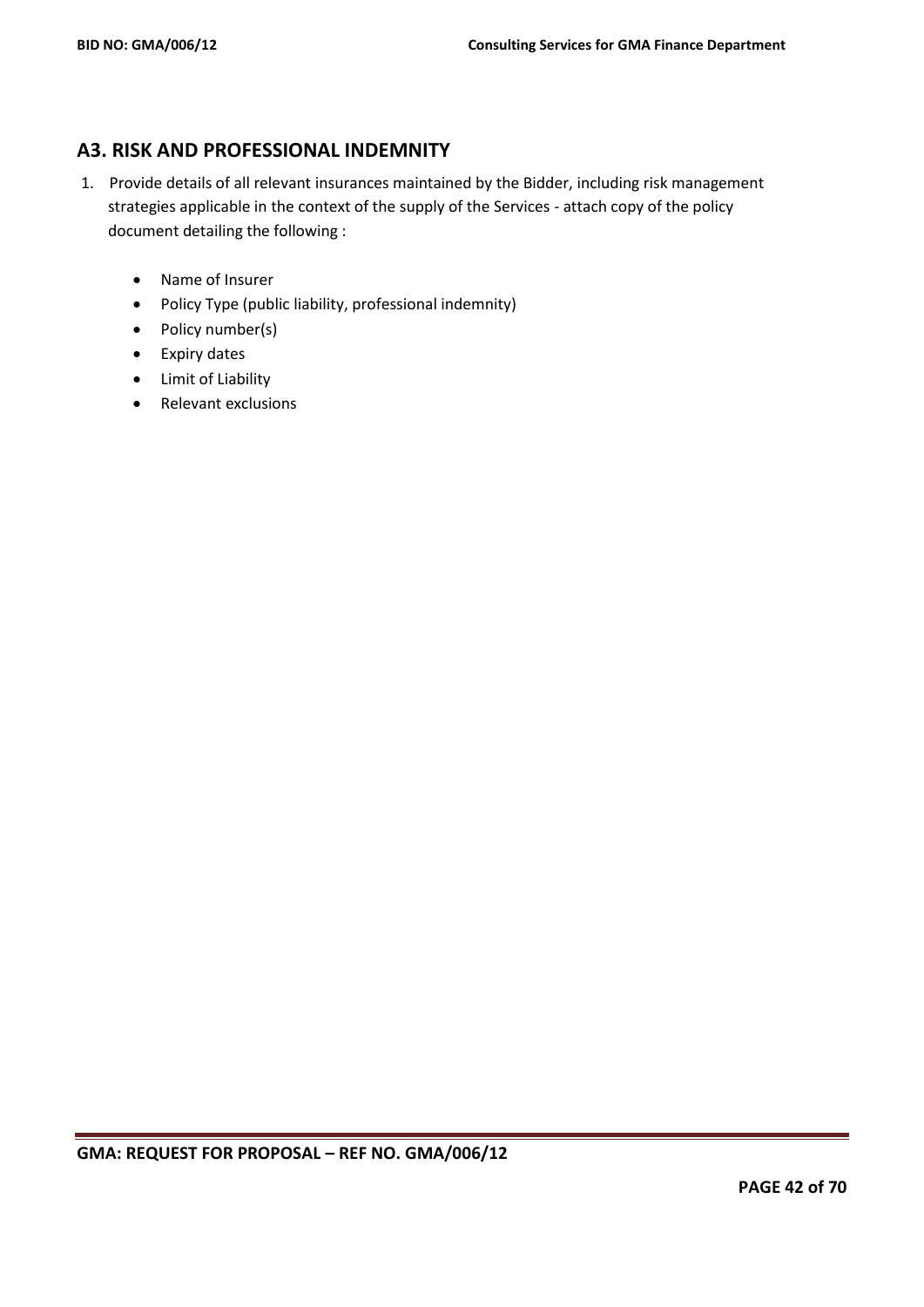**ANNEXURE B**

## **PRICING SCHEDULE**

|                        | Ref Number: GMA/006/12         |
|------------------------|--------------------------------|
| Closing Time: 11H00 AM | Closing Date 21 September 2012 |

#### **OFFER TO BE VALID FOR 90 DAYS FROM THE CLOSING DATE OF BID.**

| ITEM | <b>DESCRIPTION</b> | <b>BID PRICE IN RSA CURRENCY</b> |
|------|--------------------|----------------------------------|
| NO.  |                    | <b>INCLUSIVE OF VAT</b>          |

- 1. The accompanying information must be used for the formulation of all proposals.
- 2. Bidders are required to indicate a ceiling price based on the total estimated cost for the provision of the services according to the specification including all expenses inclusive of VAT for the project.

R………..………………………...………….

## 3. **PERSONS WHO WILL BE INVOLVED IN THE PROJECT AND RATES APPLICABLE**

| PERSON AND POSITION | <b>HOURLY RATE</b> | <b>DAILY RATE</b> |
|---------------------|--------------------|-------------------|
|                     |                    |                   |
|                     |                    |                   |
|                     |                    |                   |
|                     |                    |                   |
|                     |                    |                   |

4. **LIST PHASES ACCORDING TO WHICH THE PROJECT WILL BE COMPLETED, STAFF MEMBERS ALLOCATED TO EACH PHASE, RATE PER STAFF MEMBER, HOURS TO BE SPENT, AND TOTAL COST.**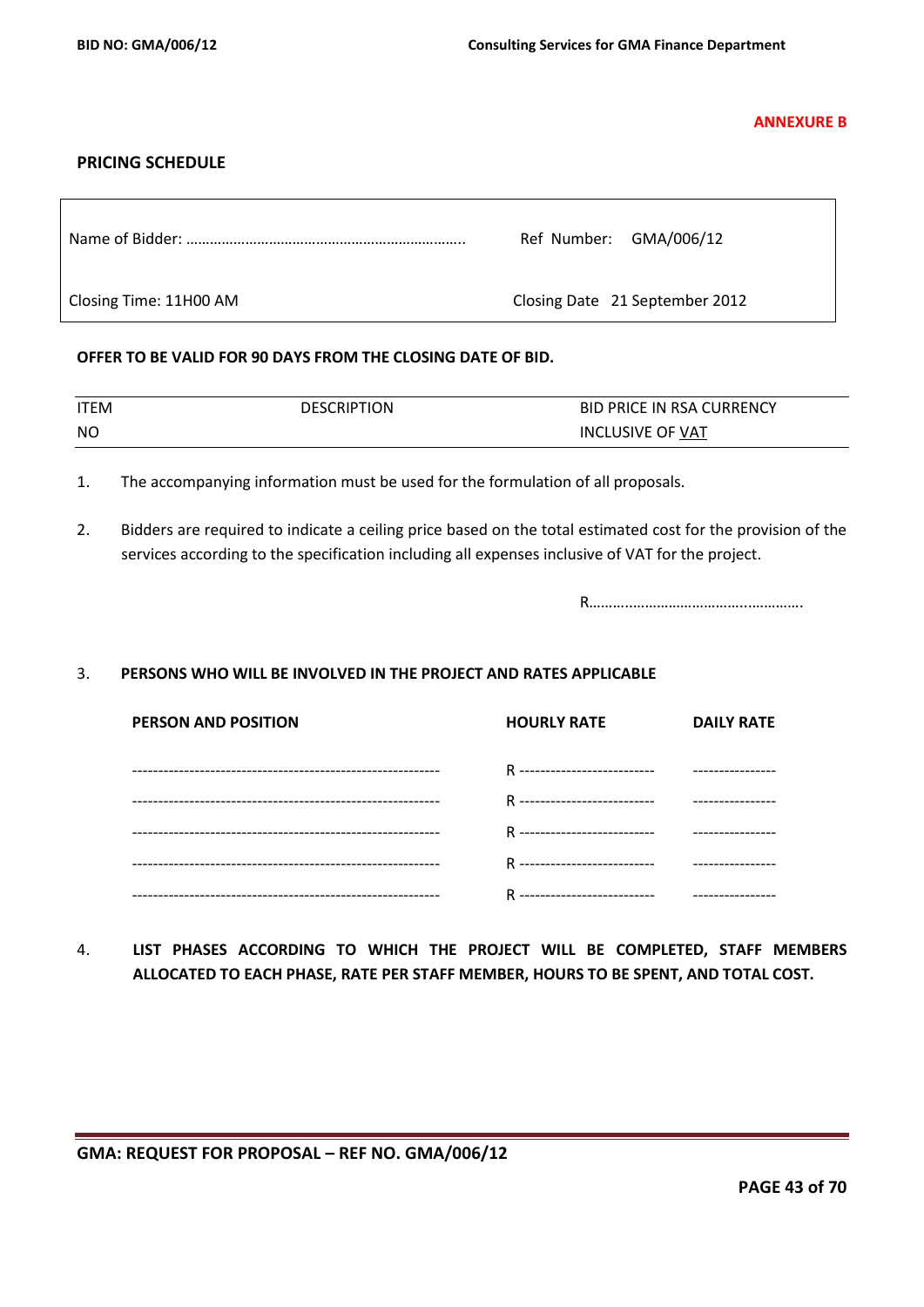4.1 List travel expenses (specify, for example rate/km and total km, class of air travel, etc.). Only actual costs are recoverable. Proof of the expenses incurred must accompany certified invoices.

| <b>DESCRIPTION OF EXPENSE TO BE INCURRED</b> | <b>RATE</b>   | <b>QUANTITY</b> | <b>AMOUNT</b> |
|----------------------------------------------|---------------|-----------------|---------------|
|                                              | <br>          |                 | R             |
|                                              | <br>.         |                 | R             |
|                                              | <b>TOTAL:</b> | R               |               |

4.2 List other expenses, for example accommodation (specify, e.g. three star hotel, bed and breakfast, telephone cost, reproduction cost, etc.). On basis of these particulars, certified invoices will be checked for correctness. Proof of the expenses must accompany invoices.

| <b>DESCRIPTION OF EXPENSE TO BE INCURRED</b> | <b>RATE</b>   | <b>QUANTITY AMOUNT</b> |             |
|----------------------------------------------|---------------|------------------------|-------------|
|                                              |               |                        | R           |
|                                              |               |                        | R           |
|                                              |               |                        | $R_{\cdot}$ |
|                                              |               |                        | R.          |
|                                              |               |                        | R           |
|                                              | <b>TOTAL:</b> | R.                     |             |

5. Estimated amount of man-days for completion of project. ……………………….………………………………………

6. Are the rates quoted firm for the full period of contract ? ………………………………………………………………

7. If not firm for the full period, provide details of the basis on which adjustments will be applied for, for example consumer price index. …………………………………………………………………………………..……………...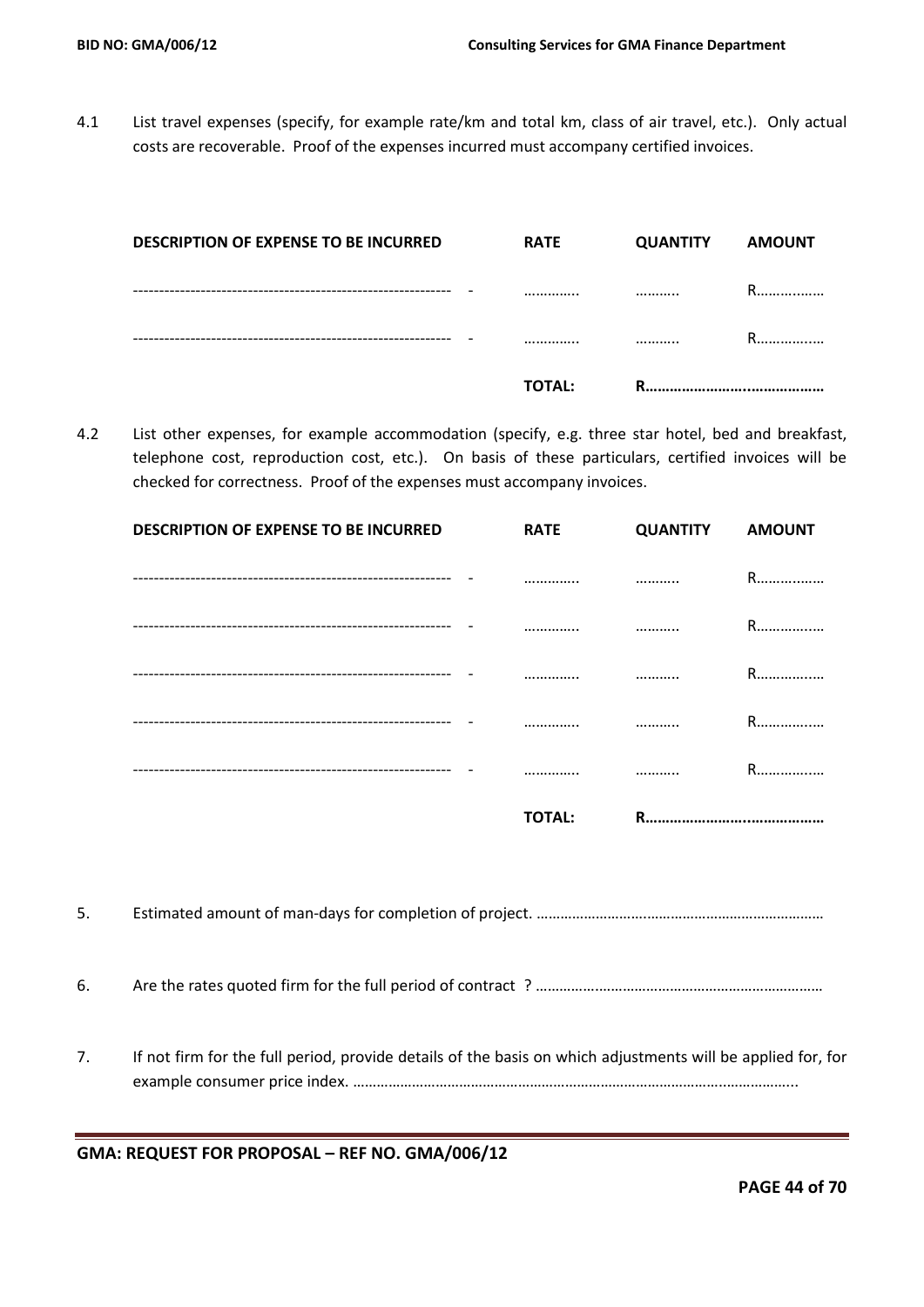#### **ANNEXURE C**

#### **PRICING DECLARATION**

Dear Sir/Madam

After having carefully read through and examined this RFP Reference Number GMA/006/12 in its entirety together with all the provisions contained in each section of the RFP document,

We hereby offer to render professional services to the GMA as detailed in Specification section of the REQUEST FOR PROPOSAL document:

#### IN AMOUNTS:

R \_\_\_\_\_\_\_\_\_\_\_\_\_\_\_\_\_\_\_\_\_\_\_\_\_\_\_\_\_\_\_\_\_\_\_\_\_\_\_\_\_\_\_\_\_\_\_\_\_\_\_\_\_\_\_\_\_\_\_\_\_\_\_ (including VAT)

IN WORDS:

R \_\_\_\_\_\_\_\_\_\_\_\_\_\_\_\_\_\_\_\_\_\_\_\_\_\_\_\_\_\_\_\_\_\_\_\_\_\_\_\_\_\_\_\_\_\_\_\_\_\_\_\_\_\_\_\_\_\_\_\_\_\_ (including VAT)

We confirm that this price covers all activities associated with the supply of the services to the GMA as per the requirements in the specification.

We confirm that GMA will incur no additional costs whatsoever over and above this amount in connection with the provision of this service.

We undertake to hold this offer open for acceptance for a period of 90 (Ninety) days from the date of submission of offers. We further undertake that upon final acceptance of our offer, we will commence with the provision of service when required to do so by the Client.

Moreover, we agree that until formal Contract Documents have been prepared and executed, this Form of Tender, together with a written acceptance from the Client shall constitute a binding agreement between us, governed by the terms and conditions set out in this REQUEST FOR PROPOSAL.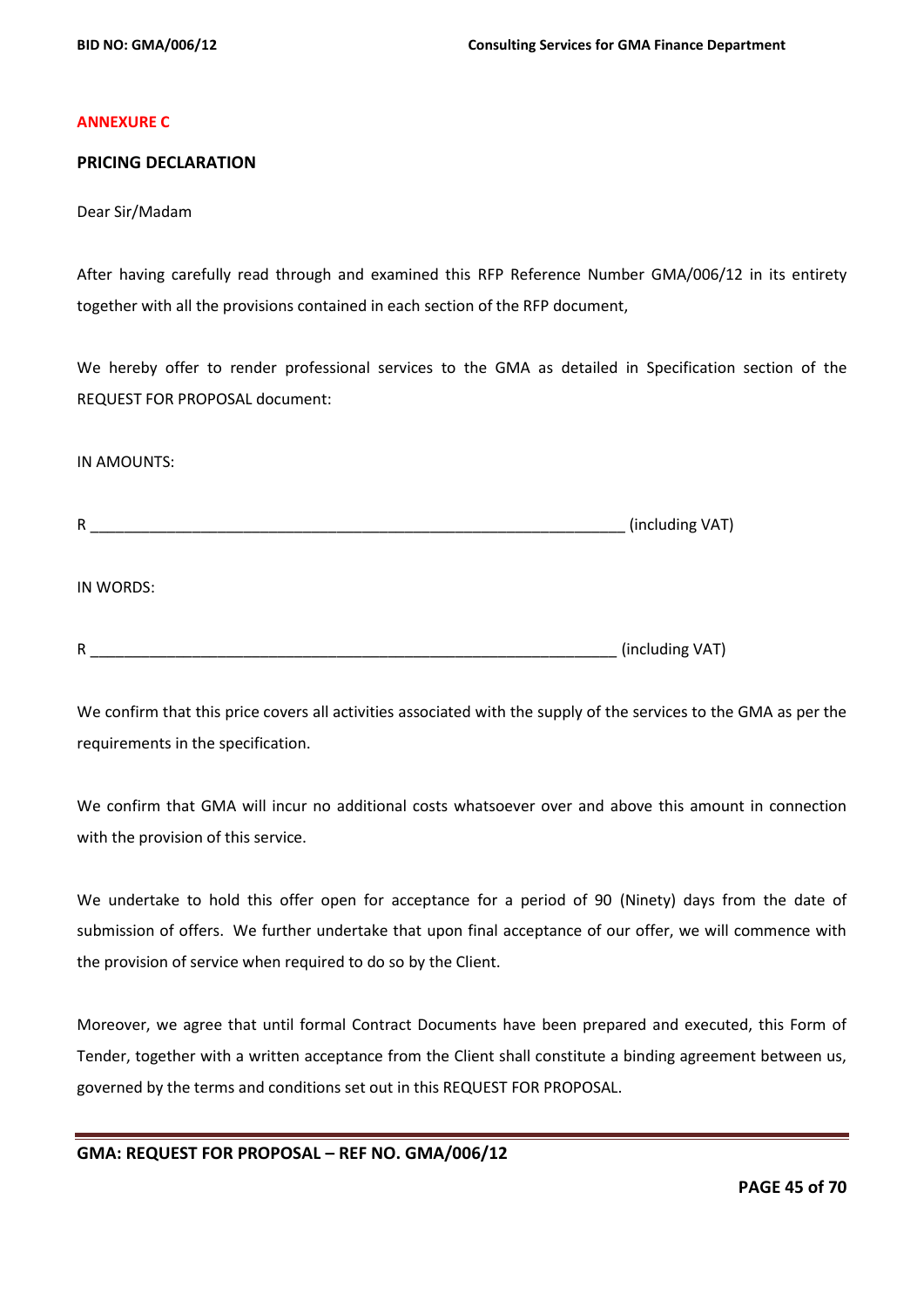We understand that you are not bound to accept the lowest or any offer and that we must bear all costs which we have incurred in connection with preparing and submitting this tender.

We hereby undertake for the period during which this tender remains open for acceptance not to divulge to any persons, other than the persons to which the tender is submitted, any information relating to the submission of this tender or the details therein except where such is necessary for the submission of this tender.

| <b>PRICE DECLARATION</b><br>(MANDATORY INFORMATION)                                                                                                          |                                                                                                      |  |  |
|--------------------------------------------------------------------------------------------------------------------------------------------------------------|------------------------------------------------------------------------------------------------------|--|--|
| that:                                                                                                                                                        | (full name) hereby certify                                                                           |  |  |
| $\Box$<br>this RFP.                                                                                                                                          | I have read, understood and unconditionally accept that the conditions contained in above Section of |  |  |
| I have supplied all the required information, and all the information submitted as part of the Pricing<br>$\Box$<br>Section of this RFP is true and correct. |                                                                                                      |  |  |
| <b>NAME OF BIDDER</b>                                                                                                                                        |                                                                                                      |  |  |
| <b>IDENTITY NUMBER</b>                                                                                                                                       |                                                                                                      |  |  |
| <b>POSITION</b>                                                                                                                                              |                                                                                                      |  |  |
| SIGNATURE OF AUTHORISED SIGNATORY                                                                                                                            |                                                                                                      |  |  |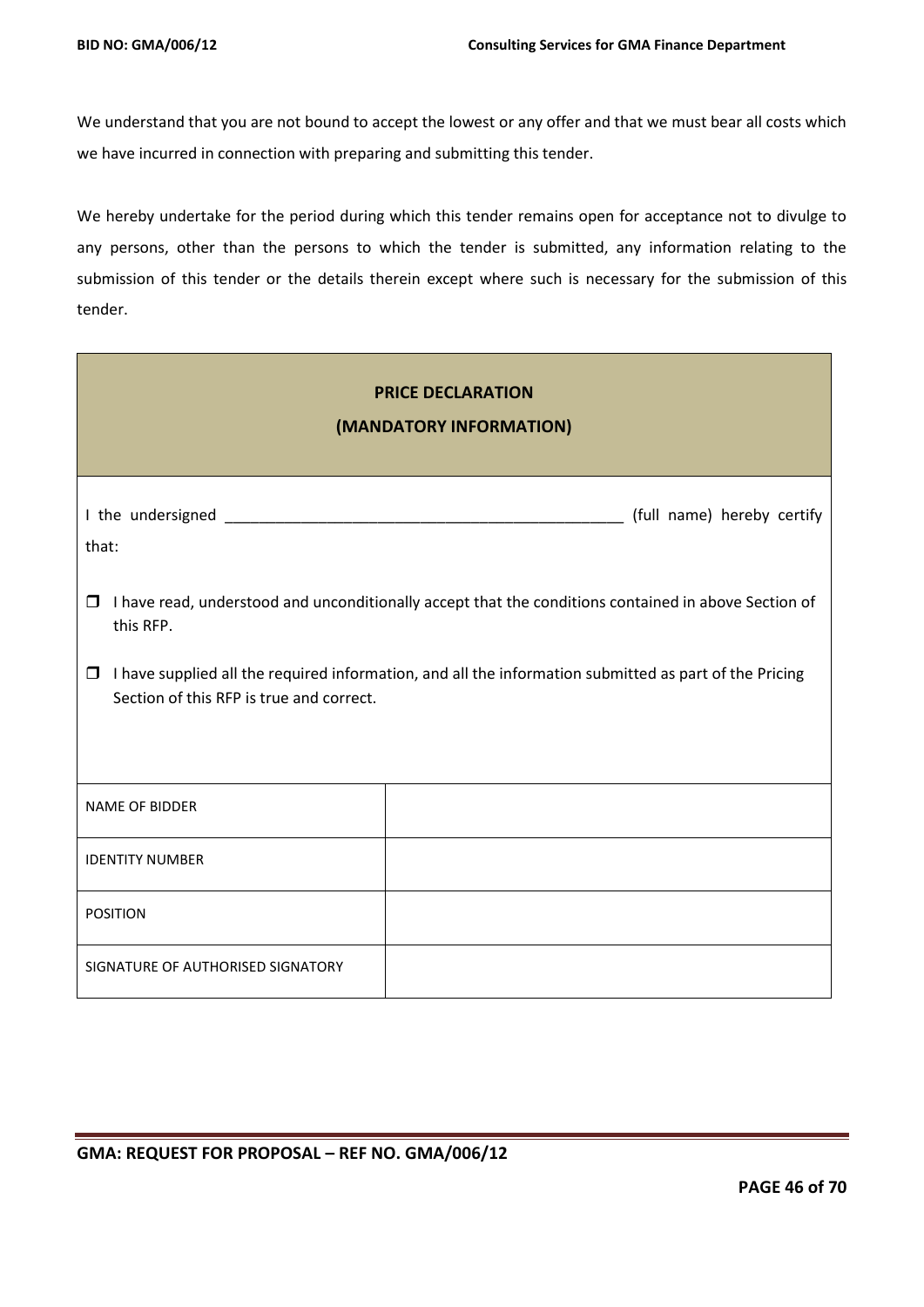#### **ANNEXURE D**

## **DECLARATION OF INTEREST**

- 1. Any legal person, including persons employed by the state<sup>1</sup>, or persons having a kinship with persons employed by the state, including a blood relationship, may make an offer or offers in terms of this invitation to bid (includes an advertised competitive bid, a limited bid, a proposal or written price quotation). In view of possible allegations of favouritism, should the resulting bid, or part thereof, be awarded to persons employed by the state, or to persons connected with or related to them, it is required that the bidder or his/her authorised representative declare his/her position in relation to the evaluating/adjudicating authority where
	- the bidder is employed by the state; and/or
	- the legal person on whose behalf the bidding document is signed, has a relationship with persons/a person who are/is involved in the evaluation and or adjudication of the bid(s), or where it is known that such a relationship exists between the person or persons for or on whose behalf, the declarant acts and persons who are involved with the evaluation and or adjudication of the bid.
- 2. **In order to give effect to the above, the following questionnaire must be completed and submitted with the bid.**

| 2.1 |                                                                                         |
|-----|-----------------------------------------------------------------------------------------|
| 2.2 |                                                                                         |
| 2.3 |                                                                                         |
| 2.4 | Registration number of company, enterprise, close corporation, partnership agreement or |
| 2.5 |                                                                                         |
| 2.6 |                                                                                         |

**GMA: REQUEST FOR PROPOSAL – REF NO. GMA/006/12**

**PAGE 47 of 70**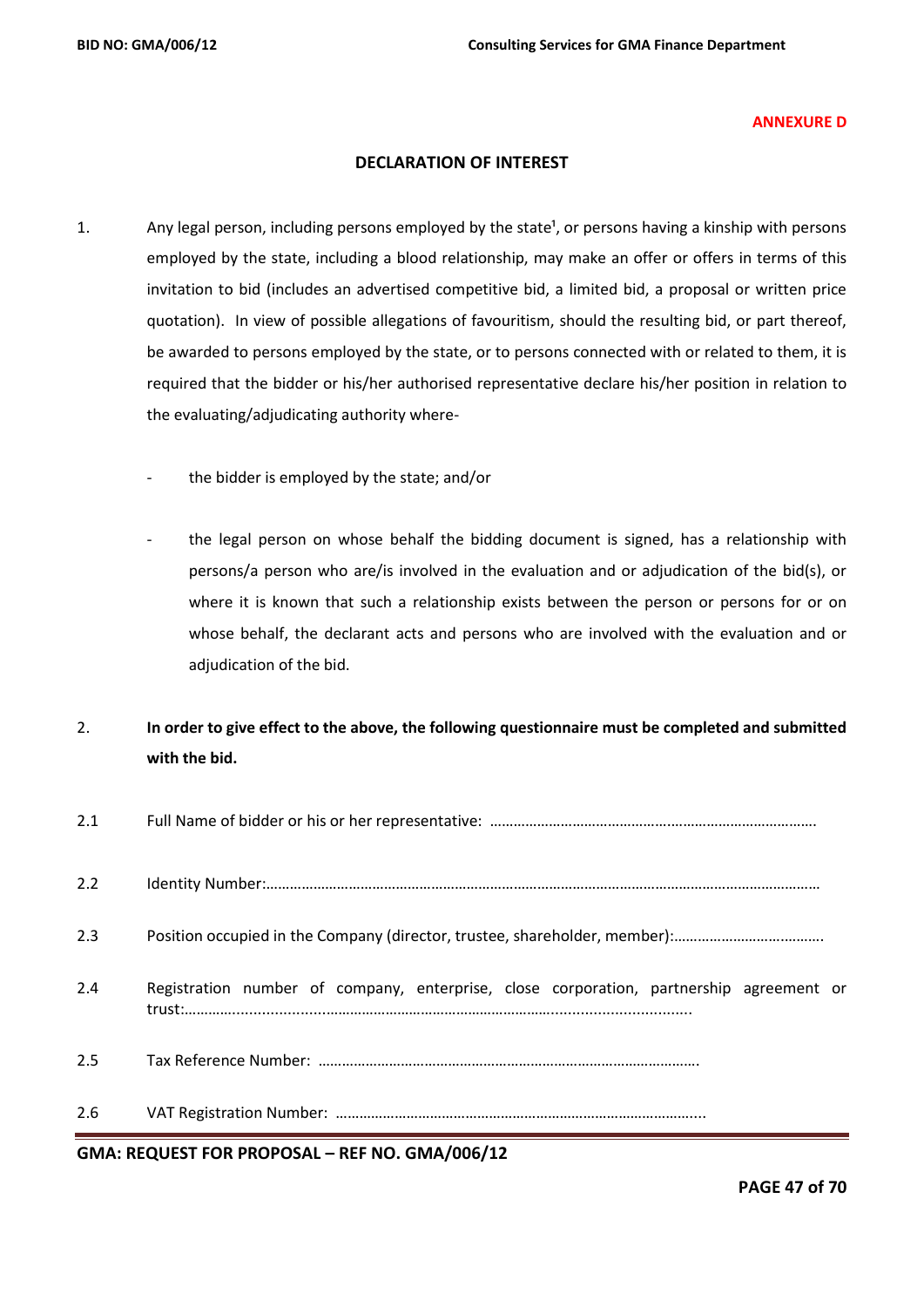- 2.6.1 The names of all directors / trustees / shareholders / members, their individual identity numbers, tax reference numbers and, if applicable, employee / PERSAL numbers must be indicated in paragraph 3 below.
- 2.7 Are you or any person connected with the bidder **YES/NO** Are you or any person connected with the bidder presently employed by the state? **YES/NO**
- 2.7.1 If so, furnish the following particulars:

| Name of person / director / trustee / shareholder/ member: |
|------------------------------------------------------------|
| Name of state institution at which you or the person       |
|                                                            |
|                                                            |
|                                                            |

Any other particulars: ……………………………………………………………… ……………………………………………………………… ………………………………………………………………

- 2.7.2 If you are presently employed by the state, did you obtain the appropriate authority to undertake remunerative work outside employment in the public sector? **YES/NO**
- 2.7.1.1 If yes, did you attach proof of such authority to the bid document? **YES/NO**

(Note: Failure to submit proof of such authority, where applicable, may result in the disqualification of the bid.

2.7.1.2 If no, furnish reasons for non-submission of such proof:

……………………………………………………………………. ……………………………………………………………………. …………………………………………………………………….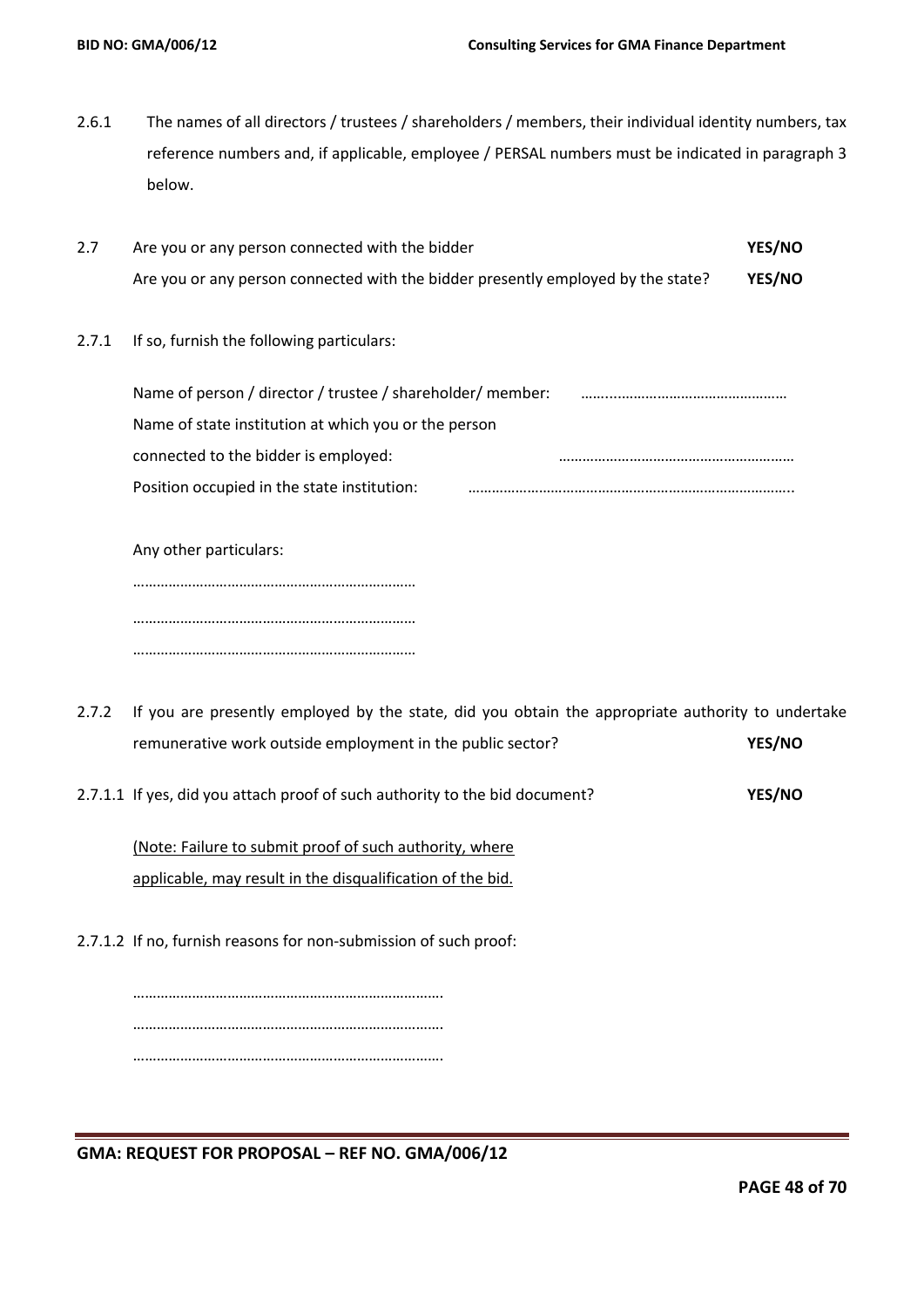- 2.8 Did you or your spouse, or any of the company's directors / trustees / shareholders / members or their spouses conduct business with the state in the previous 12 months **YES/NO**
- 2.8.1 If so, furnish particulars: ………………………………………………………………….. …………………………………………………………………… …………………………………………………………………...

2.9 Do you, or any person connected with the bidder, have **YES/NO** any relationship (family, friend, other) with a person employed by the state and who may be involved with the evaluation and or adjudication of this bid?

2.9.1 If so, furnish particulars.

……………………………………………………………... …………………………………………………………..…. ………………………………………………………………

2.10 Are you, or any person connected with the bidder, aware of any relationship (family, friend, other) between any other bidder and any person employed by the state who may be involved with the evaluation and or adjudication of this bid? **YES/NO**

2.10.1If so, furnish particulars**.**

……………………………………………………………… ……………………………………………………………… ………………………………………………………………

2.11 Do you or any of the directors / trustees / shareholders / members

## **YES/NO**

of the company have any interest in any other related companies whether or not they are bidding for this contract?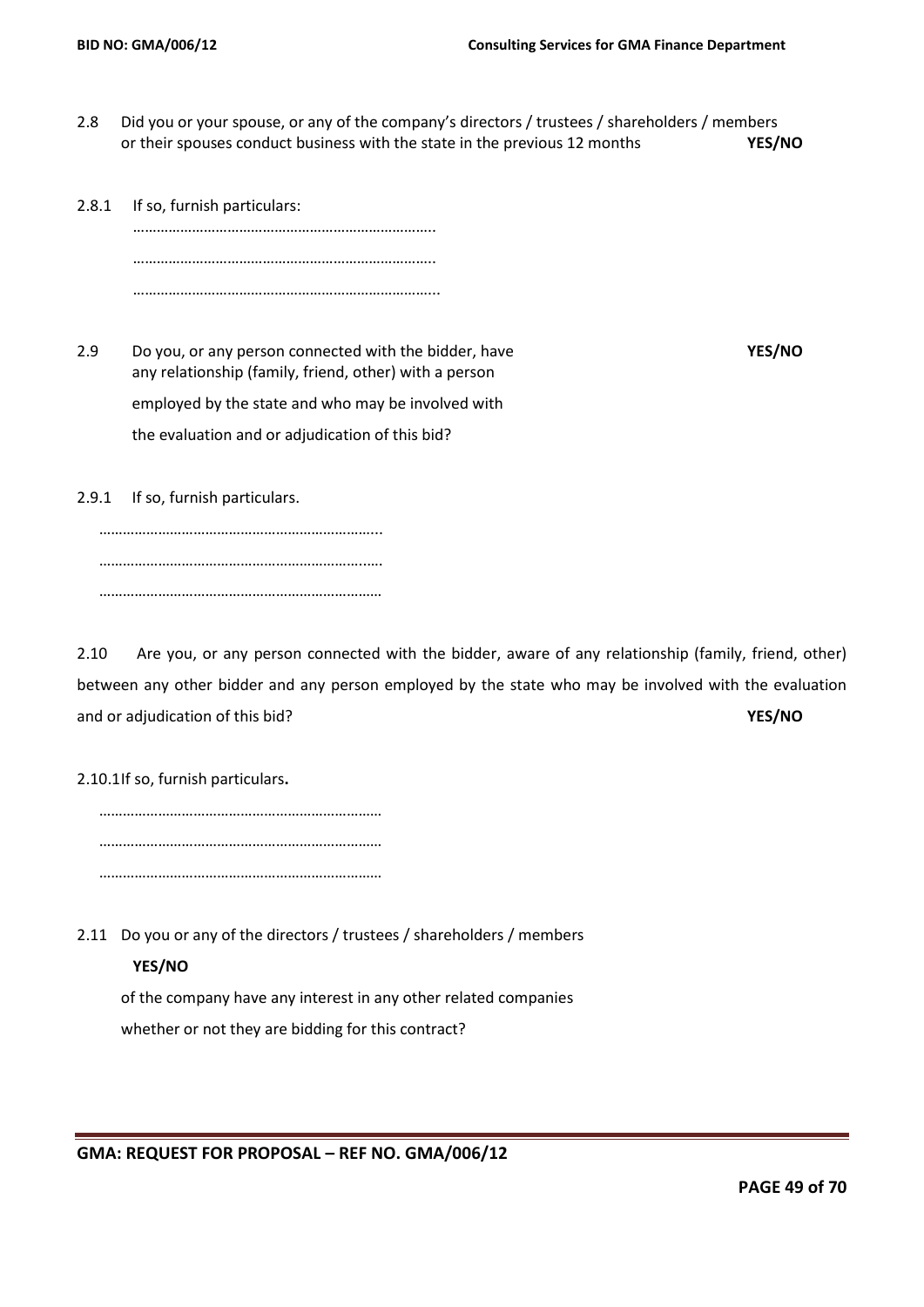## 2.11.1If so, furnish particulars:

## **3 Full details of director /trustees/members/shareholders.**

| <b>Full Name</b> | <b>Identity Number</b> | Personal                | Income | Tax | <b>State Employee Number</b> |
|------------------|------------------------|-------------------------|--------|-----|------------------------------|
|                  |                        | <b>Reference Number</b> |        |     | / Persal Number              |
|                  |                        |                         |        |     |                              |
|                  |                        |                         |        |     |                              |
|                  |                        |                         |        |     |                              |
|                  |                        |                         |        |     |                              |
|                  |                        |                         |        |     |                              |
|                  |                        |                         |        |     |                              |
|                  |                        |                         |        |     |                              |
|                  |                        |                         |        |     |                              |
|                  |                        |                         |        |     |                              |
|                  |                        |                         |        |     |                              |
|                  |                        |                         |        |     |                              |
|                  |                        |                         |        |     |                              |
|                  |                        |                         |        |     |                              |
|                  |                        |                         |        |     |                              |
|                  |                        |                         |        |     |                              |
|                  |                        |                         |        |     |                              |
|                  |                        |                         |        |     |                              |
|                  |                        |                         |        |     |                              |
|                  |                        |                         |        |     |                              |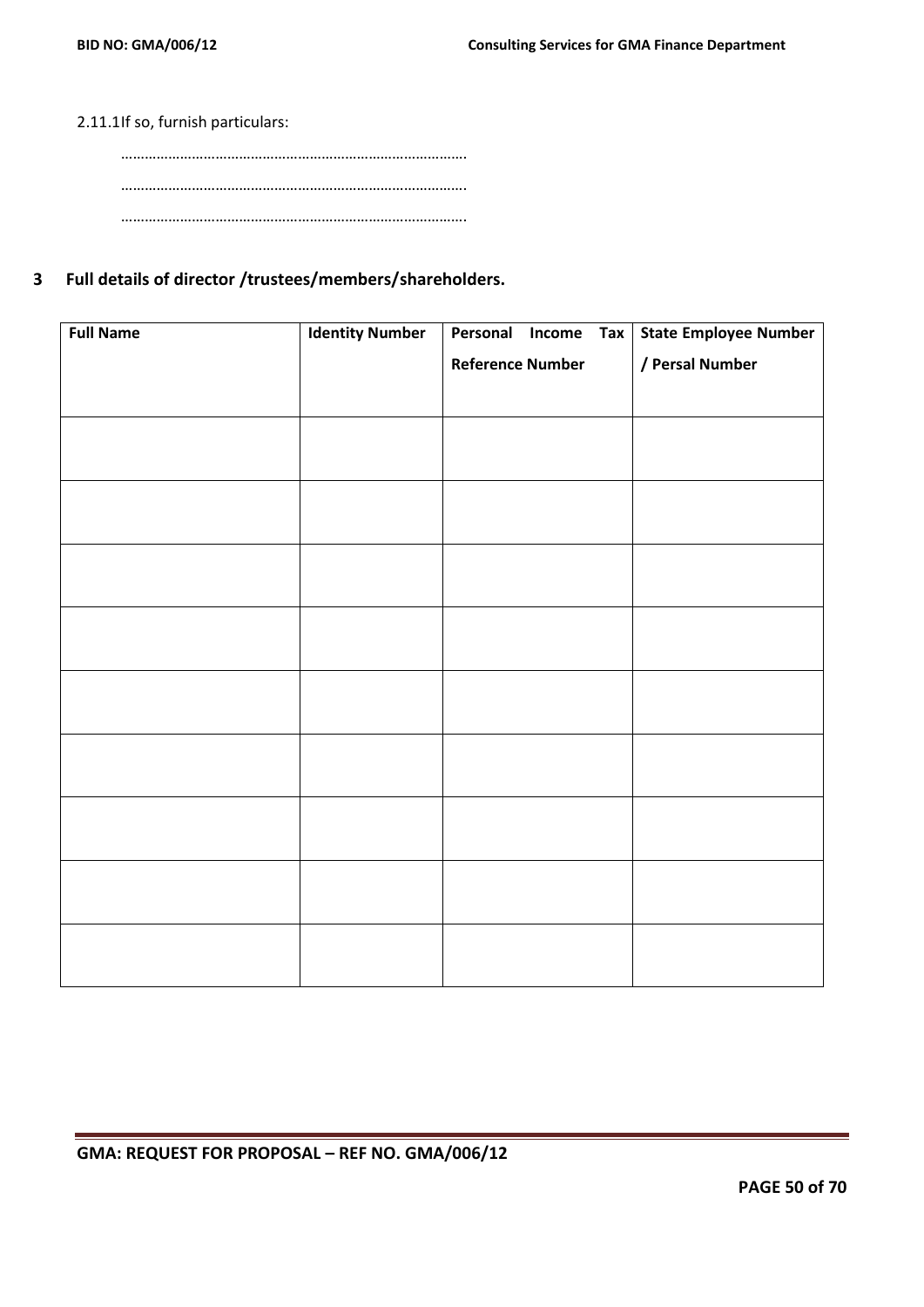| <b>4. DECLARATION</b>                                                                                        |  |  |  |  |
|--------------------------------------------------------------------------------------------------------------|--|--|--|--|
|                                                                                                              |  |  |  |  |
| <b>J CERTIFY THAT THE INFORMATION FURNISHED IN PARAGRAPHS 2 AND 3 ABOVE IS</b><br>CORRECT.                   |  |  |  |  |
| I I ACCEPT THAT THE STATE MAY REJECT THE BID OR ACT AGAINST ME SHOULD THIS<br>DECLARATION PROVE TO BE FALSE. |  |  |  |  |
| <b>NAME OF BIDDER</b>                                                                                        |  |  |  |  |
|                                                                                                              |  |  |  |  |
| <b>IDENTITY NUMBER</b>                                                                                       |  |  |  |  |
| <b>POSITION</b>                                                                                              |  |  |  |  |
| SIGNATURE OF AUTHORISED SIGNATORY                                                                            |  |  |  |  |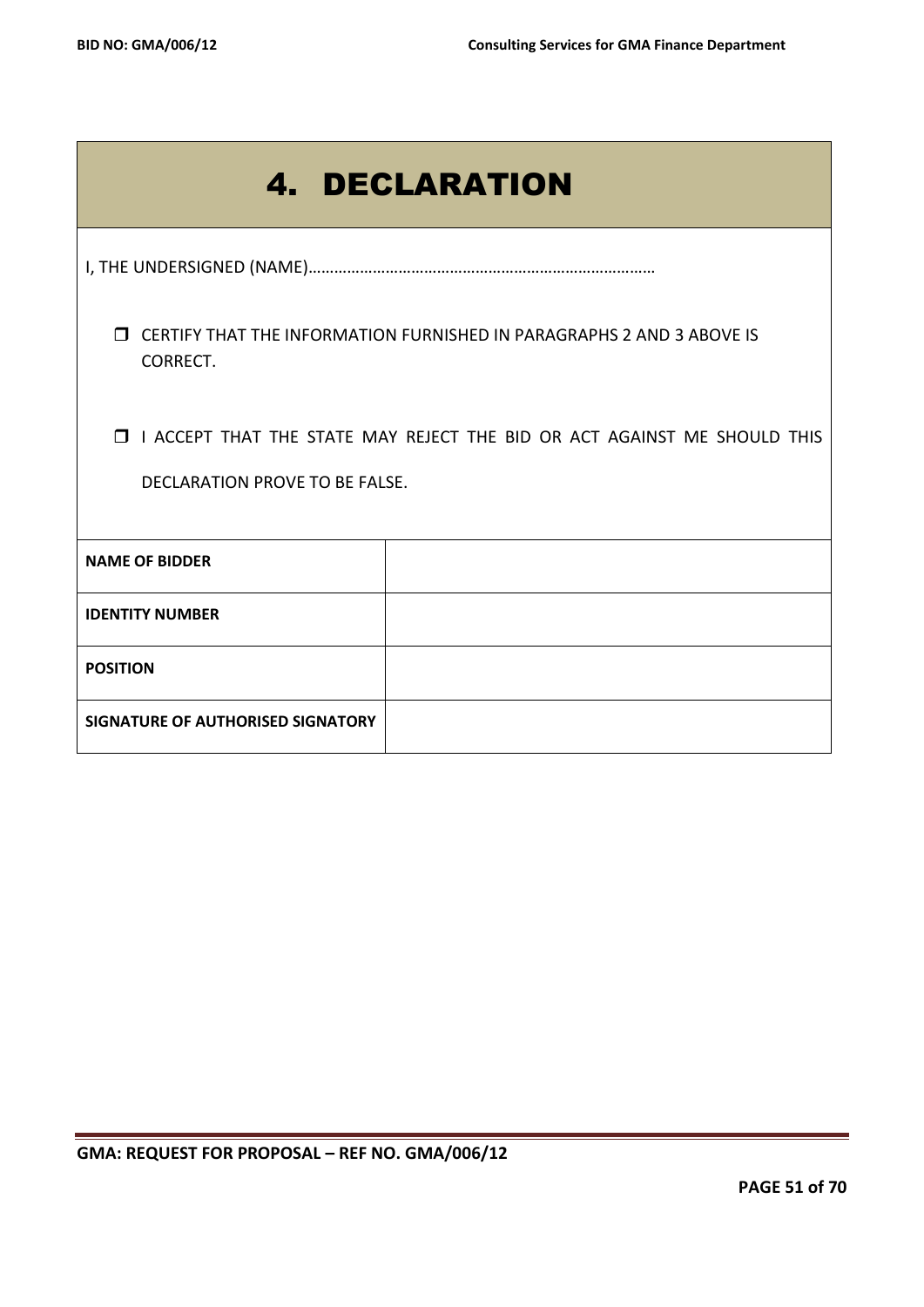#### ANNEXURE E

## **PREFERENCE POINTS CLAIM FORM IN TERMS OF THE PREFERENTIAL PROCUREMENT REGULATIONS 2011**

This preference form must form part of all bids invited. It contains general information and serves as a claim form for preference points for Broad-Based Black Economic Empowerment (B-BBEE) Status Level of Contribution

**NB: BEFORE COMPLETING THIS FORM, BIDDERS MUST STUDY THE GENERAL CONDITIONS, DEFINITIONS AND DIRECTIVES APPLICABLE IN RESPECT OF B-BBEE, AS PRESCRIBED IN THE PREFERENTIAL PROCUREMENT REGULATIONS, 2011.** 

#### **1. GENERAL CONDITIONS**

- 1.1 The following preference point systems are applicable to all bids:
	- the 80/20 system for requirements with a Rand value of up to R1 000 000 (all applicable taxes included); and
	- the 90/10 system for requirements with a Rand value above R1 000 000 (all applicable taxes included).
- 1.2 The value of this bid is estimated to be below R 1,000,000 (all applicable taxes included) and therefore the 80/20 system shall be applicable.
- 1.3 Preference points for this bid shall be awarded for:

| (a) | Price                                      | maximum points | 80 |
|-----|--------------------------------------------|----------------|----|
| (b) | <b>B-BBEE Status Level of Contribution</b> | maximum points | 20 |

- 1.4 Bidders with annual total revenue of R5 million or less qualify as Exempted Micro Enterprises (EMEs) in terms of the Broad-Based Black Economic Empowerment Act, and must submit a certificate issued by a registered auditor, accounting officer or an accredited verification agency.
- 1.5 Bidders other than Exempted Micro-Enterprises (EMEs) must submit their original and valid B-BBEE status level verification certificate or a certified copy thereof, substantiating their B-BBEE rating.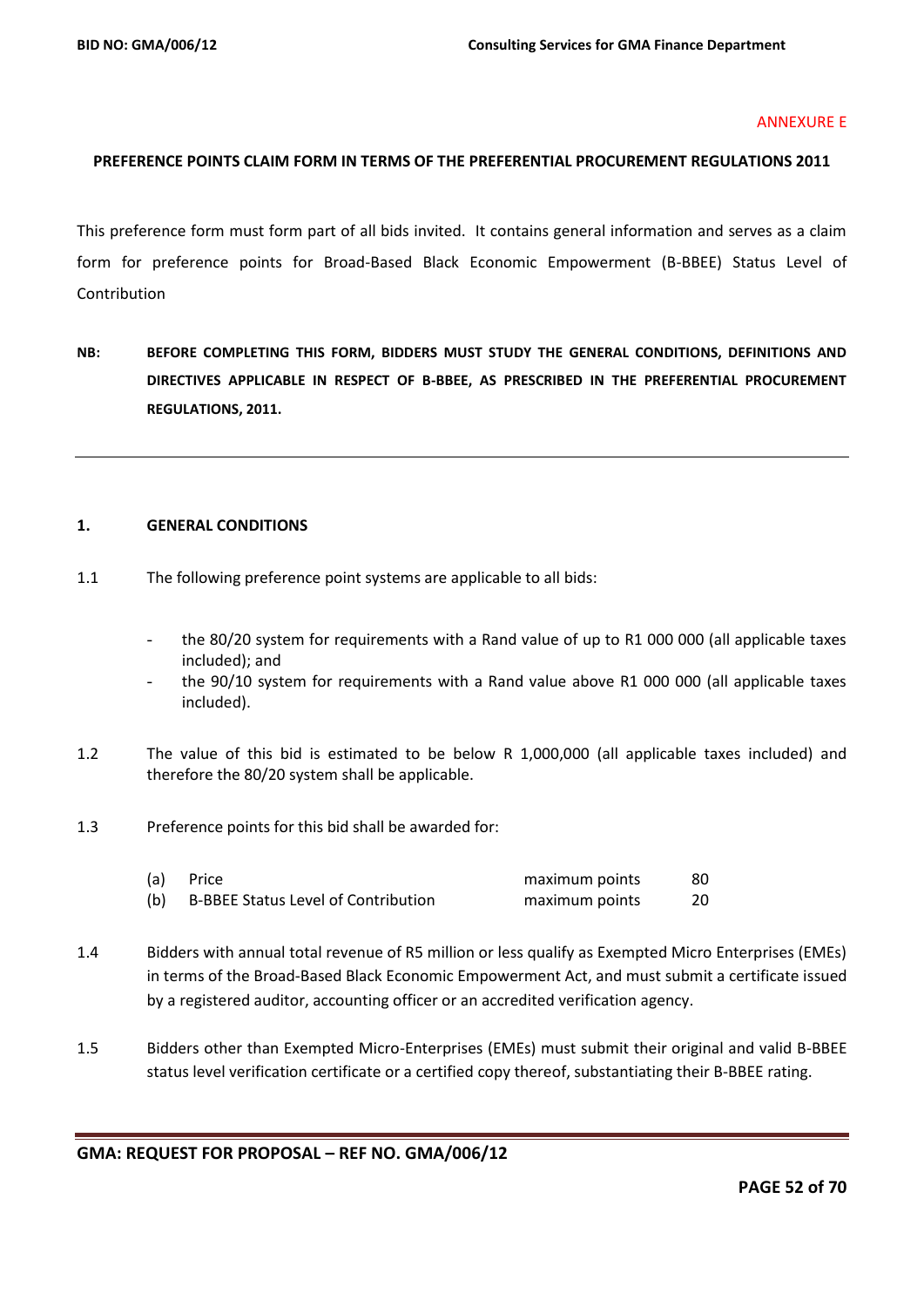- 1.6 The submission of such certificates must comply with the requirements of instructions and guidelines issued by National Treasury and be in accordance with notices published by the Department of Trade and Industry in the Government Gazette.
- 1.7 The B-BEEE status level attained by the bidder shall be used to determine the number of points contemplated in section 5.1 below.
- 1.8 Failure on the part of a bidder to complete and/or to sign this form and submit a B-BBEE Verification Certificate from a Verification Agency accredited by the South African Accreditation System (SANAS) or a Registered Auditor approved by the Independent Regulatory Board of Auditors (IRBA) or an Accounting Officer as contemplated in the Close Corporation Act (CCA) together with the bid, will be interpreted to mean that preference points for B-BBEE status level of contribution are not claimed.
- 1.9. The GMA reserves the right to require of a bidder, either before a bid is adjudicated or at any time subsequently, to substantiate any claim in regard to preferences, in any manner required by the GMA.

## **2. DEFINITIONS**

- 2.1 **"All applicable taxes"** includes value-added tax, pay as you earn, income tax, unemployment insurance fund contributions and skills development levies;
- 2.2 **"B-BBEE"** means broad-based black economic empowerment as defined in section 1 of the Broad-Based Black Economic Empowerment Act;
- 2.3 "**B-BBEE status level of contributor"** means the B-BBEE status received by a measured entity based on its overall performance using the relevant scorecard contained in the Codes of Good Practice on Black Economic Empowerment, issued in terms of section 9(1) of the Broad-Based Black Economic Empowerment Act;
- 2.4 **"Bid"** means a written offer in a prescribed or stipulated form in response to an invitation by an organ of state for the provision of services, works or goods, through price quotations, advertised competitive bidding processes or proposals;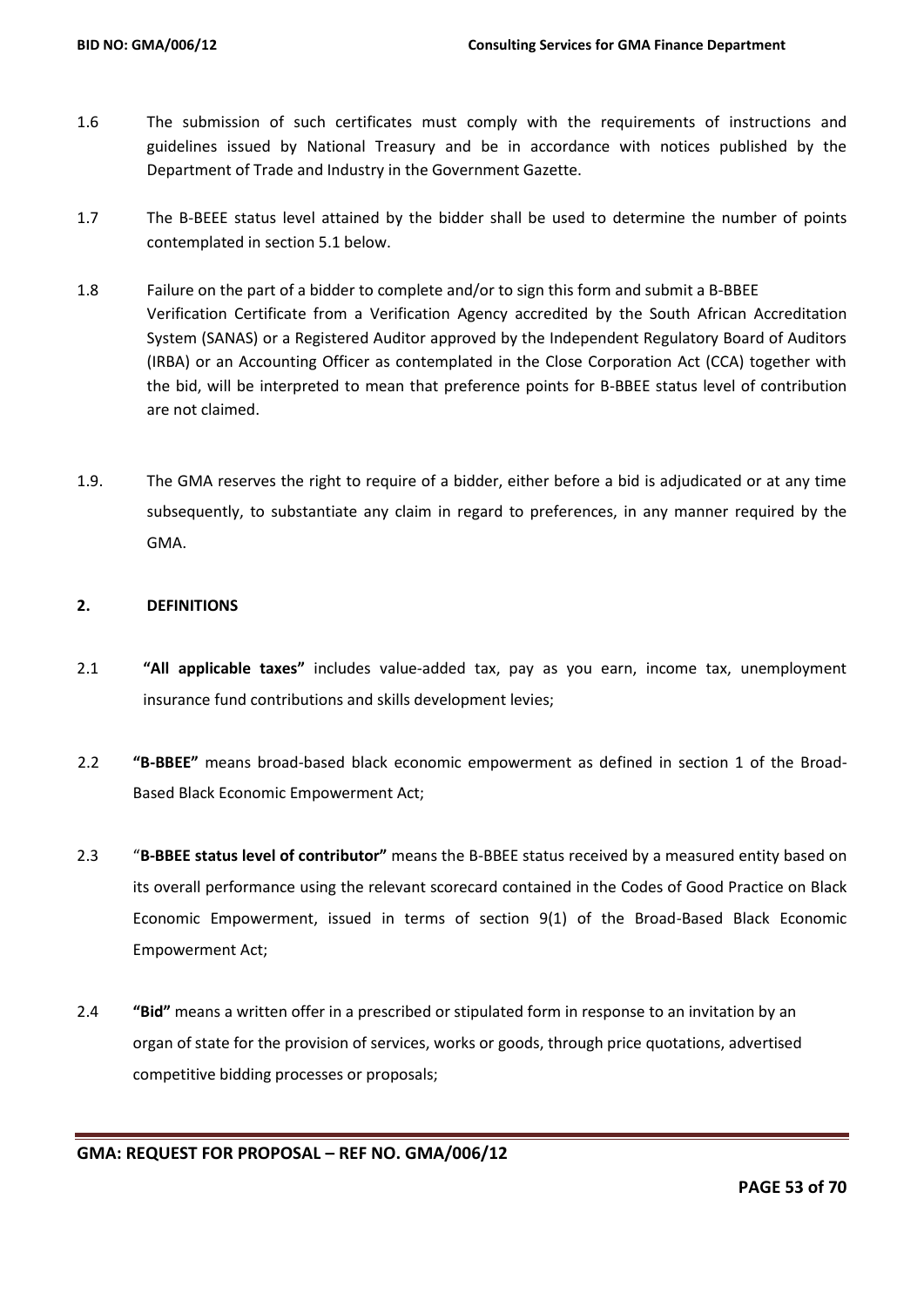- 2.5 **"Broad-Based Black Economic Empowerment Act"** means the Broad-Based Black Economic Empowerment Act, 2003 (Act No. 53 of 2003);
- 2.6 **"Comparative price"** means the price after the factors of a non-firm price and all unconditional discounts that can be utilized have been taken into consideration;
- 2.7 **"Consortium or joint venture"** means an association of persons for the purpose of combining their expertise, property, capital, efforts, skill and knowledge in an activity for the execution of a contract;
- 2.8 **"Contract"** means the agreement that results from the acceptance of a bid by an organ of state;
- 2.9 **"EME"** means any enterprise with annual total revenue of R5 million or less;
- 2.10 **"Firm price"** means the price that is only subject to adjustments in accordance with the actual increase or decrease resulting from the change, imposition, or abolition of customs or excise duty and any other duty, levy, or tax, which, in terms of the law or regulation, is binding on the contractor and demonstrably has an influence on the price of any supplies, or the rendering costs of any service, for the execution of the contract;
- 2.11 **"Functionality"** means the measurement according to predetermined norms, as set out in the bid documents, of a service or commodity that is designed to be practical and useful, working or operating, taking into account, among other factors, the quality, reliability, viability and durability of a service and the technical capacity and ability of a bidder;
- 2.12 **"Non-firm prices"** means all prices other than "firm" prices;
- 2.13 **"Person"** includes a juristic person;
- 2.14 **"Rand value"** means the total estimated value of a contract in South African currency, calculated at the time of bid invitations, and includes all applicable taxes and excise duties;
- 2.15 **"Sub-contract"** means the primary contractor's assigning, leasing, making out work to, or employing, another person to support such primary contractor in the execution of part of a project in terms of the contract;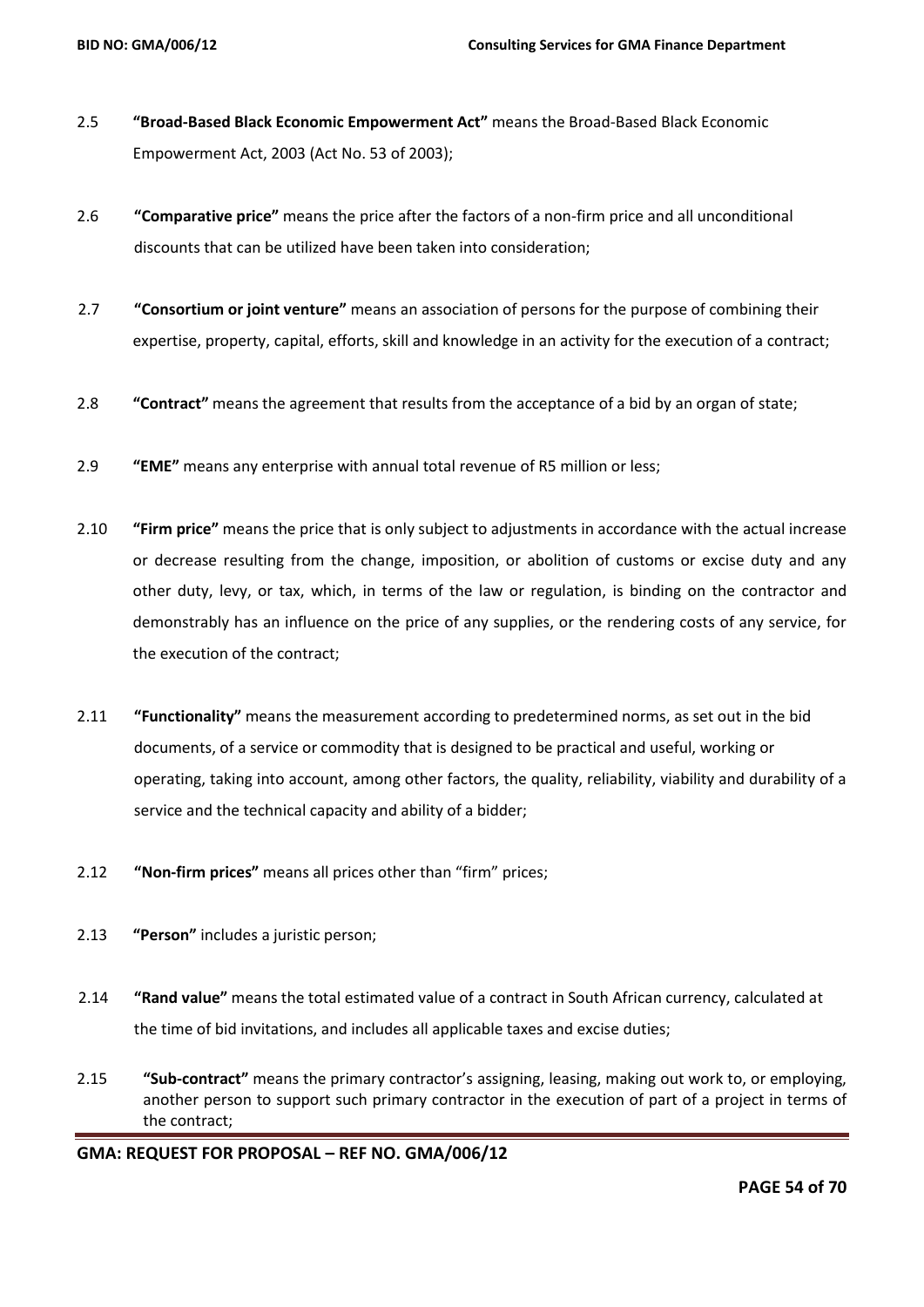- 2.16 **"Total revenue"** bears the same meaning assigned to this expression in the Codes of Good Practice on Black Economic Empowerment, issued in terms of section 9(1) of the Broad-Based Black Economic Empowerment Act and promulgated in the *Government Gazette* on 9 February 2007;
- 2.17 **"Trust"** means the arrangement through which the property of one person is made over or bequeathed to a trustee to administer such property for the benefit of another person; and
- 2.18 **"Trustee"** means any person, including the founder of a trust, to whom property is bequeathed in order for such property to be administered for the benefit of another person.

#### **3. ADJUDICATION USING A POINT SYSTEM**

- 3.1 The bidder obtaining the highest number of total points will be awarded the contract.
- 3.2 Preference points shall be calculated after prices have been brought to a comparative basis taking into account all factors of non-firm prices and all unconditional discounts;
- 3.3 Points scored shall be rounded off to the nearest 2 decimal places;
- 3.4 In the event that two or more bids have scored equal total points, the successful bid shall be the one scoring the highest number of preference points for B-BBEE;
- 3.5 However, when functionality is part of the evaluation process and two or more bids have scored equal points including equal preference points for B-BBEE, the successful bid shall be the one scoring the highest score for functionality; and
- 3.6 Should two or more bids be equal in all respects, the award shall be decided by the drawing of lots.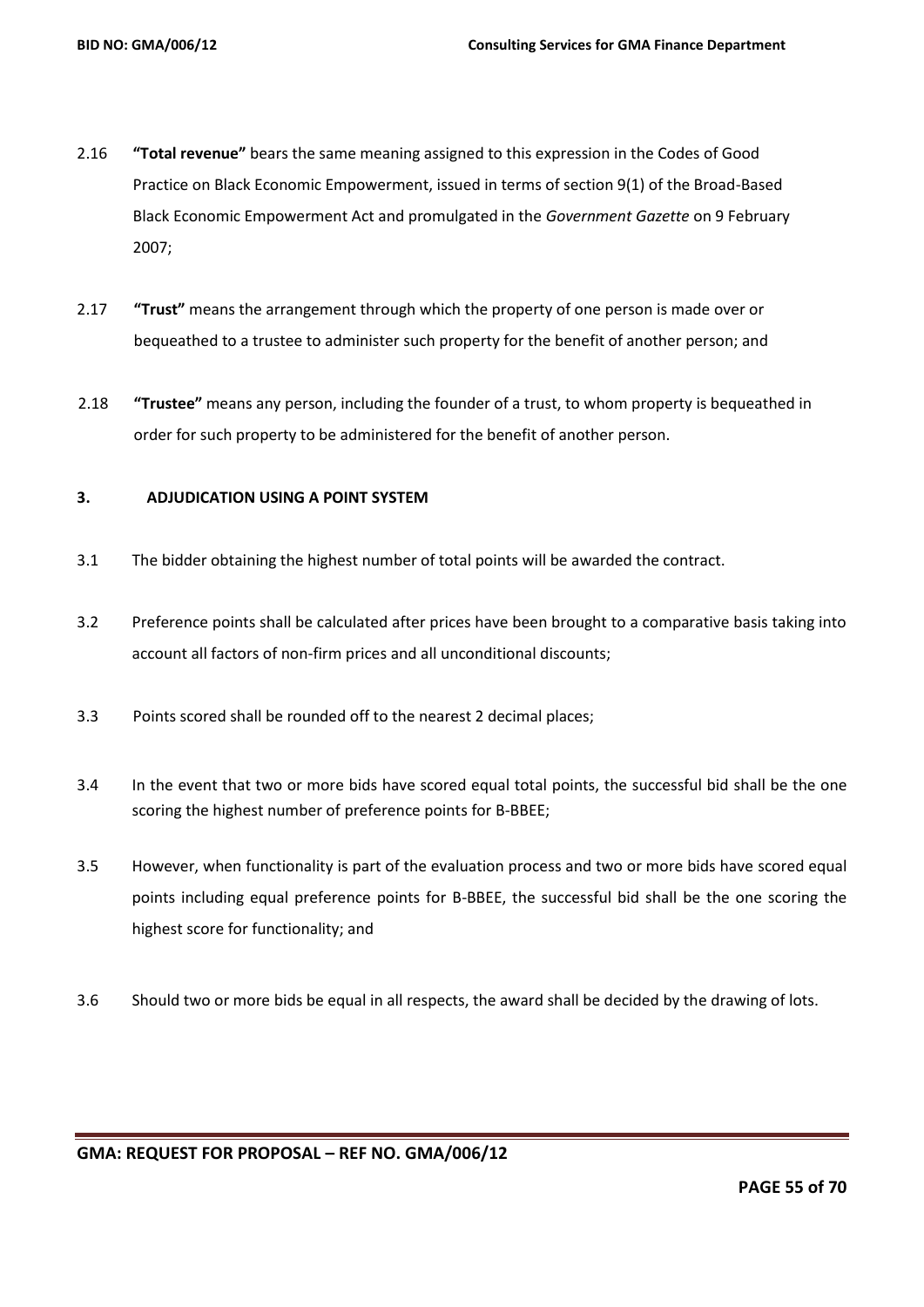#### **4. POINTS AWARDED FOR PRICE**

### **4.1 THE 80/20 PREFERENCE POINT SYSTEM**

A maximum of 80 points is allocated for price on the following basis:

$$
Ps = 80 \left( 1 - \frac{Pt - P \min}{P \min} \right)
$$

Where

- Ps = Points scored for comparative price of bid under consideration
- Pt = Comparative price of bid under consideration
- Pmin = Comparative price of lowest acceptable bid

## **5. Points awarded for B-BBEE Status Level of Contribution**

- 5.1 In terms of Regulation 5 (2) and 6 (2) of the Preferential Procurement Regulations, preference points must be awarded to a bidder for attaining the B-BBEE status level of contributor in accordance with the table below:
- 5.2

| <b>B-BBEE Status Level of Contributor</b> | <b>Number of points</b> |
|-------------------------------------------|-------------------------|
|                                           |                         |
| 1                                         | 20                      |
| $\overline{2}$                            | 18                      |
| 3                                         | 16                      |
| 4                                         | 12                      |
| 5                                         | 8                       |
| 6                                         | 6                       |
| 7                                         | 4                       |
| 8                                         | $\overline{2}$          |
| Non-compliant contributor                 | 0                       |
|                                           |                         |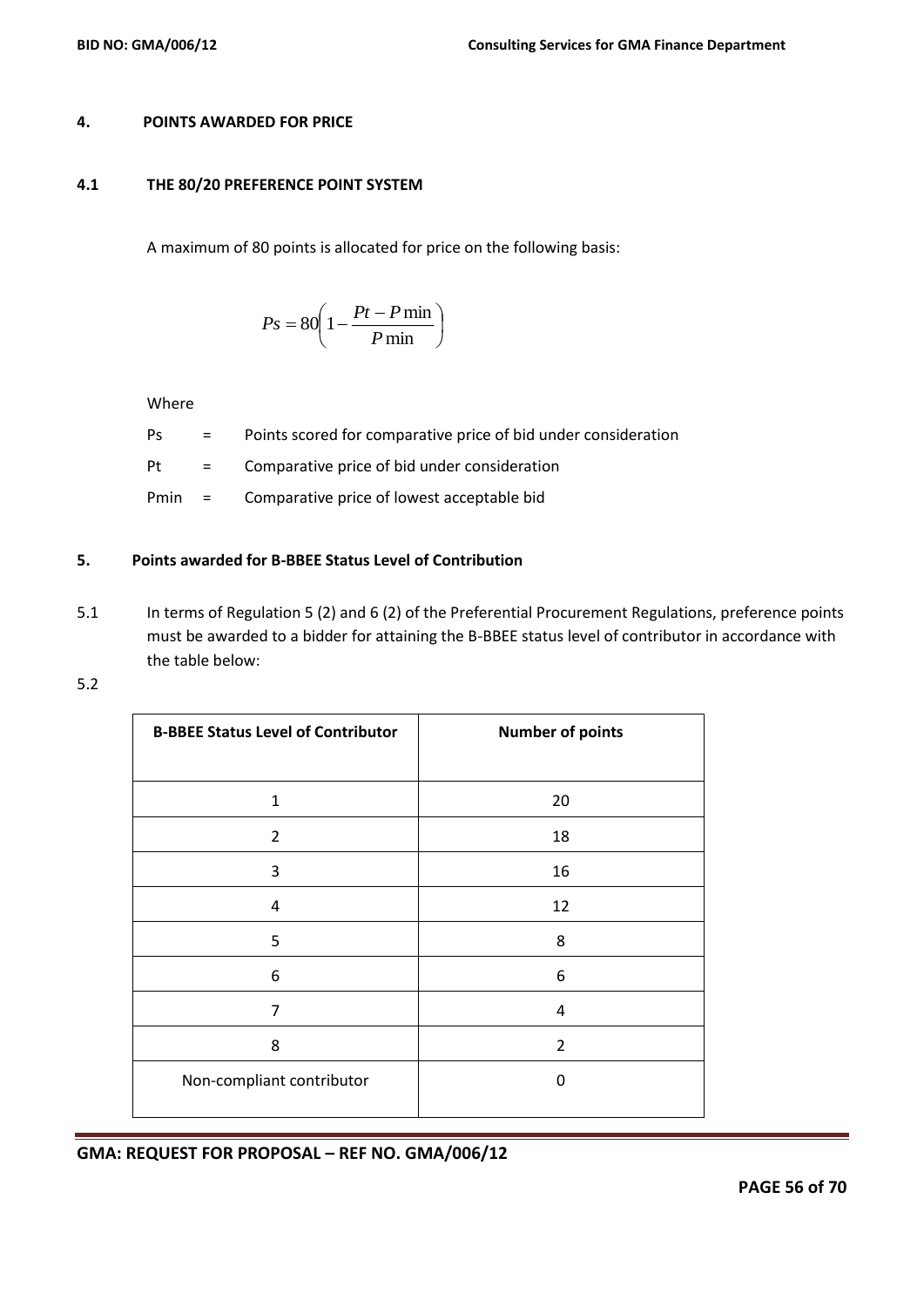- 5.3 Bidders who qualify as EMEs in terms of the B-BBEE Act must submit a certificate issued by an Accounting Officer as contemplated in the CCA or a Verification Agency accredited by SANAS or a Registered Auditor. Registered auditors do not need to meet the prerequisite for IRBA's approval for the purpose of conducting verification and issuing EMEs with B-BBEE Status Level Certificates.
- 5.4 Bidders other than EMEs must submit their original and valid B-BBEE status level verification certificate or a certified copy thereof, substantiating their B-BBEE rating issued by a Registered Auditor approved by IRBA or a Verification Agency accredited by SANAS.
- 5.5 A trust, consortium or joint venture, will qualify for points for their B-BBEE status level as a legal entity, provided that the entity submits their B-BBEE status level certificate.
- 5.6 A trust, consortium or joint venture will qualify for points for their B-BBEE status level as an unincorporated entity, provided that the entity submits their consolidated B-BBEE scorecard as if they were a group structure and that such a consolidated B-BBEE scorecard is prepared for every separate bid.
- 5.7 Tertiary institutions and public entities will be required to submit their B-BBEE status level certificates in terms of the specialized scorecard contained in the B-BBEE Codes of Good Practice.
- 5.8 A person will not be awarded points for B-BBEE status level if it is indicated in the bid documents that such a bidder intends sub-contracting more than 25% of the value of the contract to any other enterprise that does not qualify for at least the points that such a bidder qualifies for, unless the intended sub-contractor is an EME that has the capability and ability to execute the sub-contract.
- 5.9 A person awarded a contract may not sub-contract more than 25% of the value of the contract to any other enterprise that does not have an equal or higher B-BBEE status level than the person concerned, unless the contract is sub-contracted to an EME that has the capability and ability to execute the subcontract.

## **6. BID DECLARATION**

6.1 Bidders who claim points in respect of B-BBEE Status Level of Contribution must complete the following: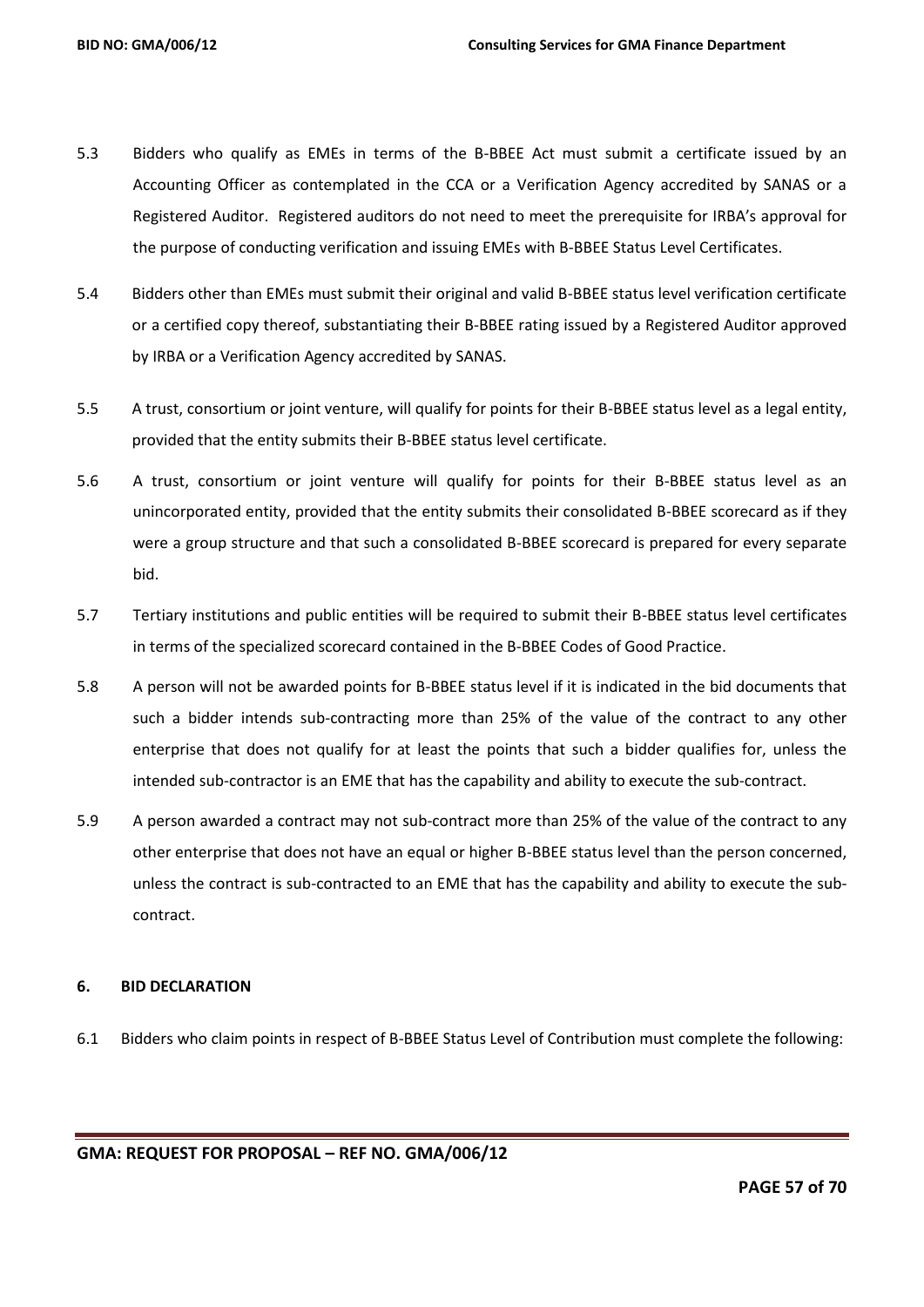## **7. B-BBEE STATUS LEVEL OF CONTRIBUTION CLAIMED IN TERMS OF PARAGRAPHS 1.3.1.2 AND 5.1**

7.1 B-BBEE Status Level of Contribution: = 20 (maximum of 20)

(Points claimed in respect of paragraph 7.1 must be in accordance with the table reflected in paragraph 5.1 and must be substantiated by means of a B-BBEE certificate issued by a Verification Agency accredited by SANAS or a Registered Auditor approved by IRBA or an Accounting Officer as contemplated in the CCA).

## **8 SUB-CONTRACTING**

8.1 Will any portion of the contract be sub-contracted? YES / NO (delete which is not applicable)

## 8.1.1 If yes, indicate:

- (i) what percentage of the contract will be subcontracted? ................................……………….…%
- (ii) the name of the sub-contractor? …….………………………………………………………….. (iii) the B-BBEE status level of the sub-contractor? ………………………………………………………………….
- (iv) whether the sub-contractor is an EME? YES / NO (delete which is not applicable)

## **9 DECLARATION WITH REGARD TO COMPANY/FIRM**

| 9.1 | Name of company/firm:        |  |
|-----|------------------------------|--|
| 9.2 | VAT registration number:     |  |
| 9.3 | Company registration number: |  |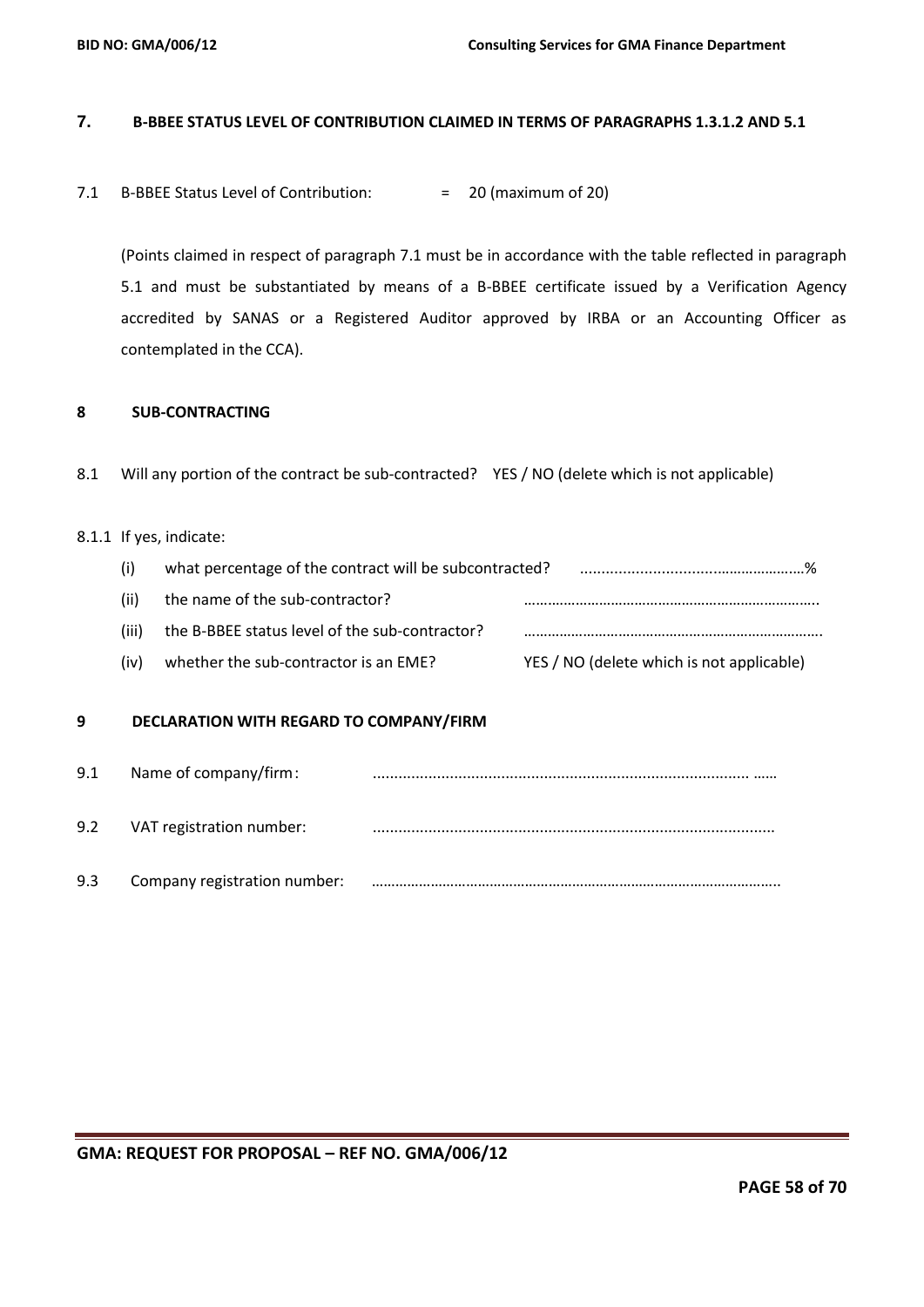#### 9.4 TYPE OF COMPANY/ FIRM

- □ Partnership/Joint Venture / Consortium
- □ One person business/sole propriety
- Close corporation
- D Company
- (Pty) Limited

#### 9.5 DESCRIBE PRINCIPAL BUSINESS ACTIVITIES

------------------------------------------------------------------------------------------------------------------------------------- ------------------------------------------------------------------------------------------------------------------------------------- ----------------------------------------------------------------------------------------------------------------------------------

#### 9.6 COMPANY CLASSIFICATION

- Manufacturer
- □ Supplier
- D Professional service provider
- □ Other service providers, e.g. transporter, etc. [TICK APPLICABLE BOX]
- 9.7 Total number of years the company/firm has been in business? ………………………………………
- 9.8 I/we, the undersigned, who is / are duly authorised to do so on behalf of the company/firm, certify that the points claimed, based on the B-BBE status level of contribution indicated in paragraph 7 of the foregoing certificate, qualifies the company/ firm for the preference(s) shown and I / we acknowledge that:
	- (i) The information furnished is true and correct;
	- (ii) The preference points claimed are in accordance with the General Conditions as indicated in paragraph 1 of this form;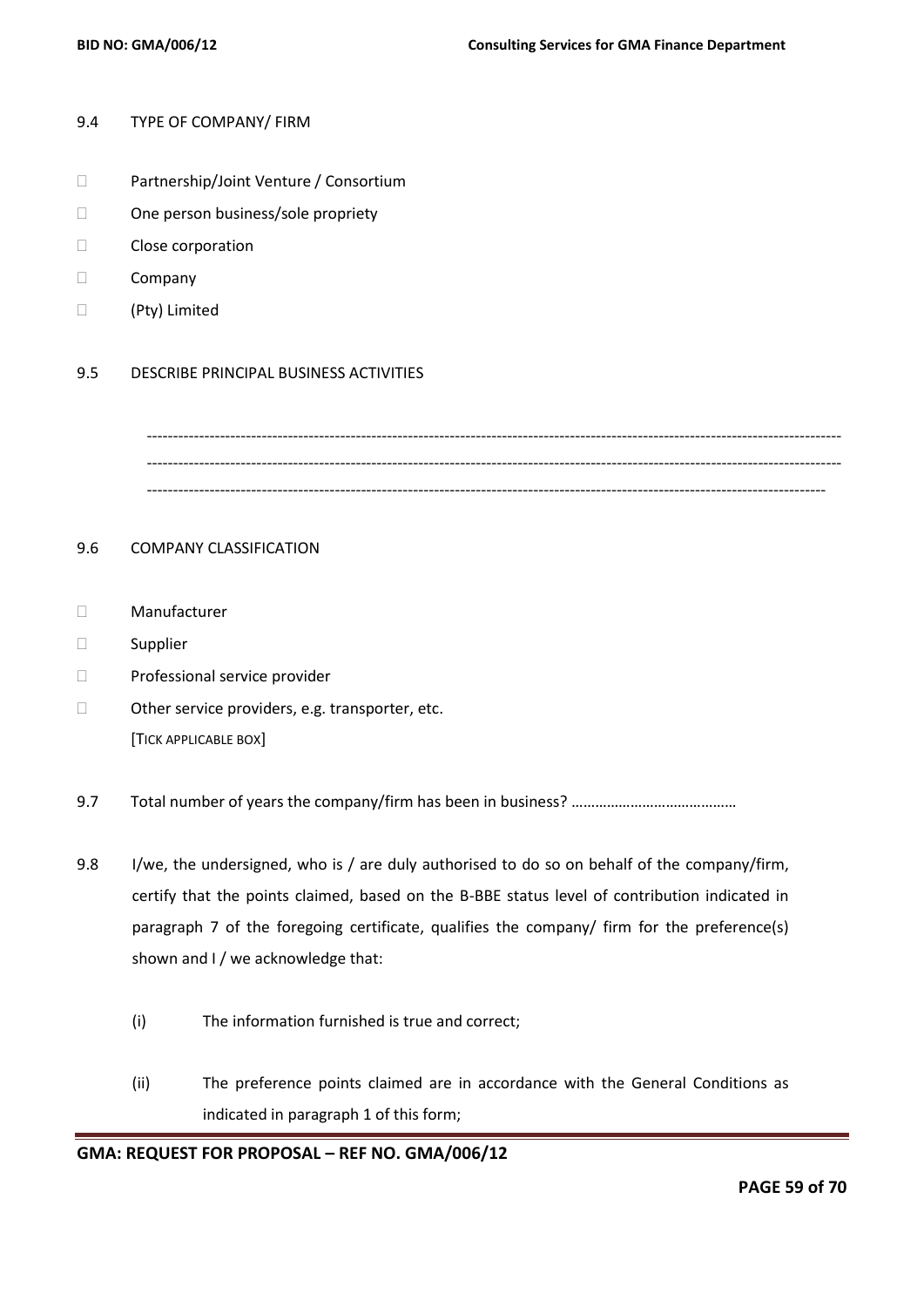- (iii) In the event of a contract being awarded as a result of points claimed as shown in paragraph 7, the contractor may be required to furnish documentary proof to the satisfaction of the purchaser that the claims are correct;
- (iv) If the B-BBEE status level of contribution has been claimed or obtained on a fraudulent basis or any of the conditions of contract have not been fulfilled, the purchaser may, in addition to any other remedy it may have –
	- (a) disqualify the person from the bidding process;
	- (b) recover costs, losses or damages it has incurred or suffered as a result of that person's conduct;
	- (c) cancel the contract and claim any damages which it has suffered as a result of having to make less favourable arrangements due to such cancellation;
	- (d) restrict the bidder or contractor, its shareholders and directors, or only the shareholders and directors who acted on a fraudulent basis, from obtaining business from any organ of state for a period not exceeding 10 years, after the audi alteram partem (hear the other side) rule has been applied; and
	- (e) forward the matter for criminal prosecution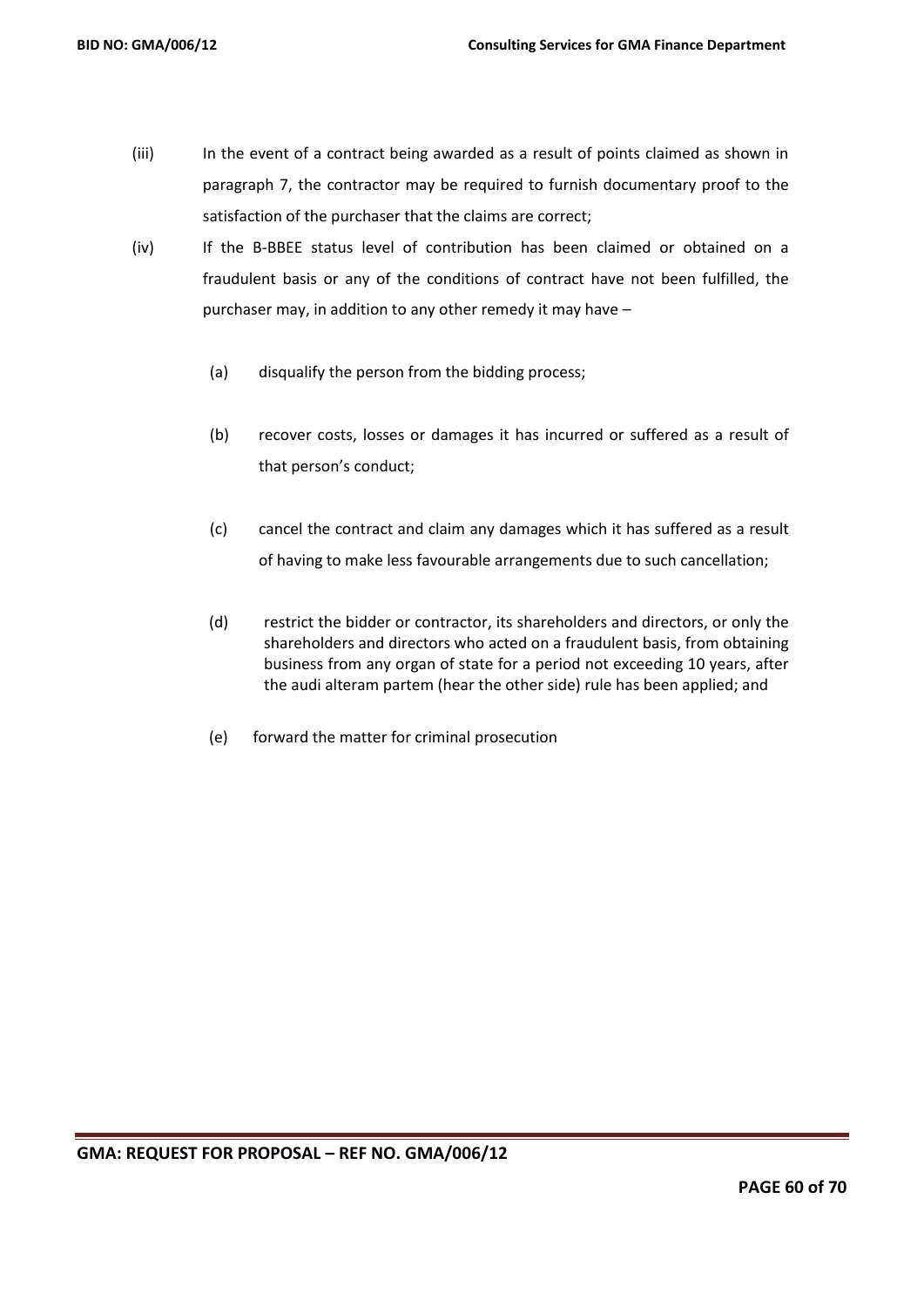| <b>WITNESSES</b>                  |  |  |  |  |
|-----------------------------------|--|--|--|--|
| NAME OF BIDDER                    |  |  |  |  |
| <b>IDENTITY NUMBER</b>            |  |  |  |  |
| <b>POSITION</b>                   |  |  |  |  |
| AUTHORISED SIGNATORIES OF BIDDERS |  |  |  |  |
| <b>WITNESS 1</b>                  |  |  |  |  |
| <b>WITNESS 2</b>                  |  |  |  |  |
| <b>DATE</b>                       |  |  |  |  |
| <b>ADDRESS</b>                    |  |  |  |  |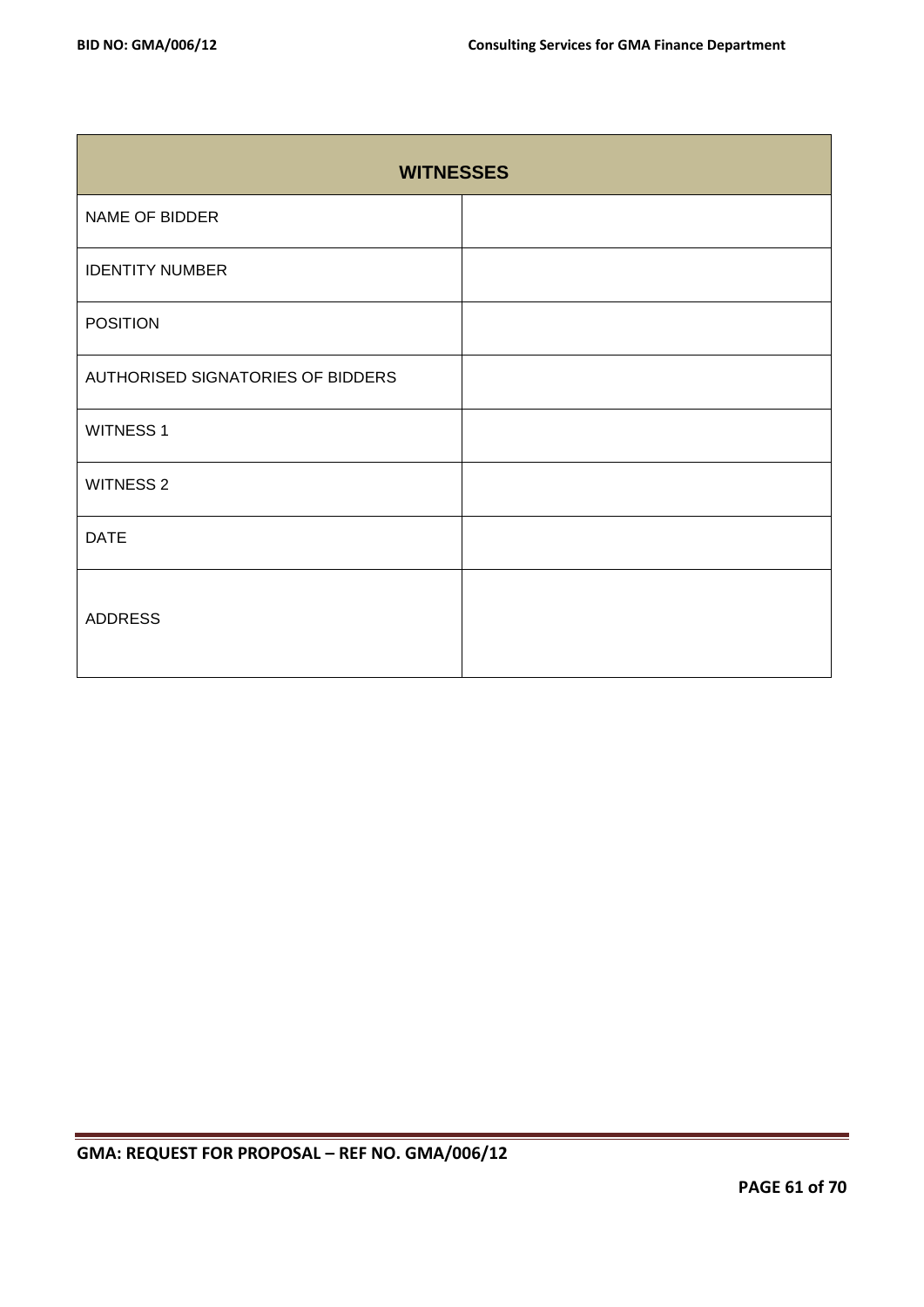#### **ANNEXURE F**

# **CONTRACT FORM - RENDERING OF SERVICES**

## **PART 1 (TO BE FILLED IN BY THE SERVICE PROVIDER)**

- 1. I hereby undertake to render services described in the attached bidding documents to (name of the institution)……………………………………. in accordance with the requirements and task directives / proposals specifications stipulated in Bid Number………….……….. at the price/s quoted. My offer/s remains binding upon me and open for acceptance by the Purchaser during the validity period indicated and calculated from the closing date of the bid.
- 2. The following documents shall be deemed to form and be read and construed as part of this agreement:
	- (i) Bidding documents, *viz*
		- *-* Invitation to bid;
		- *-* Tax clearance certificate;
		- Pricing schedule(s);
		- *-* Filled in task directive/proposal;
		- *-* Preference claims for Broad Based Black Economic Empowerment Status Level of Contribution in terms of the Preferential Procurement Regulations 2011;
		- *-* Declaration of interest;
		- *-* Declaration of Bidders past SCM practices;
		- *-* Certificate of Independent Bid Determination;
		- **Special Conditions of Contract;**
	- (ii) General Conditions of Contract; and
	- (iii) Other (specify)
- 3. I confirm that I have satisfied myself as to the correctness and validity of my bid; that the price(s) and rate(s) quoted cover all the services specified in the bidding documents; that the price(s) and rate(s) cover all my obligations and I accept that any mistakes regarding price(s) and rate(s) and calculations will be at my own risk.
- 4. I accept full responsibility for the proper execution and fulfilment of all obligations and conditions devolving on me under this agreement as the principal liable for the due fulfilment of this contract.
- 5. I declare that I have no participation in any collusive practices with any bidder or any other person regarding this or any other bid.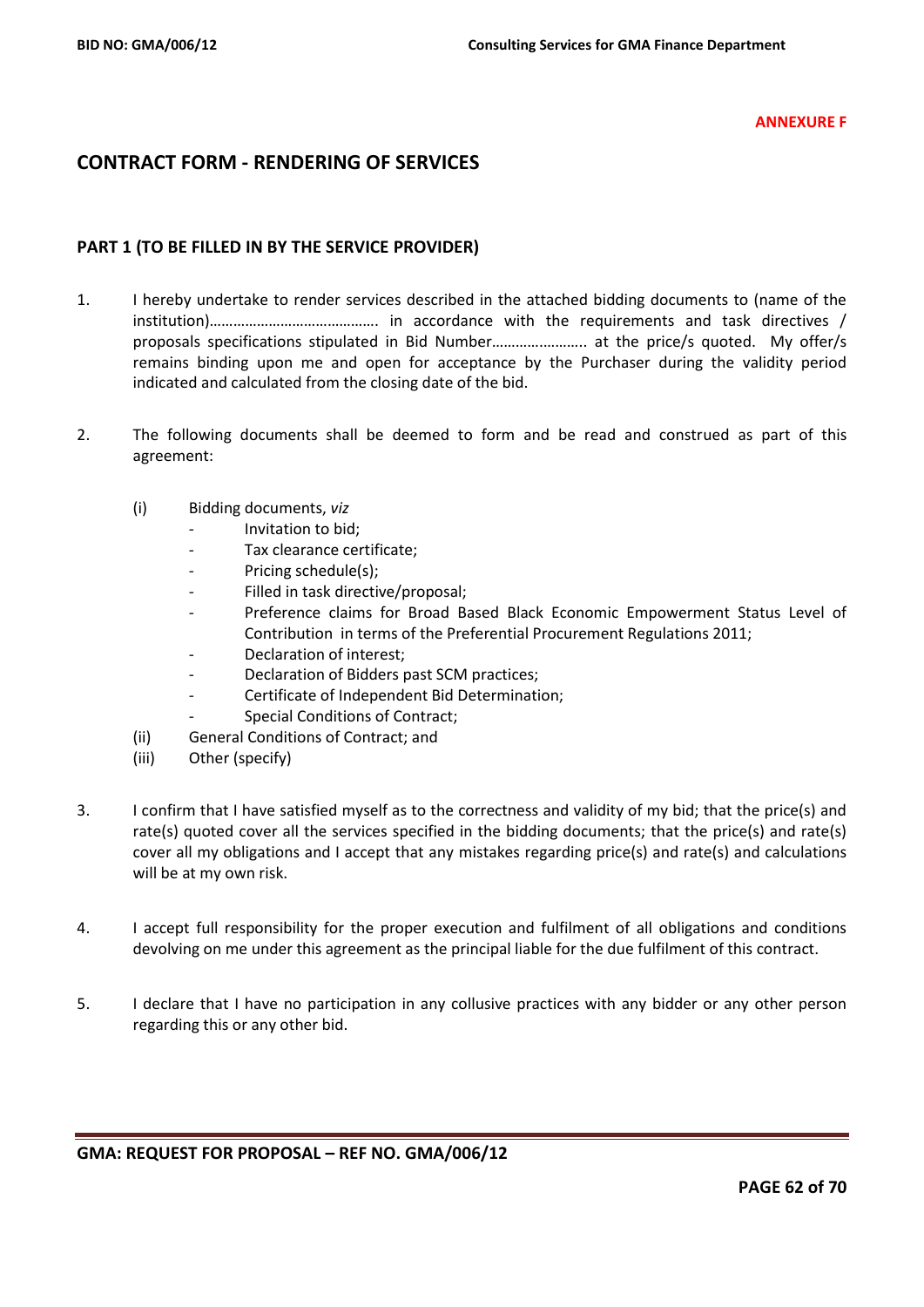| I confirm that I am duly authorised to sign this contract. |  |  |  |
|------------------------------------------------------------|--|--|--|
| NAME OF BIDDER                                             |  |  |  |
| NAME (PRINT)                                               |  |  |  |
| <b>POSITION</b>                                            |  |  |  |
| AUTHORISED SIGNATORIES OF BIDDERS                          |  |  |  |
| <b>WITNESS 1</b>                                           |  |  |  |
| <b>WITNESS 2</b>                                           |  |  |  |
| <b>DATE</b>                                                |  |  |  |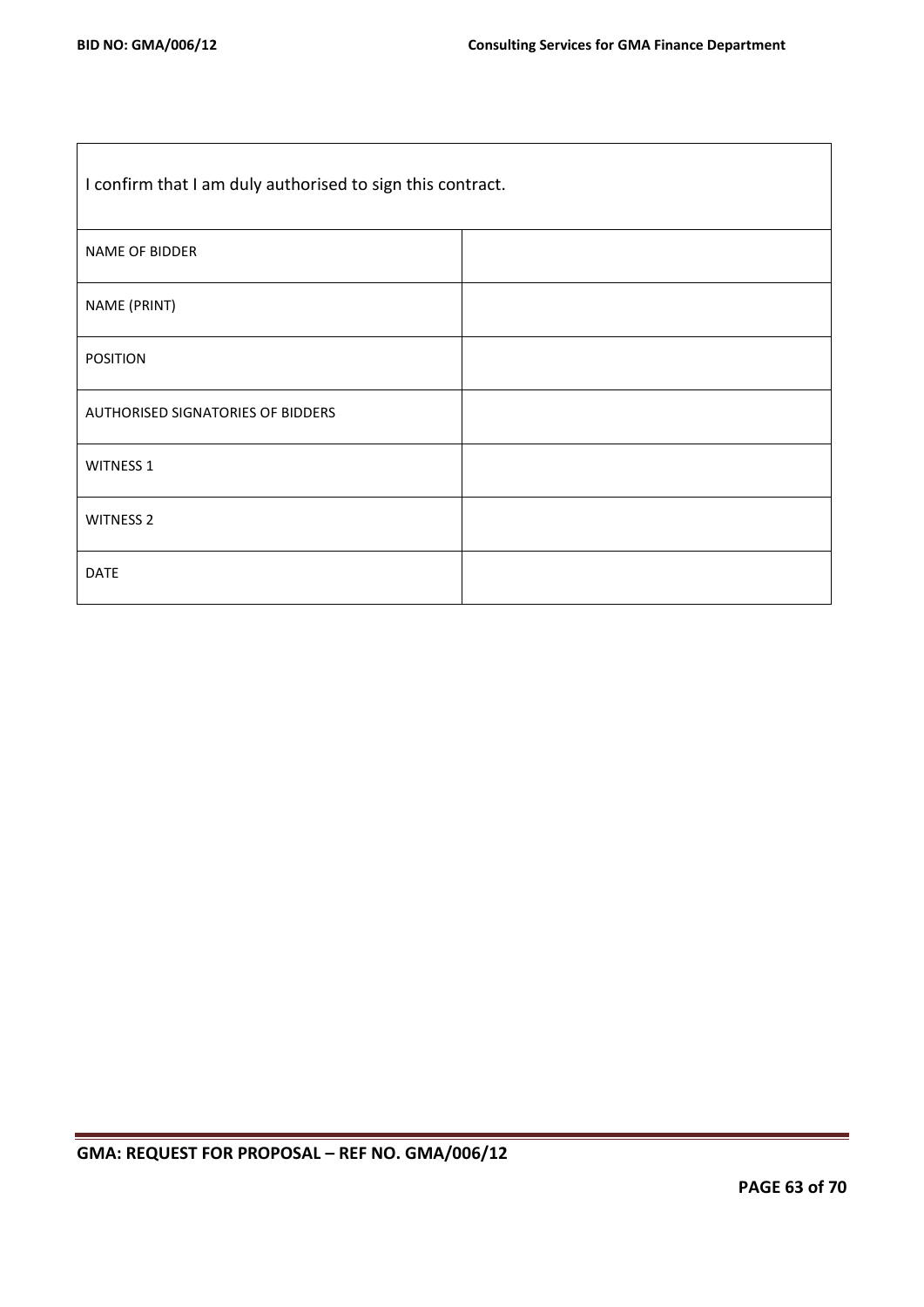#### **ANNEXURE G**

## **DECLARATION OF BIDDERS PAST SUPPLY CHAIN MANAGEMENT PRACTICES**

- 1 This declaration is used by GMA in ensuring that when goods and services are being procured, all reasonable steps are taken to combat the abuse of the supply chain management system.
- 2 The bid of any bidder may be disregarded if that bidder, or any of its directors have
	- a. abused the institution's supply chain management system;
	- b. committed fraud or any other improper conduct in relation to such system; or
	- c. failed to perform on any previous contract.
- **3 In order to give effect to the above, the following questionnaire must be completed and submitted with the bid.**

| NO.   | <b>QUESTION</b>                                                                        | <b>YES</b> | <b>NO</b> |
|-------|----------------------------------------------------------------------------------------|------------|-----------|
| 4.1   | Is the bidder or any of its directors listed on the National Treasury's Database of    | <b>Yes</b> | No.       |
|       | Restricted Suppliers as companies or persons prohibited from doing business with the   |            |           |
|       | public sector?                                                                         |            |           |
|       | (Companies or persons who are listed on this Database were informed in writing of this |            |           |
|       | restriction by the Accounting Officer/Authority of the institution that imposed the    |            |           |
|       | restriction after the <i>audi alteram partem</i> rule was applied).                    |            |           |
|       | The Database of Restricted Suppliers now resides on the National Treasury's website    |            |           |
|       | (www.treasury.gov.za) and can be accessed by clicking on its link at the bottom of the |            |           |
|       | home page.                                                                             |            |           |
| 4.1.1 | If so, furnish particulars:                                                            |            |           |
|       |                                                                                        |            |           |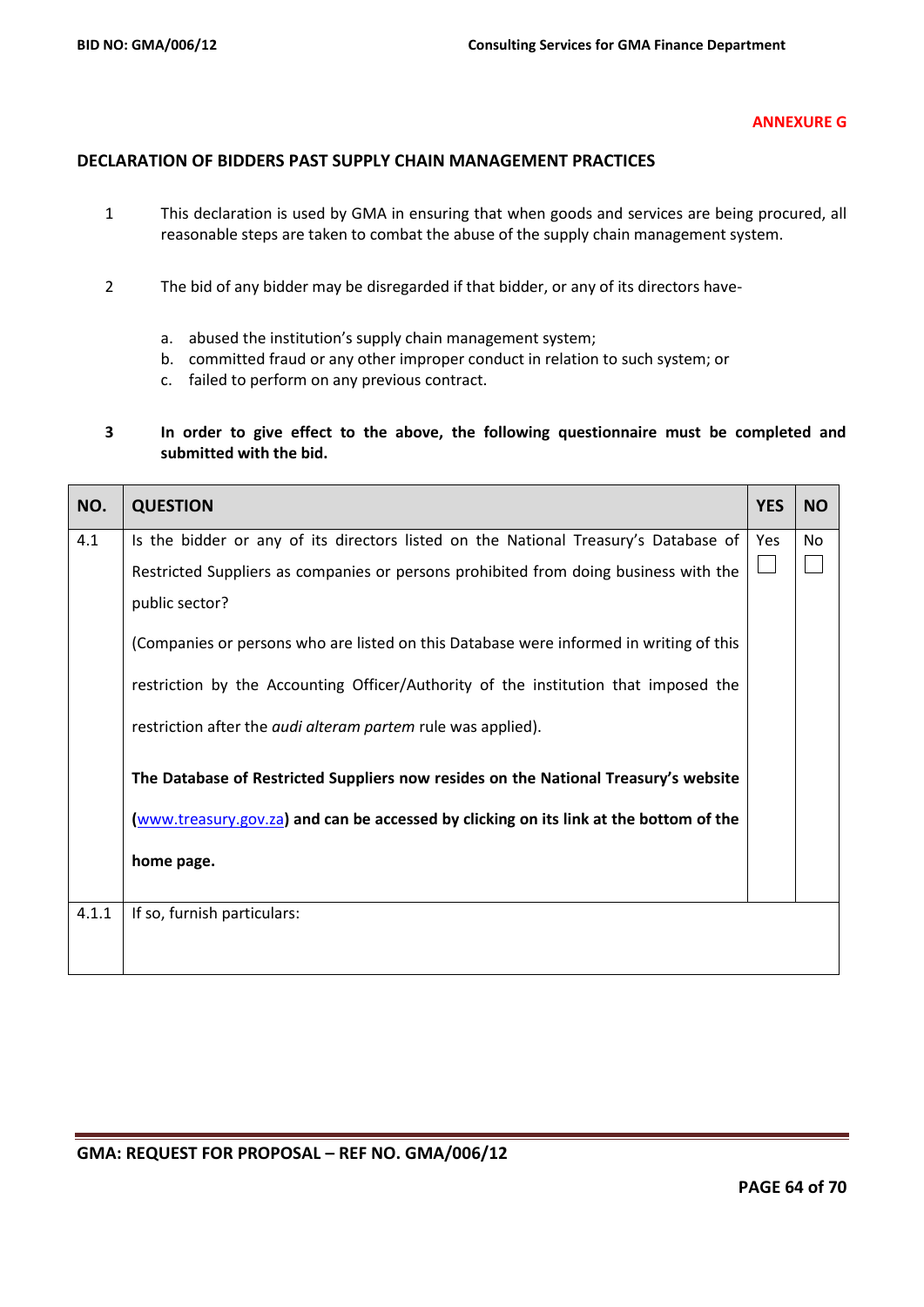| 4.2   | Is the bidder or any of its directors listed on the Register for Tender Defaulters in terms |  |
|-------|---------------------------------------------------------------------------------------------|--|
|       | of section 29 of the Prevention and Combating of Corrupt Activities Act (No 12 of           |  |
|       | 2004)?                                                                                      |  |
|       | The Register for Tender Defaulters can be accessed on the National Treasury's               |  |
|       | website (www.treasury.gov.za) by clicking on its link at the bottom of the home             |  |
|       | page.                                                                                       |  |
|       |                                                                                             |  |
|       |                                                                                             |  |
| 4.2.1 | If so, furnish particulars:                                                                 |  |
| 4.3   | Was the bidder or any of its directors convicted by a court of law (including a court       |  |
|       | outside of the Republic of South Africa) for fraud or corruption during the past five       |  |
|       | years?                                                                                      |  |
| 4.3.1 | If so, furnish particulars:                                                                 |  |
|       |                                                                                             |  |
|       |                                                                                             |  |
| 4.4   | Was any contract between the bidder and any organ of state terminated during the            |  |
|       | past five years on account of failure to perform on or comply with the contract?            |  |
| 4.4.1 | If so, furnish particulars:                                                                 |  |
|       |                                                                                             |  |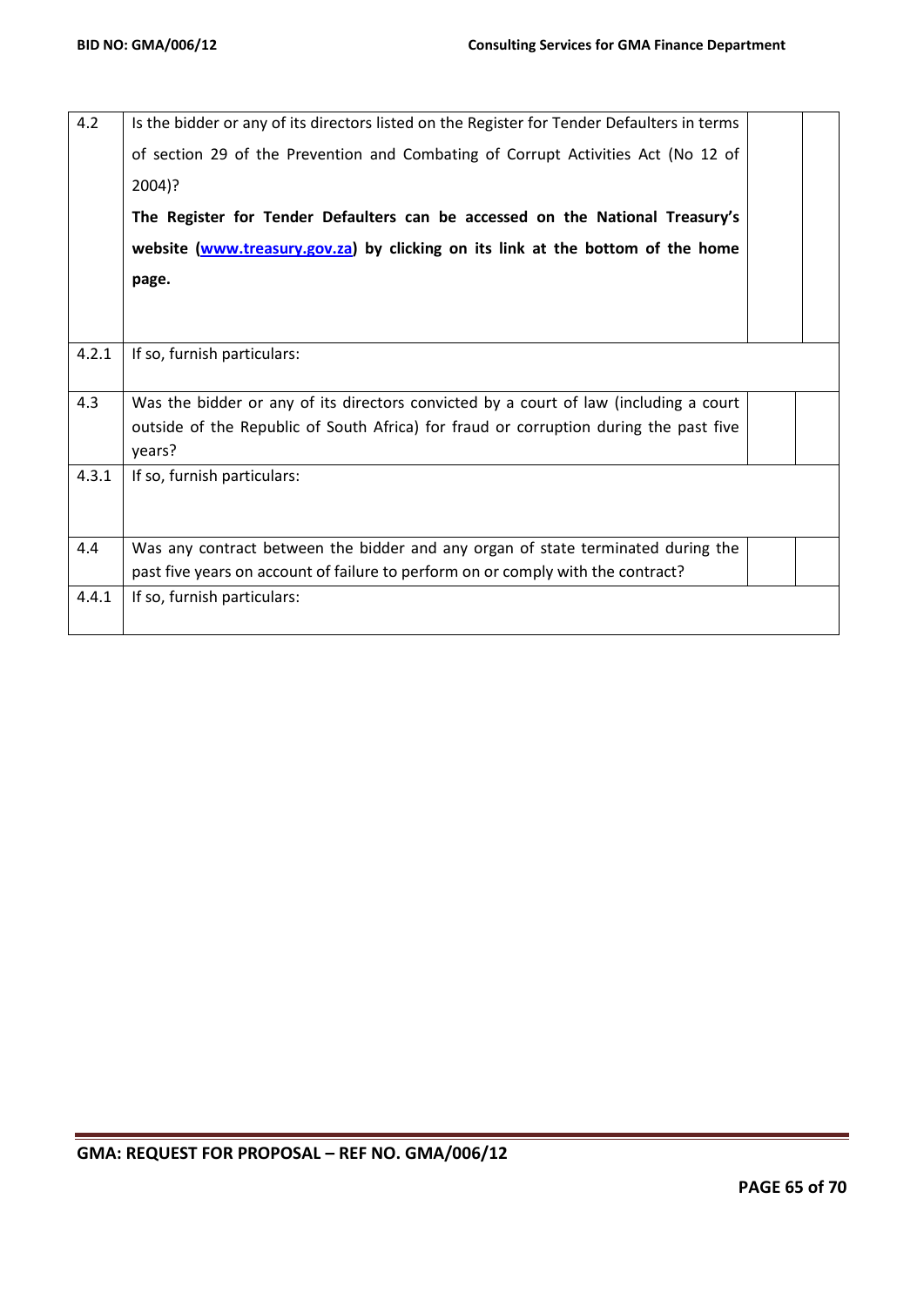# **CERTIFICATION**

|                                                                                                                                                    | $\Box$ CERTIFY THAT THE INFORMATION FURNISHED ON THIS DECLARATION FORM IS TRUE AND CORRECT. |  |  |  |
|----------------------------------------------------------------------------------------------------------------------------------------------------|---------------------------------------------------------------------------------------------|--|--|--|
| I ACCEPT THAT, IN ADDITION TO CANCELLATION OF A CONTRACT, ACTION MAY BE TAKEN AGAINST ME<br>O<br><b>SHOULD THIS DECLARATION PROVE TO BE FALSE.</b> |                                                                                             |  |  |  |
| <b>NAME OF THE BIDDER</b>                                                                                                                          |                                                                                             |  |  |  |
| <b>POSITION</b>                                                                                                                                    |                                                                                             |  |  |  |
| <b>AUTHORISED SIGNATORY</b>                                                                                                                        |                                                                                             |  |  |  |
| <b>DATE</b>                                                                                                                                        |                                                                                             |  |  |  |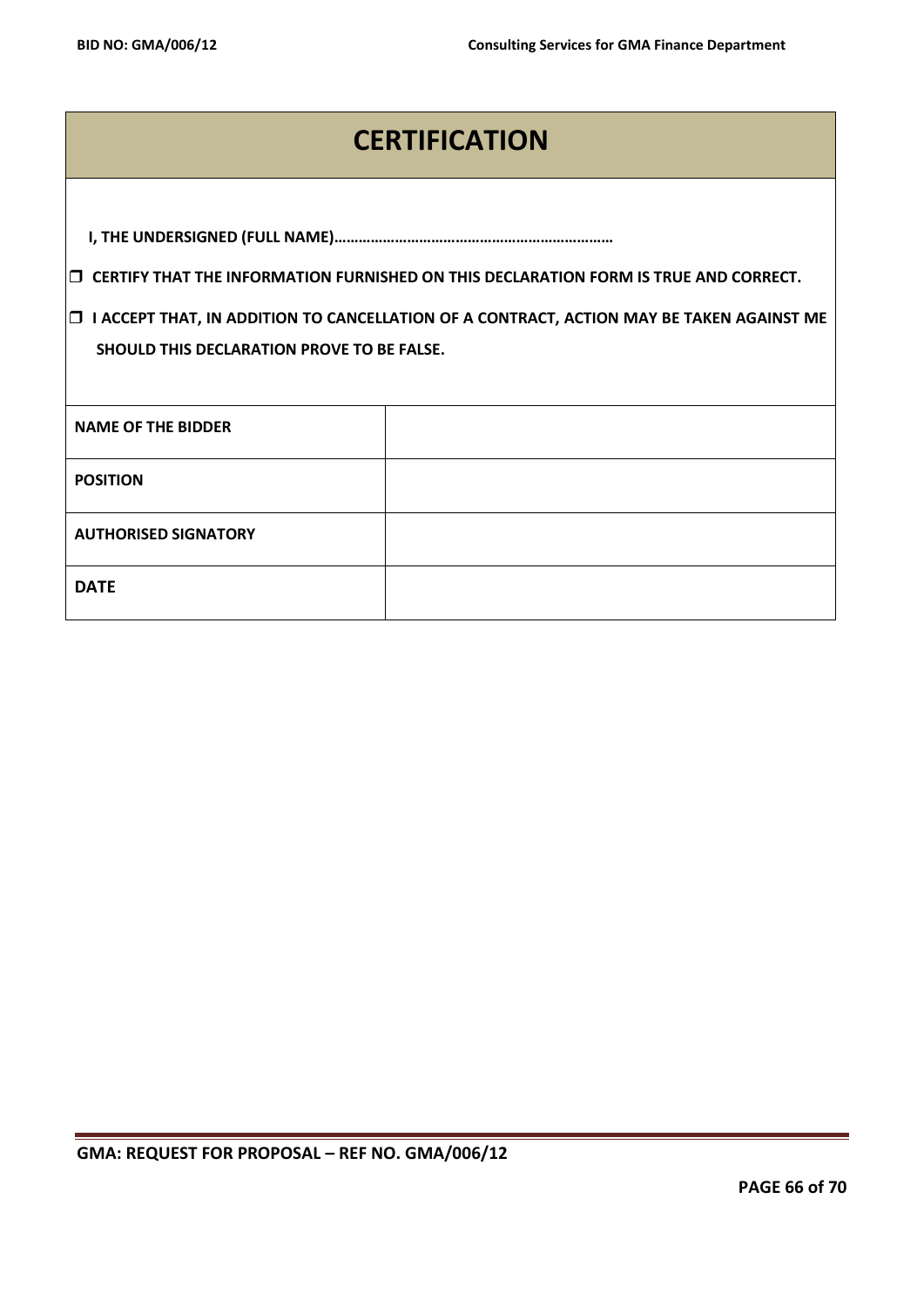#### **ANNEXURE H**

### **CERTIFICATE OF INDEPENDENT BID DETERMINATION**

- 1. This Standard Bidding Document must form part of all bids<sup>1</sup> invited.
- 2. Section 4 (1) (b) (iii) of the Competition Act No. 89 of 1998, as amended, prohibits an agreement between, or concerted practice by, firms, or a decision by an association of firms, if it is between parties in a horizontal relationship and if it involves collusive bidding (or bid rigging).² Collusive bidding is a *per se* prohibition meaning that it cannot be justified under any grounds.
- 3. Treasury Regulation 16A9 prescribes that accounting officers and accounting authorities must take all reasonable steps to prevent abuse of the supply chain management system and authorizes accounting officers and accounting authorities to:
	- a. disregard the bid of any bidder if that bidder or any of its directors have abused the institution's supply chain management system and or committed fraud or any other improper conduct in relation to such system.
	- b. cancel a contract awarded to a supplier of goods and services if the supplier committed any corrupt or fraudulent act during the bidding process or the execution of that contract.
- 4. This SBD serves as a certificate of declaration that would be used by institutions to ensure that, when bids are considered, reasonable steps are taken to prevent any form of bid-rigging.
- 5. In order to give effect to the above, the attached Certificate of Bid Determination (Annexure G) must be completed and submitted with the bid:

<sup>1</sup> Includes price quotations, advertised competitive bids, limited bids and proposals.

<sup>2</sup> Bid rigging (or collusive bidding) occurs when businesses, that would otherwise be expected to compete, secretly conspire to raise prices or lower the quality of goods and / or services for GMA which wish to acquire goods and / or services through a bidding process. Bid rigging is, therefore, an agreement between competitors not to compete.

<sup>3</sup> Joint venture or Consortium means an association of persons for the purpose of combining their expertise, property, capital, efforts, skill and knowledge in an activity for the execution of a contract.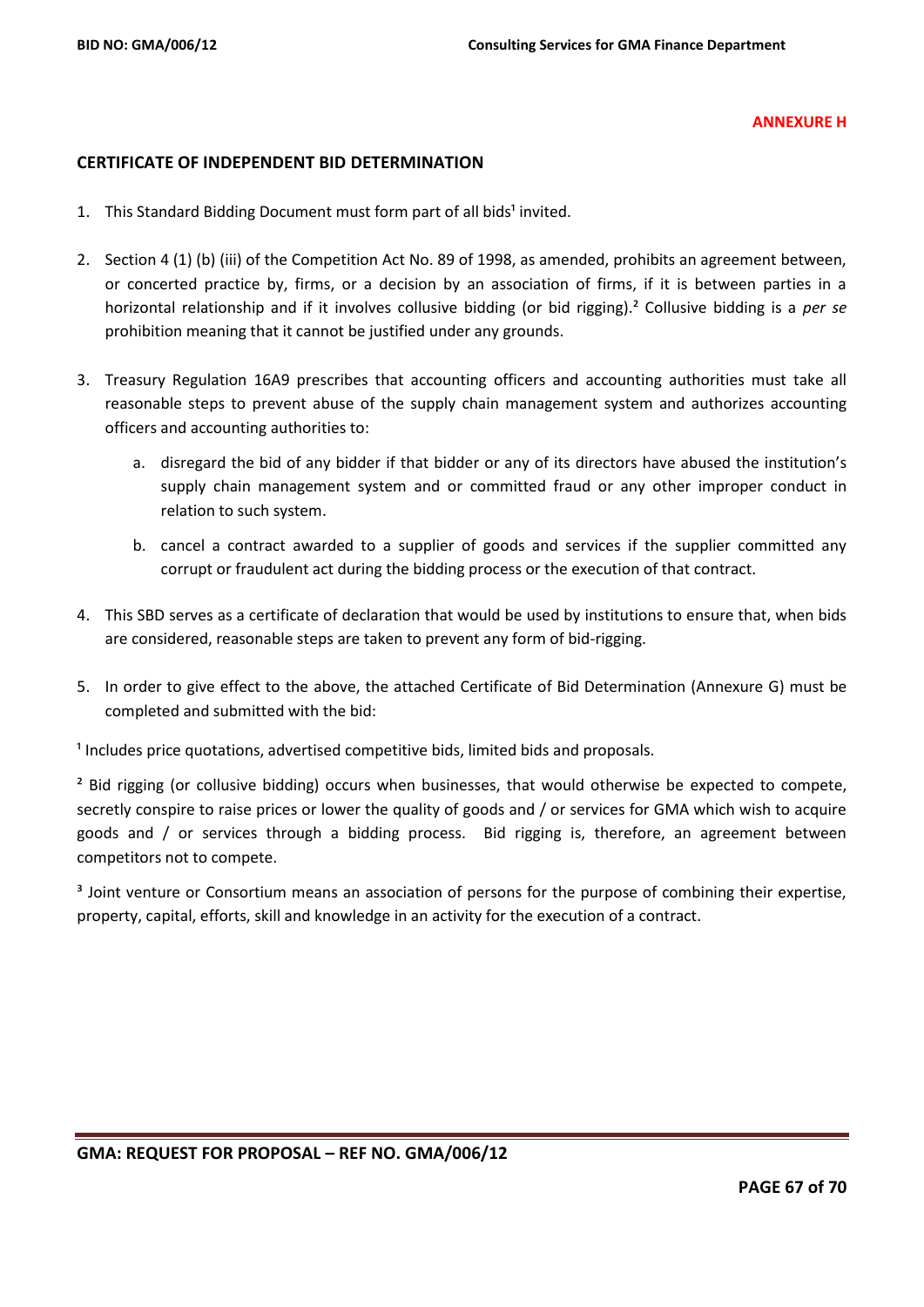I, the undersigned, in submitting the accompanying bid:

(Bid Number and Description)

In response to the invitation for the bid made by:

(Name of Institution)

do hereby make the following statements that I certify to be true and complete in every respect:

I certify, on behalf of :\_\_\_\_\_\_\_\_\_\_\_\_\_\_\_\_\_\_\_\_\_\_\_\_\_\_\_\_\_\_\_\_\_\_\_\_\_\_\_\_\_\_\_\_\_\_\_\_\_\_\_\_\_\_\_\_\_\_\_\_\_\_\_\_\_\_ that: (Name of Bidder)

\_\_\_\_\_\_\_\_\_\_\_\_\_\_\_\_\_\_\_\_\_\_\_\_\_\_\_\_\_\_\_\_\_\_\_\_\_\_\_\_\_\_\_\_\_\_\_\_\_\_\_\_\_\_\_\_\_\_\_\_\_\_\_\_\_\_\_\_\_\_\_\_\_\_\_\_\_\_\_\_\_\_\_\_\_\_\_

\_\_\_\_\_\_\_\_\_\_\_\_\_\_\_\_\_\_\_\_\_\_\_\_\_\_\_\_\_\_\_\_\_\_\_\_\_\_\_\_\_\_\_\_\_\_\_\_\_\_\_\_\_\_\_\_\_\_\_\_\_\_\_\_\_\_\_\_\_\_\_\_\_\_\_\_\_\_\_\_\_\_\_\_\_\_\_

- 1. I have read and I understand the contents of this Certificate;
- 2. I understand that the accompanying bid will be disqualified if this Certificate is found not to be true and complete in every respect;
- 3. I am authorised by the bidder to sign this Certificate, and to submit the accompanying bid, on behalf of the bidder;
- 4. Each person whose signature appears on the accompanying bid has been authorised by the bidder to determine the terms of, and to sign the bid, on behalf of the bidder;
- 5. For the purposes of this Certificate and the accompanying bid, I understand that the word "competitor" shall include any individual or organisation, other than the bidder, whether or not affiliated with the bidder, who:
	- (a) has been requested to submit a bid in response to this bid invitation;
	- (b) could potentially submit a bid in response to this bid invitation, based on their qualifications, abilities or experience; and
	- (c) provides the same goods and services as the bidder and/or is in the same line of business as the bidder.
- 6. The bidder has arrived at the accompanying bid independently from, and without consultation, communication, agreement or arrangement with any competitor. However communication between partners in a joint venture or consortium<sup>3</sup> will not be construed as collusive bidding.
- 7. In particular, without limiting the generality of paragraphs 6 above, there has been no consultation, communication, agreement or arrangement with any competitor regarding:
	- (a) prices;
	- (b) geographical area where product or service will be rendered (market allocation);
	- (c) methods, factors or formulas used to calculate prices;
	- (d) the intention or decision to submit or not to submit, a bid;
	- (e) the submission of a bid which does not meet the specifications and conditions of the bid; or
	- (f) bidding with the intention not to win the bid.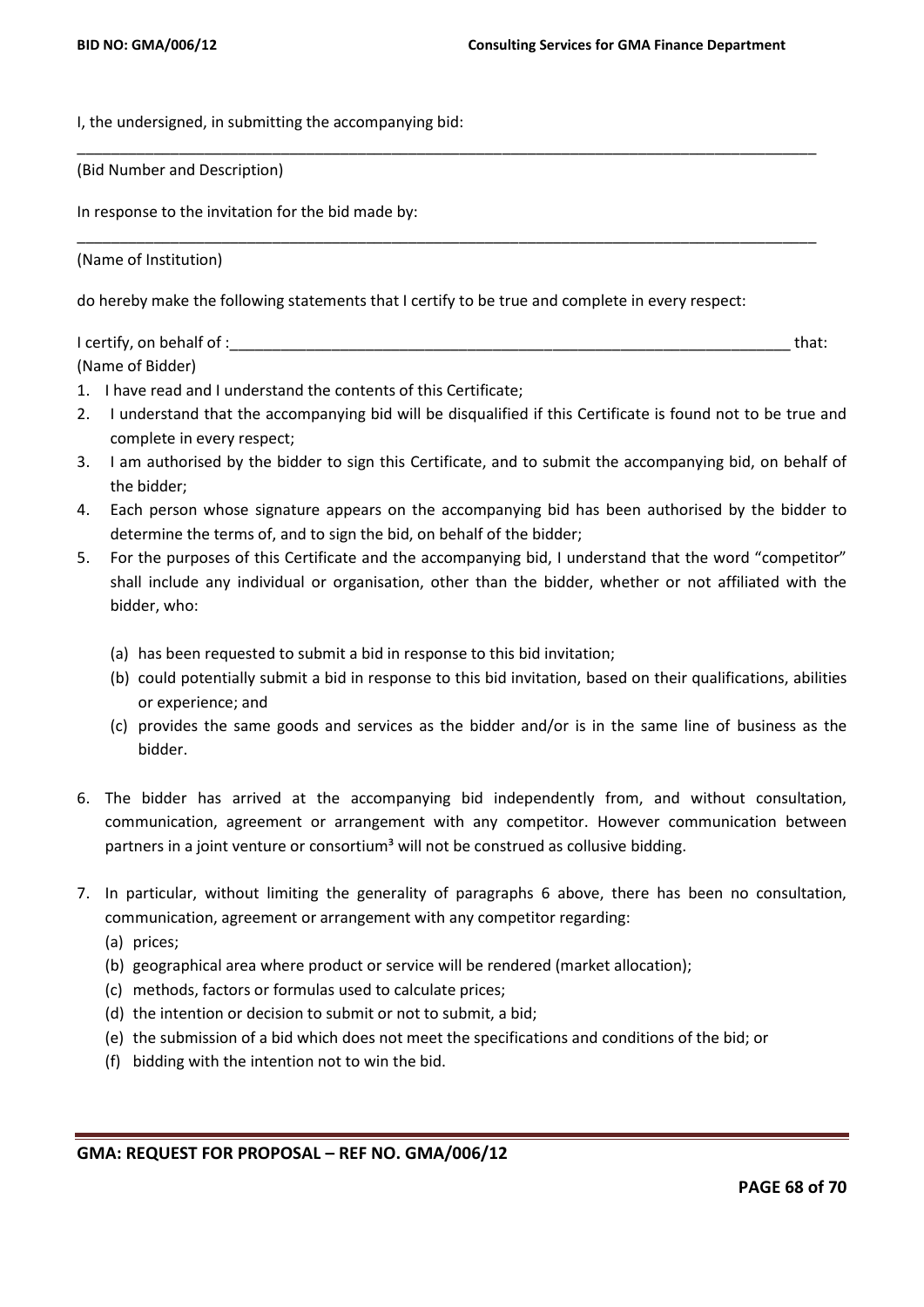- 8. In addition, there have been no consultations, communications, agreements or arrangements with any competitor regarding the quality, quantity, specifications and conditions or delivery particulars of the products or services to which this bid invitation relates.
- 9. The terms of the accompanying bid have not been, and will not be, disclosed by the bidder, directly or indirectly, to any competitor, prior to the date and time of the official bid opening or of the awarding of the contract.
- 10. I am aware that, in addition and without prejudice to any other remedy provided to combat any restrictive practices related to bids and contracts, bids that are suspicious will be reported to the Competition Commission for investigation and possible imposition of administrative penalties in terms of section 59 of the Competition Act No 89 of 1998 and or may be reported to the National Prosecuting Authority (NPA) for criminal investigation and or may be restricted from conducting business with the public sector for a period not exceeding ten (10) years in terms of the Prevention and Combating of Corrupt Activities Act No 12 of 2004 or any other applicable legislation.

| <b>NAME OF BIDDER</b>       |  |
|-----------------------------|--|
| <b>POSITION</b>             |  |
| <b>AUTHORISED SIGNATORY</b> |  |
| <b>DATE</b>                 |  |